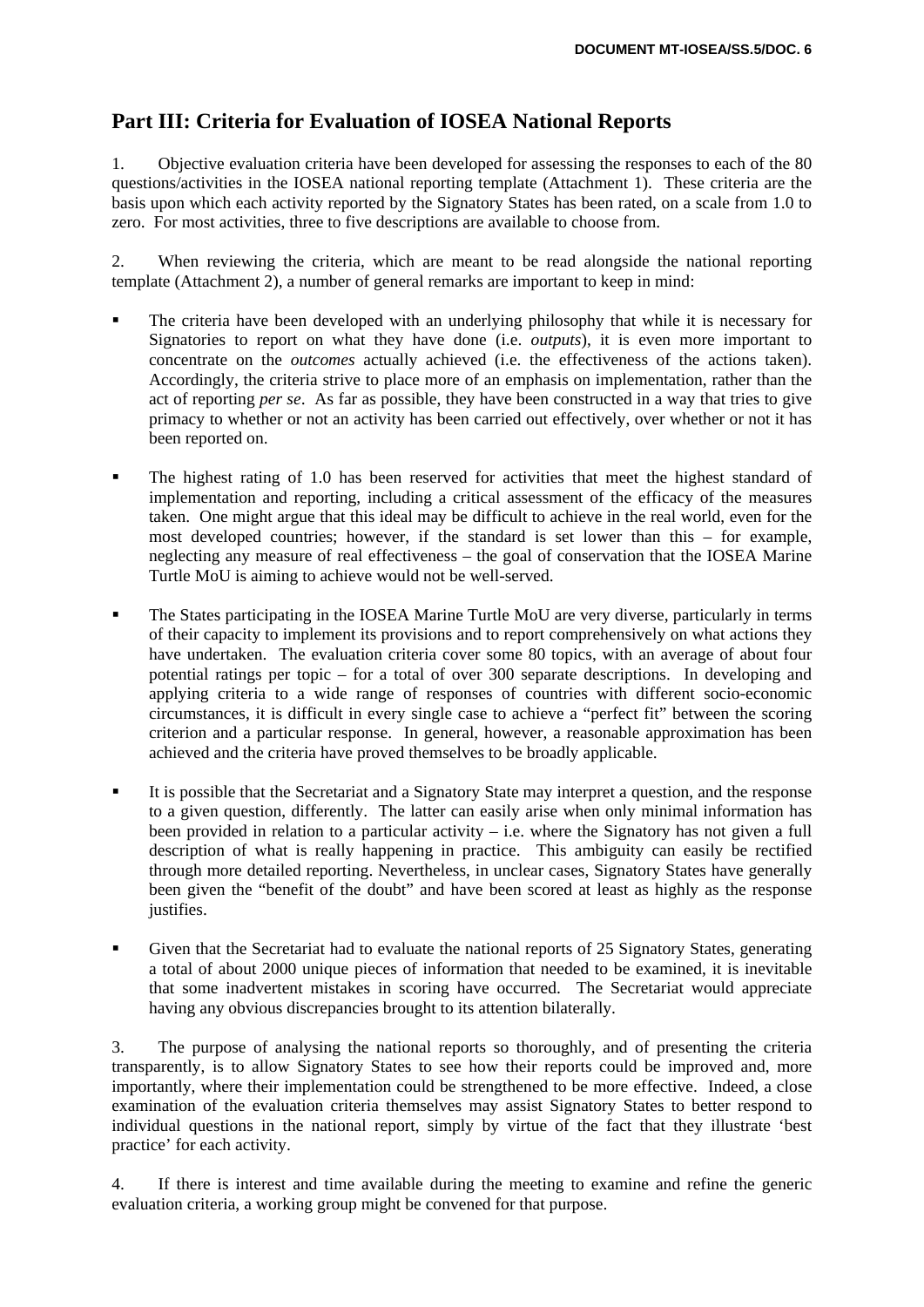$\sim$ 



**0.00=** No information is provided.

### **1.2.1 Describe any protocol or approaches practiced in your country, which you consider exemplary, for minimising threats to marine turtle populations and their habitats, which may be suitable for adaptation and adoption elsewhere.**

| $1.00 =$ | A variety of successful 'best practice' protocols or approaches are in place. These are described in<br>detail, with particular reference to their effectiveness and transferability; at least one measure is<br>reported as exemplary and may be suitable for adaptation elsewhere. |
|----------|--------------------------------------------------------------------------------------------------------------------------------------------------------------------------------------------------------------------------------------------------------------------------------------|
| $0.75=$  | A variety of 'best practice' protocols or approaches are in place and are at least partly described, in<br>terms of their methodology. Partial information is provided on their effectiveness and suitability<br>for adaptation elsewhere.                                           |
| $0.50=$  | A variety of protocols or approaches are listed. Little or no information is given about the<br>methodology used, their effectiveness, or their suitability for adaptation elsewhere.                                                                                                |
| $0.25=$  | A number of basic activities are listed only, without any reference to their effectiveness, and<br>without additional information on which to gauge their suitability for adaptation elsewhere.                                                                                      |
| $0.00 =$ | No information is provided.                                                                                                                                                                                                                                                          |

#### **1.3.1 Describe any socio-economic studies or activities that have been conducted among communities that interact with marine turtles and their habitats.**

| $1.00 =$ | Socio-economic studies or activities have been conducted, are in progress, or are about to start.<br>Their content (objectives, methodology) is fully described. If completed, outcomes (successful or<br>otherwise) are summarised. OR: Not applicable (i.e. no inhabitants present to interact with |
|----------|-------------------------------------------------------------------------------------------------------------------------------------------------------------------------------------------------------------------------------------------------------------------------------------------------------|
| $0.75=$  | Socio-economic studies or activities have been conducted, are in progress, or are about to start.<br>Their content (objectives, methodology) are partly described. Some information is available on the<br>outcome of completed studies or activities.                                                |
| $0.50=$  | Socio-economic studies or activities are listed; partial details are provided of their nature or<br>outcomes (if completed).                                                                                                                                                                          |
| $0.25=$  | Socio-economic studies or activities are listed only. No other information is provided.                                                                                                                                                                                                               |
| $0.00=$  | No socio-economic studies or activities have been conducted or no information is provided.                                                                                                                                                                                                            |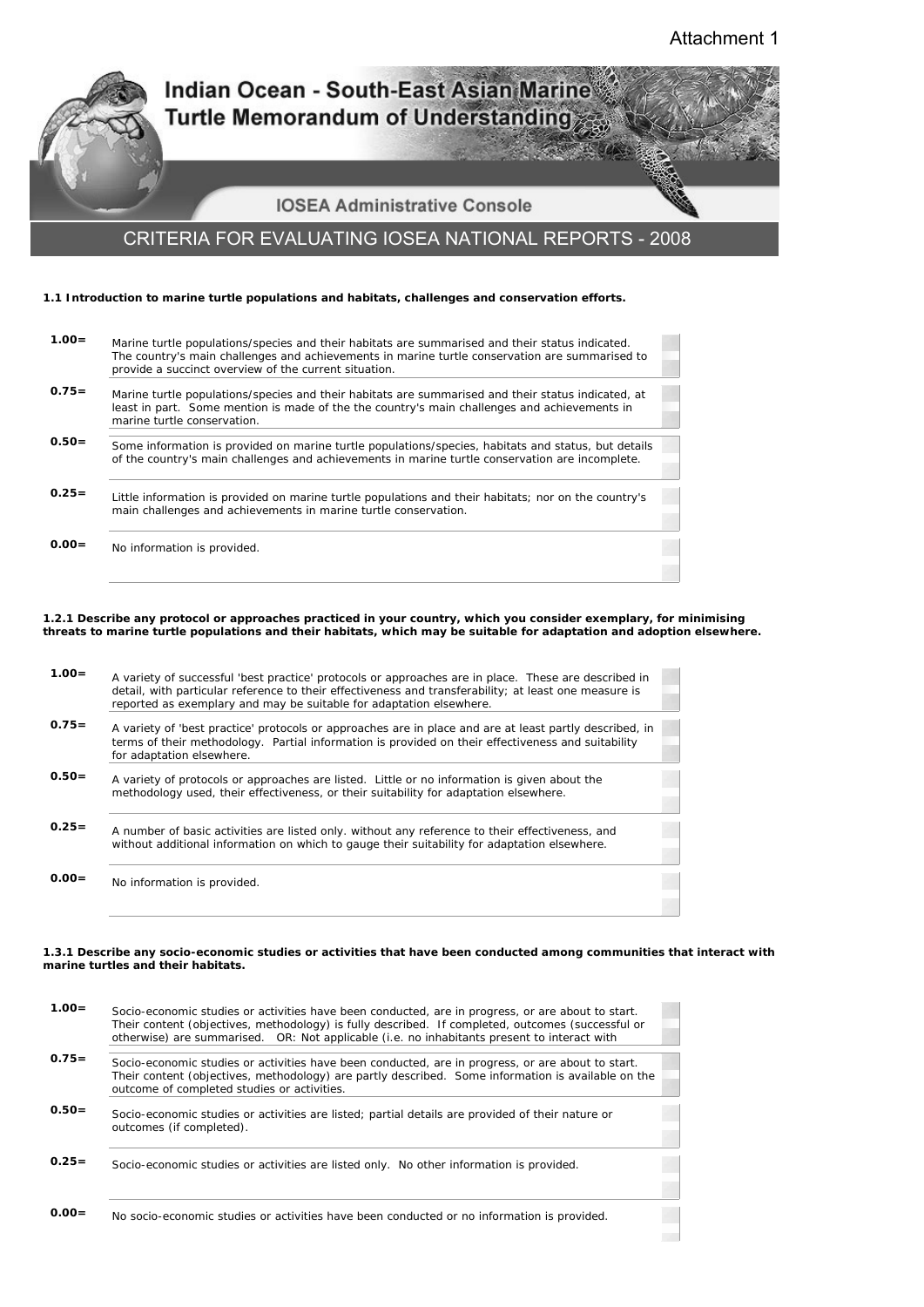### **1.3.2 Which of these adverse economic incentives are underlying threats to marine turtles in your country?**

 $\mathcal{L}^{\text{max}}$ 

 **1.00=** Adverse economic incentives that are threats to marine turtles are indicated and explained, where necessary. If none is listed, a clear explanation is given to account for this favourable situation.

| $0.50 =$ | Adverse economic incentives that are threats to marine turtles are indicated, without further |
|----------|-----------------------------------------------------------------------------------------------|
|          | explanation.                                                                                  |

- **0.25=** There are apparently no adverse economic incentives presently threatening marine turtles, but no explanation is given to account for this favourable situation.
- **0.00=** No information is provided.

**0.75=**

### **1.3.3 Has your country has taken any measures to try to correct these adverse economic incentives?**

| $1.00 =$ | Actions taken to correct adverse economic incentives, including their effectiveness and resource<br>implications are described in detail. The actions taken are reported to be broadly effective.<br>OR: Not applicable (i.e. no adverse economic incentives exist) |
|----------|---------------------------------------------------------------------------------------------------------------------------------------------------------------------------------------------------------------------------------------------------------------------|
| $0.75=$  | Actions taken to correct adverse economic incentives are described: their effectiveness and<br>resource implications are mentioned. The actions taken are reported to be at least partly effective.                                                                 |
| $0.50=$  | Some actions taken to correct adverse economic incentives are described: insufficient information<br>is provided to assess their effectiveness.                                                                                                                     |
| $0.25=$  | Some actions taken to correct adverse economic incentives are mentioned: no further details are<br>provided.                                                                                                                                                        |
| $0.00 =$ | No actions taken, no information provided, or no explanation is given of a N/A response.                                                                                                                                                                            |

### **1.4.1 Indicate, and describe in more detail, the main fisheries occurring in the waters of your country, as well as any high seas fisheries in which flag vessels of your country participate and could possibly interact with marine turtles.**

| $1.00 =$ | Each of the main fisheries known to interact with marine turtles is indicated. Each is adequately<br>described in terms of geographic distribution and operating capacity.<br>OR: No fisheries are operating that interact with marine turtles $($ = None of the above) |  |
|----------|-------------------------------------------------------------------------------------------------------------------------------------------------------------------------------------------------------------------------------------------------------------------------|--|
| $0.75=$  | Each of the main fisheries known to interact with marine turtles is indicated. Most are at least<br>partly described in terms of geographic distribution and operating capacity.                                                                                        |  |
| $0.50=$  | The main fisheries are indicated. The descriptions of geographic distribution and operating<br>capacity may be incomplete for some of these.                                                                                                                            |  |
| $0.25=$  | At least some of the main fisheries are indicated, but there are few if any descriptions of<br>geographic distribution and operating capacity.                                                                                                                          |  |
| $0.00 =$ | No information is available.                                                                                                                                                                                                                                            |  |

### **1.4.2 Please indicate the relative level of fishing effort and perceived impact of each of the above fisheries on marine turtles (e.g. in terms of by-catch).**

| $1.00 =$ | Relative fishing effort and impact on marine turtles are indicated for each fishery, including explicit<br>mention of those fisheries not operating (indicated by 'None'). Further explanations and detailed<br>information sources are provided for each fishery. |
|----------|--------------------------------------------------------------------------------------------------------------------------------------------------------------------------------------------------------------------------------------------------------------------|
| $0.75 =$ | Relative fishing effort and impact on marine turtles are indicated for most fisheries, but may be                                                                                                                                                                  |

incomplete in some respects for some fisheries, or are unknown. Further explanations and detailed information sources are provided for most fisheries.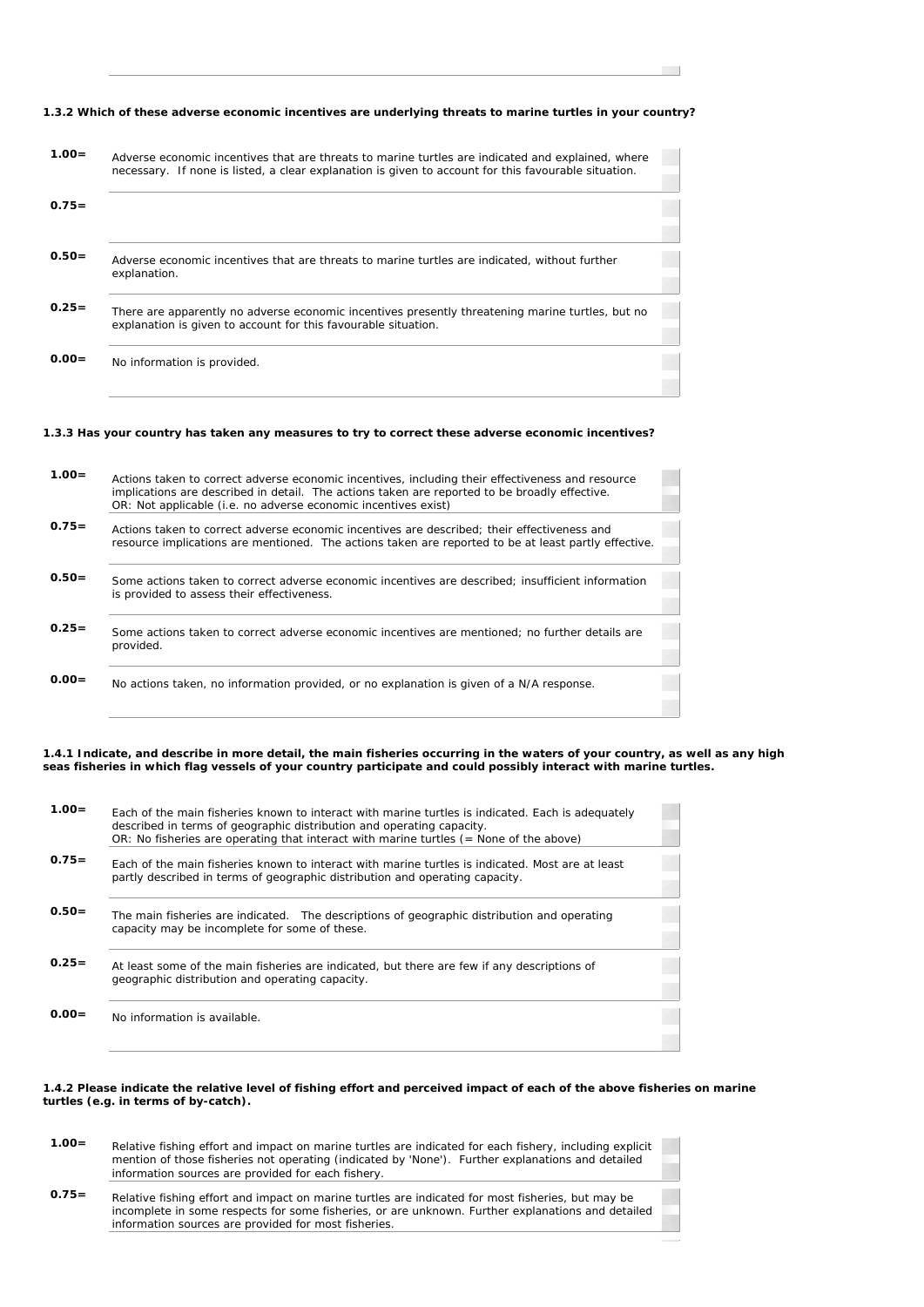| $0.50=$  | Relative fishing effort and impact on marine turtles are indicated for some fisheries, but are<br>incomplete in some respects for some fisheries, or are unknown. Further explanations and detailed<br>information sources are provided for some fisheries. |
|----------|-------------------------------------------------------------------------------------------------------------------------------------------------------------------------------------------------------------------------------------------------------------|
| $0.25 =$ | Relative fishing effort and impact on marine turtles are indicated for some fisheries, but are<br>generally unknown or are not indicated. Further explanations and detailed information sources are<br>generally absent.                                    |
| $0.00 =$ | Little or no information is provided.                                                                                                                                                                                                                       |

**1.4.3 Describe any illegal fishing that is known to occur in or around the waters of your country that may impact marine turtles. Describe the measures being taken to deal with this problem and any difficulties encountered in this regard.**

| $1.00 =$ | Illegal fishing known to impact marine turtles is identified and reported; and effectiveness of<br>mitigation measures put in place and any difficulties encountered are described in detail. The<br>measures to deal with such illegal fishing are reported to be broadly effective. |  |
|----------|---------------------------------------------------------------------------------------------------------------------------------------------------------------------------------------------------------------------------------------------------------------------------------------|--|
| $0.75=$  | Illegal fishing known to impact marine turtles is identified and reported; some mitigation measures<br>are in place or planned, and are partly described.                                                                                                                             |  |
| $0.50=$  | Illegal fishing practices are at least partly identified and reported. As yet, few if any effective<br>mitigation measures are in place or planned, or none is reported.                                                                                                              |  |
| $0.25=$  | Illegal fishing practices are incompletely or not described; mitigation measures are not in place or<br>not reported.                                                                                                                                                                 |  |
| $0.00 =$ | No information is available.                                                                                                                                                                                                                                                          |  |
|          |                                                                                                                                                                                                                                                                                       |  |

#### **1.4.4 Which of the following methods are used by your country to minimise incidental capture/mortality of marine turtles in fishing activities?**

| $1.00 =$ | Most, if not all, of the mitigation measures are practiced. The methods/measures used are<br>described in more detail, along with a statement of their efficacy, any difficulties encountered, and<br>future plans. In general, the measures are reported to be broadly effective. |  |
|----------|------------------------------------------------------------------------------------------------------------------------------------------------------------------------------------------------------------------------------------------------------------------------------------|--|
| $0.75=$  | At least half of the mitigation measures are practiced. Further details are given of the mitigation<br>measures; information about their efficacy, difficulties encountered, or future plans may be only                                                                           |  |
|          | partly complete.                                                                                                                                                                                                                                                                   |  |
| $0.50=$  | At least two of the mitigation measures are practiced or are under investigation, and partial details<br>are provided.                                                                                                                                                             |  |
|          |                                                                                                                                                                                                                                                                                    |  |
| $0.25=$  | At least one mitigation measure is practiced, but in most cases few additional details are provided.                                                                                                                                                                               |  |
|          |                                                                                                                                                                                                                                                                                    |  |
|          |                                                                                                                                                                                                                                                                                    |  |
| $0.00 =$ | None of the mitigation measures is practiced (i.e. 'None of the above' is ticked) or no information is                                                                                                                                                                             |  |
|          | provided.                                                                                                                                                                                                                                                                          |  |

#### **1.4.5 Which of the following programmes has your country developed - in consultation with the fishing industry and fisheries management organisations - to promote implementation of measures to minimise incidental capture and mortality of turtles in national waters and in the high seas?**

| $1.00 =$ | Most, if not all, of the programmes/measures are in place. They are described in full detail, along<br>with a statement of their efficacy, any difficulties encountered, and future plans. In general, the<br>programmes or measures are reported to be broadly effective. |
|----------|----------------------------------------------------------------------------------------------------------------------------------------------------------------------------------------------------------------------------------------------------------------------------|
| $0.75=$  | At least half of the programmes/measures are in place. Further details are given of the<br>programmes or measures; information about their efficacy, difficulties encountered, or future plans<br>may be incomplete.                                                       |
| $0.50=$  | At least two of the programmes/measures are in place, and partial details are provided.                                                                                                                                                                                    |
| $0.25=$  | Some of the programmes/measures are in place, but in most cases no further details are provided.                                                                                                                                                                           |
| $0.00 =$ | No programmes have been developed with the fishing industry and fisheries management<br>organisations; or no information is provided.                                                                                                                                      |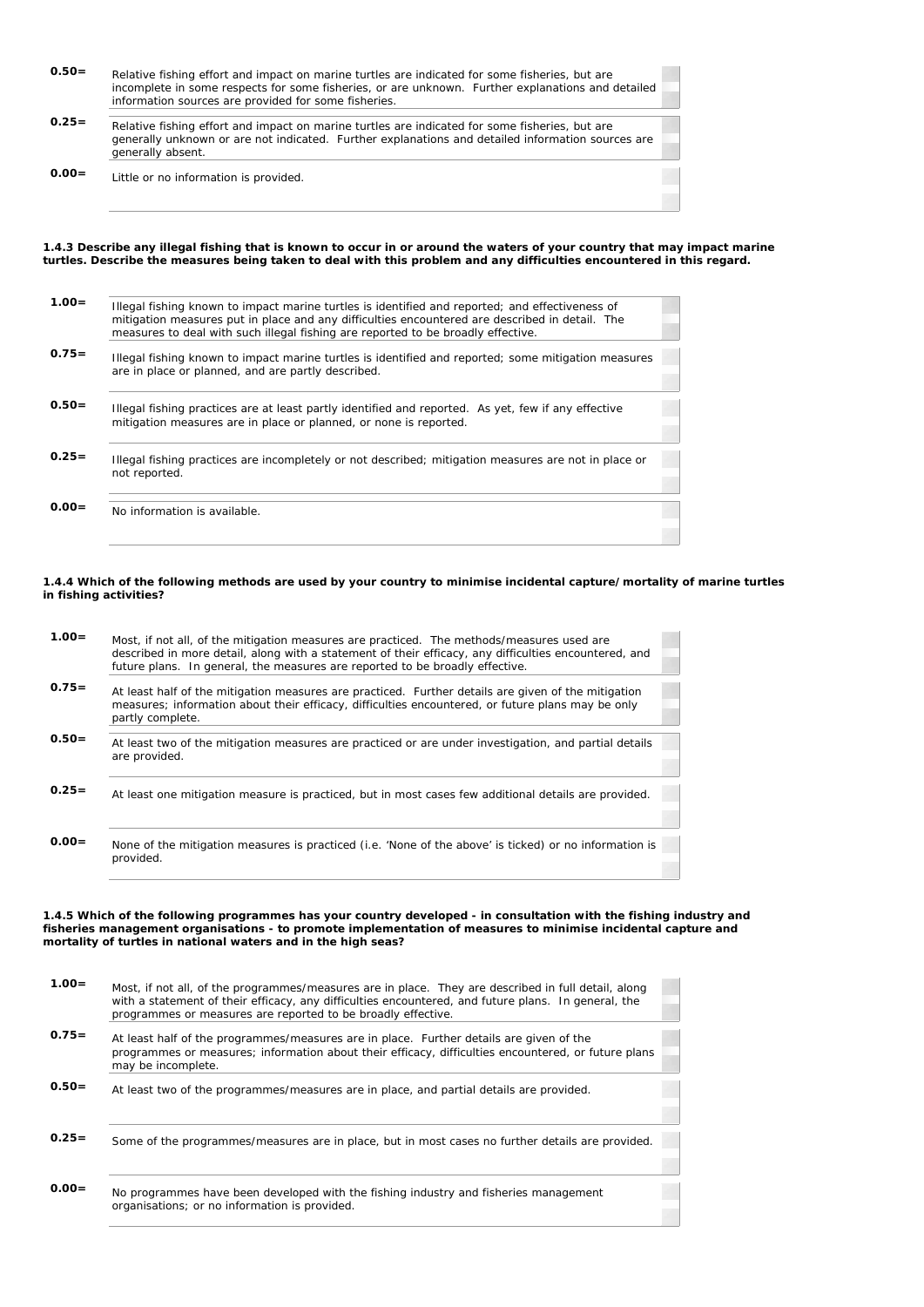### **1.4.6 Are the mitigation measures described in 1.4.4 and 1.4.5, periodically reviewed and evaluated for their efficacy?**

| $1.00 =$ | Mitigation measures are periodically reviewed and evaluated for their efficacy; the nature and<br>outcomes of reviews are reported in detail.                                       |
|----------|-------------------------------------------------------------------------------------------------------------------------------------------------------------------------------------|
| $0.75=$  |                                                                                                                                                                                     |
| $0.50=$  | Mitigation measures are periodically reviewed and evaluated for their efficacy. The nature and<br>outcomes of reviews are partially reported.                                       |
| $0.25=$  | Mitigation measures are periodically reviewed and evaluated for their efficacy, but no information is<br>given on the nature or outcomes of reviews.                                |
| $0.00 =$ | Mitigation measures are not periodically reviewed and evaluated (no details given); it is not known<br>if they are periodically reviewed and evaluated; or no information is given. |

#### **1.4.7 In your country, what types of data collection, research and development have been undertaken to support the reduction of marine turtle incidental catch (while taking into consideration the impact of various mitigation measures on other species)?**

| $1.00 =$ | Significant data collection and research and development activities to reduce turtle bycatch have<br>been undertaken and are described in detail, including their practical application. The impact of<br>the mitigation measures on other species is reported to have been assessed. |
|----------|---------------------------------------------------------------------------------------------------------------------------------------------------------------------------------------------------------------------------------------------------------------------------------------|
| $0.75 =$ | Many data collection and research and development activities to reduce turtle bycatch have been<br>undertaken, or are in progress, and they are at least partly described.                                                                                                            |
| $0.50=$  | Some data collection and research and development activities to reduce turtle bycatch have been<br>undertaken or are in progress, but they are insufficiently described. The impact of the mitigation<br>measures on other species is not indicated or mentioned only in passing.     |
| $0.25 =$ | Few data collection or research and development activities to reduce turtle bycatch have been<br>undertaken or they are insufficiently described.                                                                                                                                     |
| $0.00=$  | No data collection or research and development activities to reduce turtle bycatch have been<br>undertaken or no information is provided.                                                                                                                                             |

## **1.4.8 Has your country exchanged information and provided technical assistance (formally or informally) to other Signatory States to promote the activities described in 1.4.4, 1.4.5 and 1.4.7 above?**

| $1.00 =$ | Information and/or technical assistance has been provided to at least one other Signatory State;<br>details of these exchanges are given.                                |  |
|----------|--------------------------------------------------------------------------------------------------------------------------------------------------------------------------|--|
| $0.75=$  |                                                                                                                                                                          |  |
| $0.50=$  | Information and/or technical assistance has been provided to at least one other Signatory State;<br>but few or no details of these exchanges are given.                  |  |
| $0.25=$  |                                                                                                                                                                          |  |
| $0.00 =$ | Information and technical assistance has not been provided to other Signatory States, it is not<br>known if such exchanges have occurred, or no information is provided. |  |

## **1.4.9 What legislative and practical measures has your country taken in support of UN General Assembly Resolution 46/215 concerning the moratorium on the use of large-scale driftnets?**

| $1.00 =$ | Legislative and/or practical measures have been taken in support of the UN moratorium; the |
|----------|--------------------------------------------------------------------------------------------|
|          | nature and effectiveness of these actions are detailed.                                    |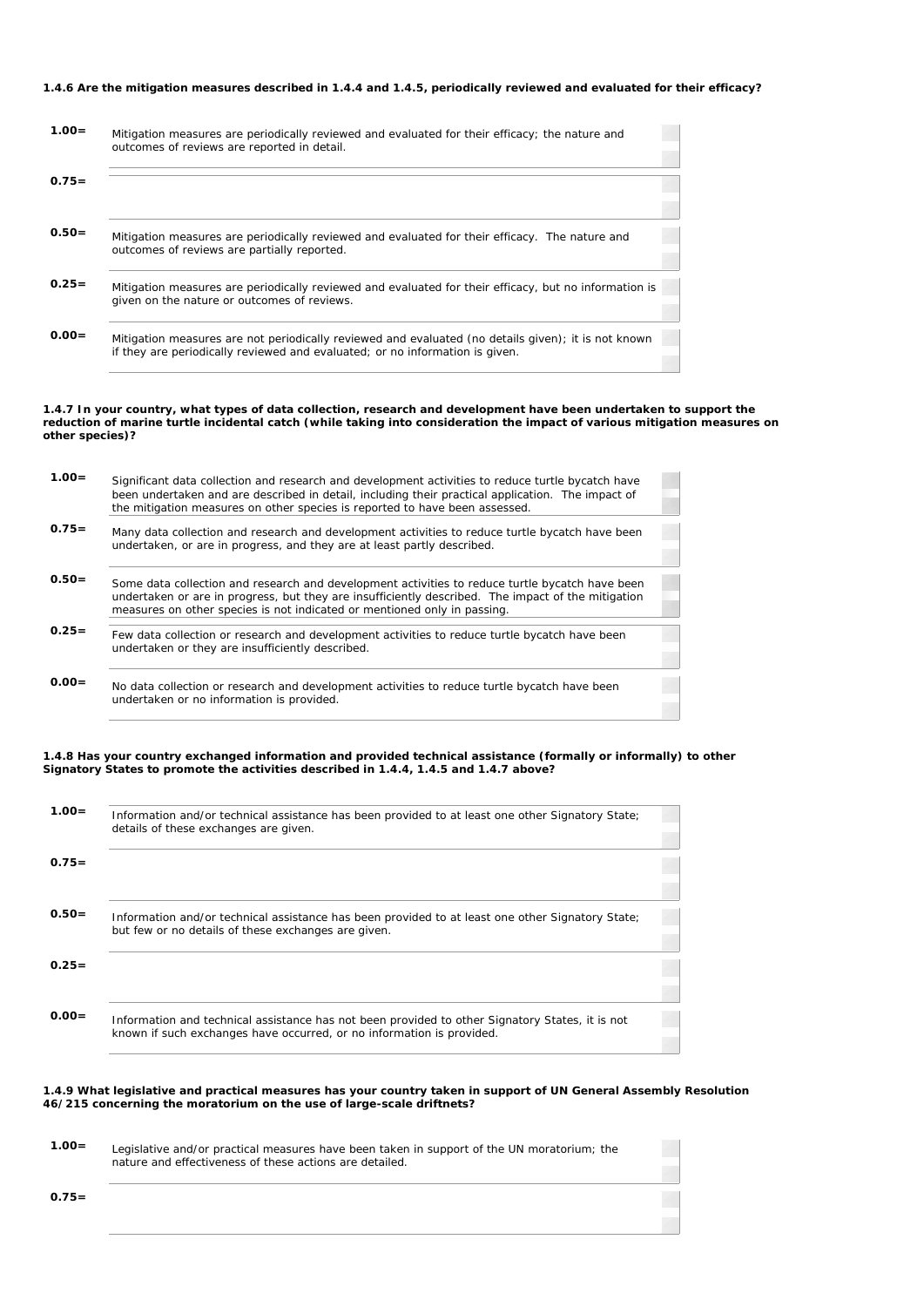| $0.50=$  | Legislative and/or practical measures have been taken in support of the UN moratorium; the<br>nature and effectiveness of these actions are partially reported. |
|----------|-----------------------------------------------------------------------------------------------------------------------------------------------------------------|
| $0.25 =$ |                                                                                                                                                                 |
| $0.00 =$ | Legislative or practical measures to support the UN moratorium on large-scale driftnets have not<br>been taken or no information is available.                  |

#### **1.5.1 Does your country have legislation to prohibit direct harvest and domestic trade in marine turtles, their eggs, parts and products; and to protect important turtle habitats?**

| $1.00 =$ | Comprehensive legislation is in place to prohibit direct harvest and domestic trade in marine                                                                                               |  |
|----------|---------------------------------------------------------------------------------------------------------------------------------------------------------------------------------------------|--|
|          | turtles. Full details of the legislation are given, including title and information on penalties and any                                                                                    |  |
|          | exemptions. Mention may be made of its effectiveness, in terms of enforcement and prosecution                                                                                               |  |
| $0.75 =$ |                                                                                                                                                                                             |  |
|          | Legislation is in place to prohibit direct harvest and domestic trade in marine turtles. From the                                                                                           |  |
|          | general description given, its coverage appears complete. Some specific details (eg. precise title,                                                                                         |  |
|          | and information on penalties and exemptions) may be incomplete.                                                                                                                             |  |
| $0.50=$  |                                                                                                                                                                                             |  |
|          | Legislation is in place to prohibit direct harvest and domestic trade in marine turtles; and it is                                                                                          |  |
|          | partly described.                                                                                                                                                                           |  |
|          |                                                                                                                                                                                             |  |
| $0.25=$  |                                                                                                                                                                                             |  |
|          | No legislation is currently in place to prohibit direct harvest and domestic trade in marine turtles,<br>but consideration is being given to introduce such legislation in the near future. |  |
|          |                                                                                                                                                                                             |  |
|          |                                                                                                                                                                                             |  |
| $0.00=$  | No legislation to prohibit direct harvest and domestic trade in marine turtles, their eggs, parts and                                                                                       |  |
|          | products is in place, or no information is provided.                                                                                                                                        |  |
|          |                                                                                                                                                                                             |  |

### **1.5.2 Which, among the following list, are economic uses and cultural values of marine turtles in your country? Please rate the relative prevalence / importance of each consumptive or non-consumptive use.**

| $1.00 =$ | Economic uses or cultural values of marine turtles are indicated; and their relative prevalence /<br>importance is known and rated in all cases. Further explanation is given, where necessary. |  |
|----------|-------------------------------------------------------------------------------------------------------------------------------------------------------------------------------------------------|--|
| $0.75 =$ | Economic uses or cultural values of marine turtles are indicated; and their relative prevalence /<br>importance is known and rated in most cases.                                               |  |
| $0.50=$  | Economic uses or cultural values of marine turtles are indicated; and their relative prevalence /<br>importance is unknown or not rated in some cases.                                          |  |
| $0.25=$  | Economic uses or cultural values of marine turtles are indicated; and their relative prevalence /<br>importance is unknown or not rated in most cases (suggesting a need for further study).    |  |
| $0.00 =$ | Little or no information is provided.                                                                                                                                                           |  |

## **1.5.3 Please indicate the relative level and impact of traditional harvest on marine turtles and their eggs.**

| $1.00 =$ | The relative level and impact of traditional harvest on marine turtles and their eggs is indicated,<br>and sources of information/studies are well referenced, giving the impression of active<br>management. OR: Overall, the harvest (if any harvest occurs) is reported to have little or no |
|----------|-------------------------------------------------------------------------------------------------------------------------------------------------------------------------------------------------------------------------------------------------------------------------------------------------|
| $0.75=$  | The relative level and impact of traditional harvest on marine turtles and their eggs is indicated,<br>and sources of information are partly cited.                                                                                                                                             |
| $0.50=$  | The relative level and impact of traditional harvest on marine turtles and their eggs is indicated,<br>however few or no sources of information are cited to support the finding.                                                                                                               |
| $0.25=$  | One or both aspects of the level and impact of traditional harvest on marine turtles and their eggs<br>is unknown or not rated; and/or the sources of information cited to support the finding are<br>incomplete.                                                                               |
| $0.00 =$ | The relative level and impact of traditional harvest on marine turtles and their eggs is not known or<br>not rated, and no further mitigating explanation is offered.                                                                                                                           |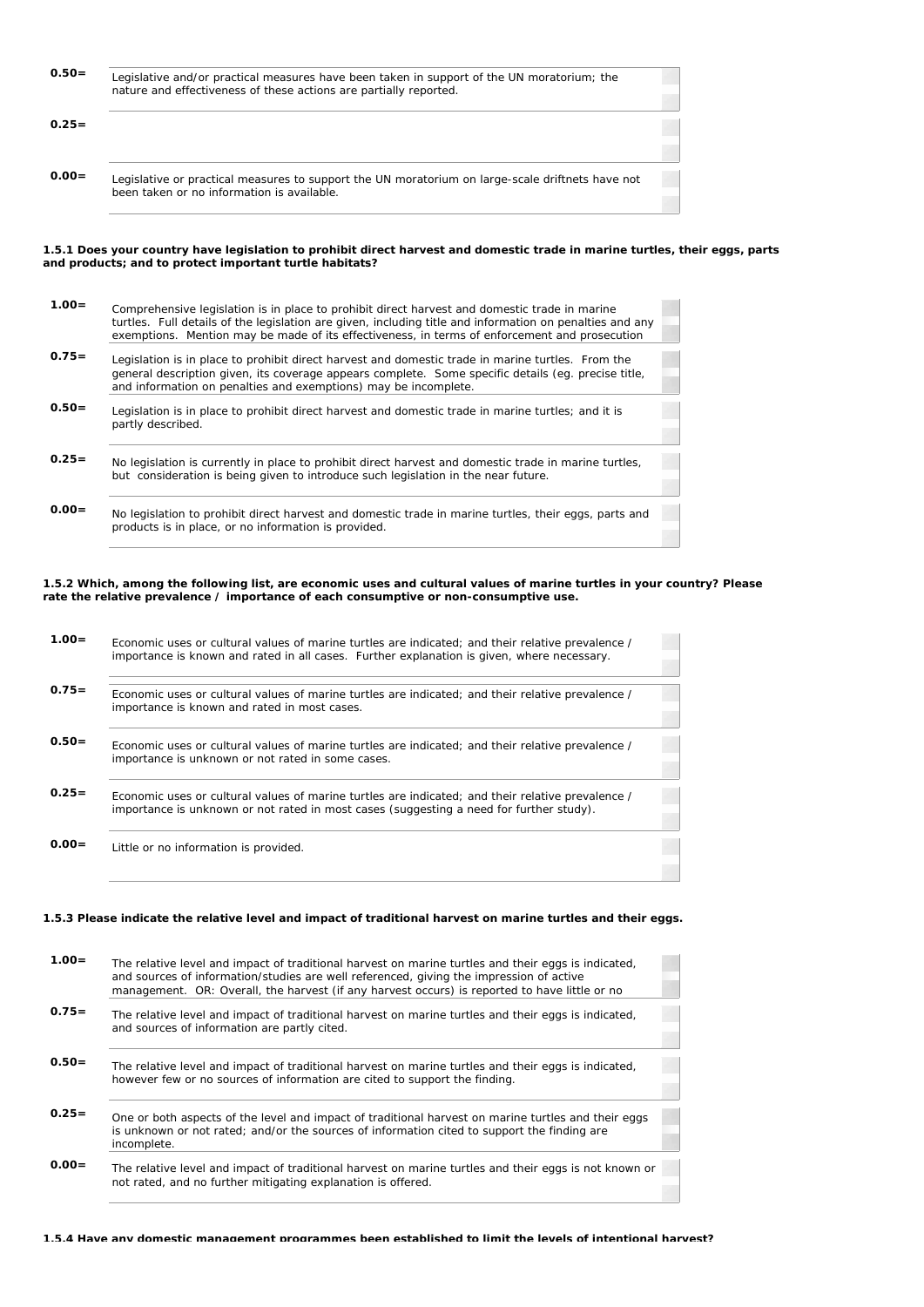| ומזט מווץ שטווטסנוט ווומוומקטווטות programmus שטטוו טסנמטווסווטט גט ווווות גווט וטזטוס טו ווותטוונוטוומו וומ |                                                                                                                                                                                                                                                       |  |
|--------------------------------------------------------------------------------------------------------------|-------------------------------------------------------------------------------------------------------------------------------------------------------------------------------------------------------------------------------------------------------|--|
| $1.00 =$                                                                                                     | Domestic management programmes to limit intentional harvest are in place; their nature and<br>effectiveness are described in detail. The programme(s) is/are broadly effective.<br>OR: Not applicable (i.e. no intentional harvest whatsoever occurs) |  |
| $0.75=$                                                                                                      | Domestic management programmes to limit intentional harvest are in place; their nature and<br>effectiveness are partly described. The programme(s) is/are at least partly effective.                                                                  |  |
| $0.50=$                                                                                                      | Domestic management programmes to limit intentional harvest are in place. Partial details are<br>provided, but not enough information is available to assess their effectiveness.                                                                     |  |
| $0.25=$                                                                                                      | Domestic management programmes to limit intentional harvest are in place, but no additional<br>information is provided.                                                                                                                               |  |
| $0.00 =$                                                                                                     | Domestic management programmes to limit intentional harvest have not been established; it is<br>unknown if they have been established, or no information is available.                                                                                |  |

#### **1.5.5 Describe any management agreements negotiated between your country and other States in relation to sustainable levels of traditional harvest, to ensure that such harvest does not undermine conservation efforts.**

| $1.00 =$ | Effective management agreements are in place with one or more States and their content is fully<br>described, including details of the year concluded, parties involved and their effectiveness.<br>OR: Not applicable (i.e. no traditional harvest whatsoever occurs)      |
|----------|-----------------------------------------------------------------------------------------------------------------------------------------------------------------------------------------------------------------------------------------------------------------------------|
| $0.75=$  | Management agreements are in place with one or more States; their content and/or effectiveness<br>is partly described.                                                                                                                                                      |
| $0.50=$  | Management agreements are in place with one or more States, but few details are given about<br>their content and/or effectiveness. OR: Management agreements are in preparation with one or<br>more States, and their content and current negotiation status are described. |
| $0.25=$  | Management agreements are planned with other States, but few additional details are provided<br>about their content.                                                                                                                                                        |
| $0.00 =$ | No management agreements are currently in place or planned with other States, or no information<br>is provided.                                                                                                                                                             |

#### **1.6.1 First, select one of the options at left to indicate whether or not your country has any of the following measures in place to minimise the mortality of eggs, hatchlings and nesting females.**

Ŧ

| $1.00 =$ | Most, if not all, of the conservation measures are practiced. The methods/measures used are<br>described in more detail, along with a brief statement of their efficacy, lessons learned and any<br>difficulties encountered. The effectiveness of the measures is generally 'good' to 'excellent'. |
|----------|-----------------------------------------------------------------------------------------------------------------------------------------------------------------------------------------------------------------------------------------------------------------------------------------------------|
| $0.75=$  | At least five of the conservation measures are practiced. The methods/measures used, their<br>efficacy, lessons learned, and any difficulties encountered are at least partly described. If rated,<br>the effectiveness of the measures is generally 'good' to 'excellent'.                         |
| $0.50=$  | At least three of the conservation measures are practiced. The methods/measures used, their<br>efficacy, lessons learned, and any difficulties encountered are partly described. If rated, the<br>effectiveness of the measures is generally 'good'.                                                |
| $0.25 =$ | At least one of the conservation measures is practiced, however the effectiveness is reported to be<br>generally low, unknown, or not rated.                                                                                                                                                        |
| $0.00 =$ | None of these measures is practiced or no information is provided.                                                                                                                                                                                                                                  |

#### **1.6.2 Has your country undertaken any evaluation of its nest and beach management programmes?**

| $1.00 =$ | Nest and beach management programmes have been evaluated. Any review(s) undertaken is/are<br>described in more detail, including any adjustments made to the programmes as a consequence.<br>Details are given of published/unpublished reports. |
|----------|--------------------------------------------------------------------------------------------------------------------------------------------------------------------------------------------------------------------------------------------------|
| $0.75 =$ | Nest and beach management programmes have been evaluated. The nature of the reviews is<br>partly described, and includes some reference to published/unpublished reports.                                                                        |

 **0.50=** Nest and beach management programmes have been evaluated; details of the review(s) and additional information are largely incomplete.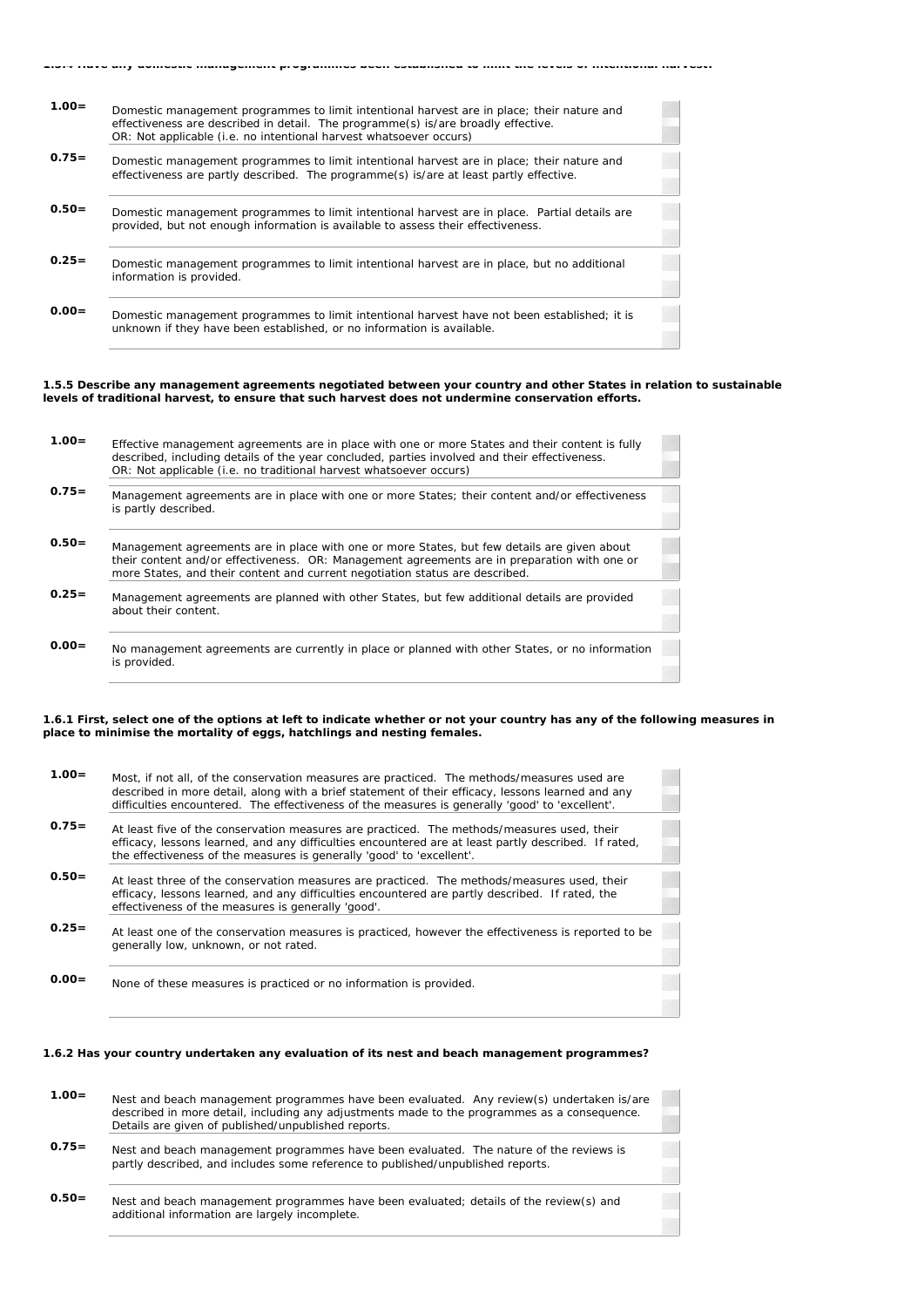| $0.25 =$ | Nest and beach management programmes have been evaluated, but no further information is    |
|----------|--------------------------------------------------------------------------------------------|
|          | available.                                                                                 |
|          |                                                                                            |
|          |                                                                                            |
|          |                                                                                            |
| $0.00 =$ | Nest and beach management programmes have not been evaluated, it is not known if they have |
|          | been evaluated, or no information is provided.                                             |
|          |                                                                                            |

#### **2.1.1 What is being done to protect critical habitats outside of established protected areas? (NB: It is assumed that legislation relating to established protected areas will have been described in Section 1.5.1)**

 $\sim$ 

 $\sim$ 

| $1.00 =$ | Specific measures are in place to effectively protect critical habitats outside of established<br>protected areas. The measures are fully described, including details of their geographic coverage<br>and their effectiveness.    |
|----------|------------------------------------------------------------------------------------------------------------------------------------------------------------------------------------------------------------------------------------|
| $0.75=$  | Specific measures are in place to protect critical habitats outside of established protected areas;<br>and these are partly described.                                                                                             |
| $0.50=$  | Some general measures are in place to protect critical habitats outside of established protected<br>areas. These are listed, but little or no additional explanation is given as to their geographic<br>coverage or effectiveness. |
| $0.25=$  | Few measures are in place to protect critical habitats outside of established protected areas. These<br>are only listed, with little or no additional explanation given as to their geographic coverage or<br>effectiveness.       |
| $0.00 =$ | Measures are not in place to protect critical habitats outside of established protected areas, or no<br>information is provided.                                                                                                   |

#### **2.1.2 Are assessments routinely made of the environmental impact of marine and coastal development on marine turtles and their habitats?**

| $1.00 =$ | Assessments of the environmental impact of development are routinely made. The nature of these<br>assessments is described, giving examples, with specific mention of cases relevant to marine<br>turtles. |
|----------|------------------------------------------------------------------------------------------------------------------------------------------------------------------------------------------------------------|
| $0.75=$  | Assessments of the environmental impact of development are regularly made. The nature of these<br>assessments is partly described, giving examples.                                                        |
| $0.50=$  | Assessments of the environmental impact of development are regularly made. Partial information<br>is given regarding these processes; but few, if any examples are provided.                               |
| $0.25=$  | Assessments of the environmental impact of development are occasionally or infrequently made.<br>Limited information is given regarding these processes and few, if any, examples are provided.            |
| $0.00 =$ | Assessments of the environmental impact of development are not routinely made or it is not<br>known if they are routinely made.                                                                            |

#### **2.1.3 Is marine water quality (including marine debris) monitored near turtle habitats? If yes, describe the nature of this monitoring and any remedial measures that may have been taken.**

| $1.00 =$ | Marine water quality is monitored and steps are taken to protect water quality near turtle habitats;<br>These are fully described, including details of measures to address marine debris and references to<br>other sources of information. |
|----------|----------------------------------------------------------------------------------------------------------------------------------------------------------------------------------------------------------------------------------------------|
| $0.75=$  | Marine water quality is monitored and steps are taken to protect water quality near turtle habitats.<br>These measures are partly, but incompletely, described in relation to marine turtles.                                                |
| $0.50=$  | Marine water quality is monitored, but not comprehensively (or insufficient information to assess<br>extent of monitoring).                                                                                                                  |
| $0.25=$  | Marine water quality is not monitored, however some steps are taken to protect water quality near<br>turtle habitats.                                                                                                                        |
| $0.00 =$ | Marine water quality is not monitored, it is not known if marine water quality is monitored, or no<br>information is provided.                                                                                                               |

### **2.1.4 Are measures in place to prohibit the use of poisonous chemicals and explosives?**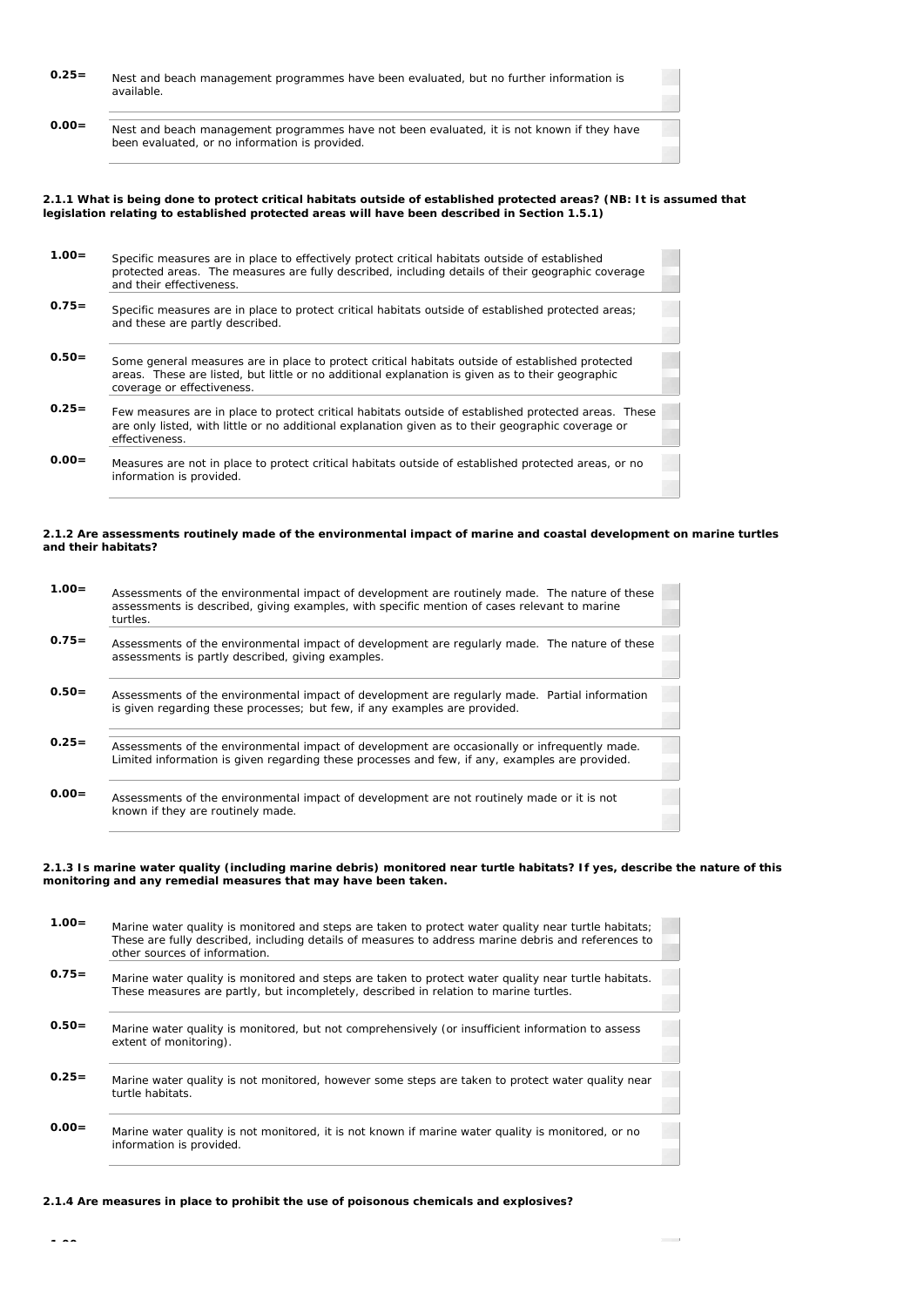| $1.00 =$ | Measures are in place to prohibit the use of poisonous chemicals and explosives; relevant<br>legislation and enforcement action/penalties are described and their effectiveness mentioned. |
|----------|--------------------------------------------------------------------------------------------------------------------------------------------------------------------------------------------|
| $0.75=$  |                                                                                                                                                                                            |
| $0.50=$  | Measures are in place to prohibit the use of poisonous chemicals and explosives; partial details are                                                                                       |
|          | provided regarding relevant legislation, enforcement action/penalties. Little or no mention is made<br>of the effectiveness of implementation.                                             |
| $0.25=$  |                                                                                                                                                                                            |
|          |                                                                                                                                                                                            |
| $0.00 =$ | No measures are in place to prohibit the use of poisonous chemicals and explosives or no<br>information is available.                                                                      |

#### **2.2.1 Are efforts being made to recover degraded coral reefs? If yes, give details (location, duration, effectiveness, lessons learned, future plans etc).**

| $1.00=$  | Extensive efforts are being made to recover degraded coral reefs. The nature of these efforts is<br>fully described, including details of the locations and efficacy of these actions. Examples and<br>lessons learned are cited that might be applicable in other contexts. OR: Not applicable (All reefs |
|----------|------------------------------------------------------------------------------------------------------------------------------------------------------------------------------------------------------------------------------------------------------------------------------------------------------------|
| $0.75=$  | Efforts are being made to recover degraded coral reefs. The nature of these efforts is partly<br>described, including examples, but information is lacking on the locations or efficacy of these<br>actions.                                                                                               |
| $0.50=$  | Efforts are being made to recover degraded coral reefs; only limited details are provided on the<br>nature and the efficacy of these actions.                                                                                                                                                              |
| $0.25=$  | Efforts are being made to recover degraded coral reefs, but no further details are provided.                                                                                                                                                                                                               |
| $0.00 =$ | No efforts are being made to recover degraded coral reefs, it is unknown if efforts are being made,<br>or no information is provided.                                                                                                                                                                      |

#### **2.2.2 Are efforts being made to recover degraded mangrove habitats that are important for turtles? If yes, give details (location, duration, effectiveness, lessons learned, future plans etc.)**

| $1.00=$ | Extensive efforts are being made to recover degraded mangrove habitats. The nature of these<br>efforts is fully described, including details of the locations and efficacy of these actions. Examples<br>and lessons learned are cited that might be applicable in other contexts. OR: Not applicable (all |
|---------|------------------------------------------------------------------------------------------------------------------------------------------------------------------------------------------------------------------------------------------------------------------------------------------------------------|
| $0.75=$ | Efforts are being made to recover degraded mangrove habitats. The nature of these efforts is<br>partly described, including examples, but information is lacking on the locations or the efficacy of<br>these actions.                                                                                     |
| $0.50=$ | Efforts are being made to recover degraded mangrove habitats; only limited details are provided<br>on the nature and efficacy of these actions.                                                                                                                                                            |
| $0.25=$ | Efforts are being made to recover degraded mangrove habitats, but no further details are provided.                                                                                                                                                                                                         |
| $0.00=$ | No efforts are being made to recover degraded mangrove habitats, it is unknown if efforts are<br>being made, or no information is provided.                                                                                                                                                                |

#### **2.2.3 Are efforts being made to recover degraded sea grass habitats? If yes, give details (location, duration, effectiveness, lessons learned, future plans etc.).**

| $1.00 =$ | Extensive efforts are being made to recover degraded sea grass habitats. The nature of these<br>efforts is fully described, including details of the locations and efficacy of these actions. Examples<br>and lessons learned are cited that might be applicable in other contexts. OR: Not applicable (all |
|----------|-------------------------------------------------------------------------------------------------------------------------------------------------------------------------------------------------------------------------------------------------------------------------------------------------------------|
| $0.75=$  | Efforts are being made to recover degraded sea grass habitats. The nature of these efforts is<br>partly described, including examples, but information is lacking on the locations or the efficacy of<br>these actions.                                                                                     |
| $0.50=$  | Efforts are being made to recover degraded sea grass habitats; only limited details are provided on<br>the nature and efficacy of these actions.                                                                                                                                                            |
| $0.25=$  | Efforts are being made to recover degraded sea grass habitats, but no further details are provided.                                                                                                                                                                                                         |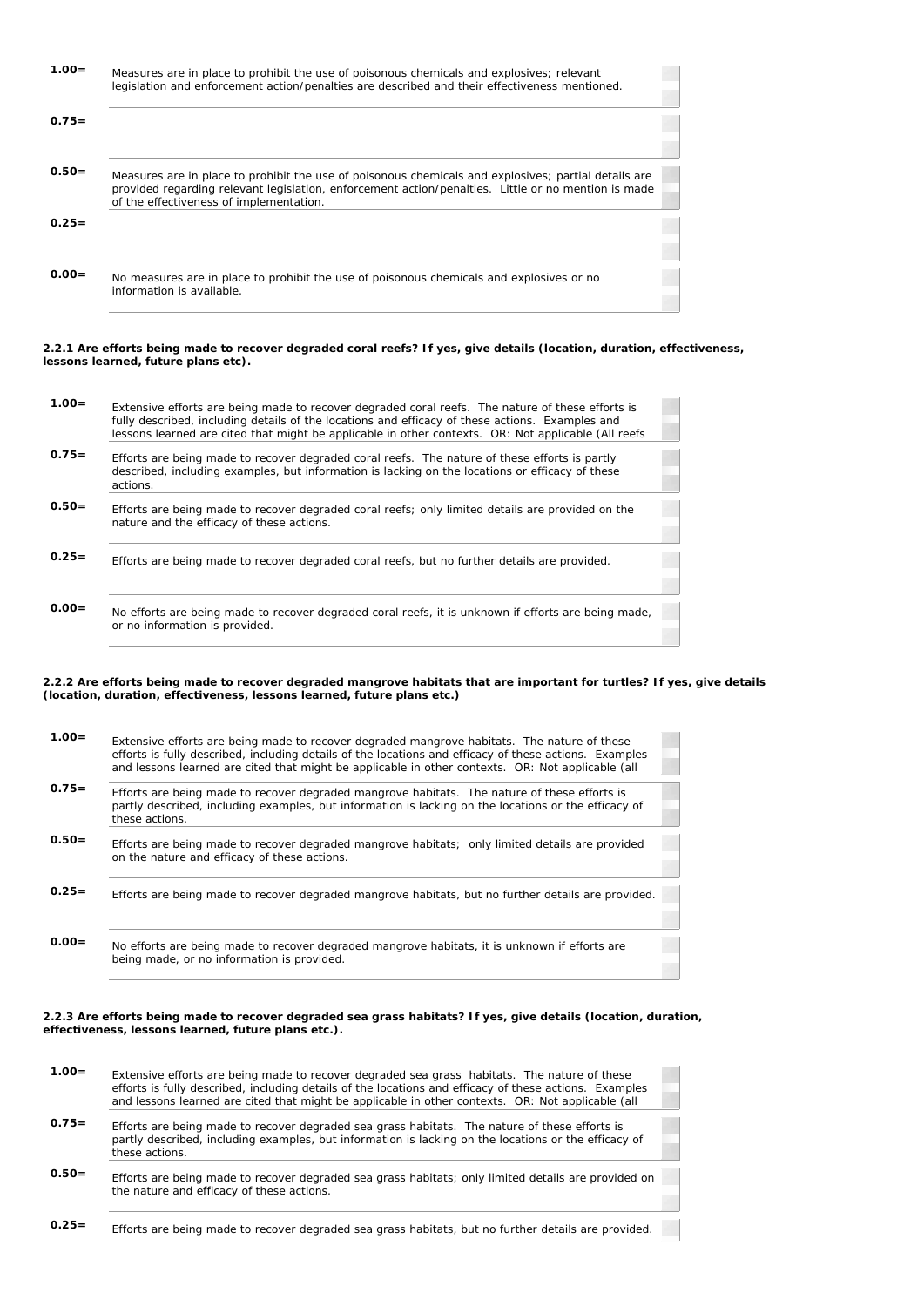| $0.00 =$ | No efforts are being made to recover degraded sea grass habitats, it is unknown if efforts are being<br>made, or no information is provided. |
|----------|----------------------------------------------------------------------------------------------------------------------------------------------|
|          |                                                                                                                                              |

#### **3.1.1 Give a list of available literature that includes baseline information from studies carried out in your country on marine turtle populations and their habitats.**

| $1.00 =$ | A list of available literature is provided. Each reference is fully cited (including title, author, year,<br>journal name etc.) and organised into separate categories, if extensive. |
|----------|---------------------------------------------------------------------------------------------------------------------------------------------------------------------------------------|
| $0.75=$  |                                                                                                                                                                                       |
| $0.50=$  | A partial list of available literature is provided. Partial references are provided.                                                                                                  |
| $0.25=$  |                                                                                                                                                                                       |
| $0.00=$  | A list of available literature is not given or no information is available.                                                                                                           |

#### **3.1.2 Have long-term monitoring programmes (i.e. of at least 10 years duration) been initiated or planned for priority marine turtle populations frequenting the territory of your country?**

| $1.00=$  | Comprehensive, long-term monitoring programmes have been fully implemented. Detailed<br>information is given about their nature and duration (allowing one to assess their scope and<br>scientific rigour).                           |
|----------|---------------------------------------------------------------------------------------------------------------------------------------------------------------------------------------------------------------------------------------|
| $0.75=$  | Long-term monitoring programmes have been fully implemented or initiated. Some information<br>may be given about their nature and duration, but not in sufficient detail to allow one to assess<br>their scope and scientific rigour. |
| $0.50=$  | Long-term monitoring programmes have been initiated or planned, but few or no details are<br>provided.                                                                                                                                |
| $0.25=$  | Long-term monitoring programmes have not been initiated or planned; and mitigating<br>circumstances are detailed.                                                                                                                     |
| $0.00 =$ | Long-term monitoring programmes have not been initiated or planned, and no further explanation<br>is given; or no information is provided.                                                                                            |

## **3.1.3 Has the genetic identity of marine turtle populations in your country been characterised?**

| $1.00 =$ | The genetic identity of marine turtles has been characterised. The research results are described,<br>particularly any findings that might have region-wide implications.    |
|----------|------------------------------------------------------------------------------------------------------------------------------------------------------------------------------|
| $0.75=$  |                                                                                                                                                                              |
| $0.50=$  | The genetic identity of marine turtles has been characterised; partial details are provided regarding<br>the results of this research.                                       |
| $0.25 =$ | The genetic identity of marine turtle populations in the country has not been characterised, but<br>DNA samples are being collected for that purpose.                        |
| $0.00 =$ | The genetic identity of marine turtle populations in the country has not been characterised, it is not<br>known if it has been characterised, or no information is provided. |

#### **3.1.4 Which of the following methods have been or are being used to try to identify migration routes of turtles? Use the text boxes to provide additional details.**

| $1.00 =$ | Most, if not all, of the methods of investigation have been or are being used to identify migration  |
|----------|------------------------------------------------------------------------------------------------------|
|          | routes. A full description is given of the nature and outcomes of these studies, including plans for |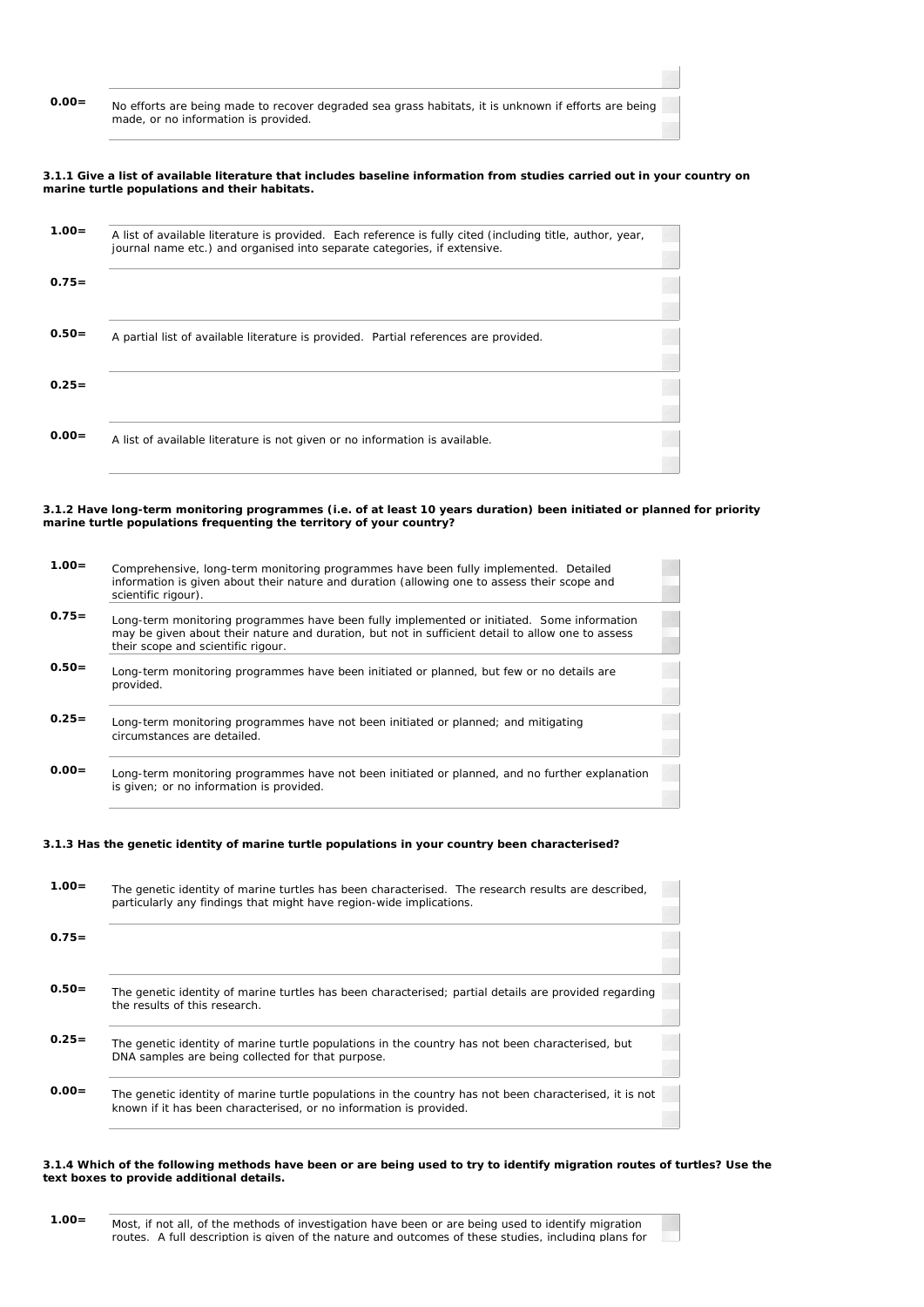|          | the contract of the contract of the contract of the contract of the contract of the contract of the contract of<br>further work. The studies have demonstrably contributed to the identification of migration routes.                                                   |
|----------|-------------------------------------------------------------------------------------------------------------------------------------------------------------------------------------------------------------------------------------------------------------------------|
| $0.75=$  | At least two of the methods of investigation have been or are being used to identify migration<br>routes. A partial description is given of the nature and outcomes of these studies, but certain<br>details are missing or their efficacy is not clearly demonstrated. |
| $0.50=$  | At least one method of investigation has been or is being used to identify migration routes; a<br>partial description is given of the nature and outcomes of these studies.                                                                                             |
| $0.25=$  | At least one method of investigation has been or is being used to identify migration routes; very<br>little or no additional information is given.                                                                                                                      |
| $0.00 =$ | No studies have been undertaken to identify migration routes or no information is provided.                                                                                                                                                                             |

#### **3.1.5 Have studies been carried out on marine turtle population dynamics and survival rates (e.g. including studies into the survival rates of incidentally caught and released turtles)?**

| $1.00 =$ | Studies have been carried out on marine turtle population dynamics and survival rates; details are<br>given of the nature and results of this research (including references to published/unpublished<br>reports). |  |
|----------|--------------------------------------------------------------------------------------------------------------------------------------------------------------------------------------------------------------------|--|
| $0.75=$  |                                                                                                                                                                                                                    |  |
| $0.50=$  | Some studies have been carried out on marine turtle population dynamics and survival rates; a<br>partial description is given of the nature and results of this research.                                          |  |
| $0.25=$  |                                                                                                                                                                                                                    |  |
| $0.00 =$ | Studies have not been carried out on marine turtle population dynamics and survival rates, it is not<br>known if studies have been carried out, or no information is provided.                                     |  |

## **3.1.6 Has research been conducted on the frequency and pathology of diseases in marine turtles?**

| $1.00 =$ | Research has been conducted on the frequency and pathology of diseases in marine turtles; details<br>are given of the nature and results of this research (including references to published/unpublished<br>reports). |  |  |
|----------|-----------------------------------------------------------------------------------------------------------------------------------------------------------------------------------------------------------------------|--|--|
| $0.75=$  |                                                                                                                                                                                                                       |  |  |
| $0.50=$  | Some research has been conducted on the frequency and pathology of diseases in marine turtles;<br>a partial description is given of the nature and results of this research.                                          |  |  |
| $0.25=$  |                                                                                                                                                                                                                       |  |  |
| $0.00 =$ |                                                                                                                                                                                                                       |  |  |
|          | Research has not been conducted on the frequency and pathology of diseases in marine turtles, it<br>is not known if research has been conducted, or no information is provided.                                       |  |  |
|          |                                                                                                                                                                                                                       |  |  |

## **3.1.7 Is the use of traditional ecological knowledge in research studies being promoted?**

| $1.00 =$ | The use of traditional ecological knowledge in research studies is being promoted. A full account is<br>given of the actions undertaken, reports produced, and any sharing of knowledge in this area with<br>other States. OR: Not applicable (i.e. no traditional ecological knowledge is available/relevant) |  |
|----------|----------------------------------------------------------------------------------------------------------------------------------------------------------------------------------------------------------------------------------------------------------------------------------------------------------------|--|
| $0.75=$  |                                                                                                                                                                                                                                                                                                                |  |
| $0.50=$  | The use of traditional ecological knowledge in research studies is being promoted. Partial<br>information is given of the actions undertaken, reports produced, and any sharing of knowledge in<br>this area with other States.                                                                                |  |
| $0.25=$  |                                                                                                                                                                                                                                                                                                                |  |
| $0.00 =$ | The use of traditional ecological knowledge in research studies is not being promoted, it is not                                                                                                                                                                                                               |  |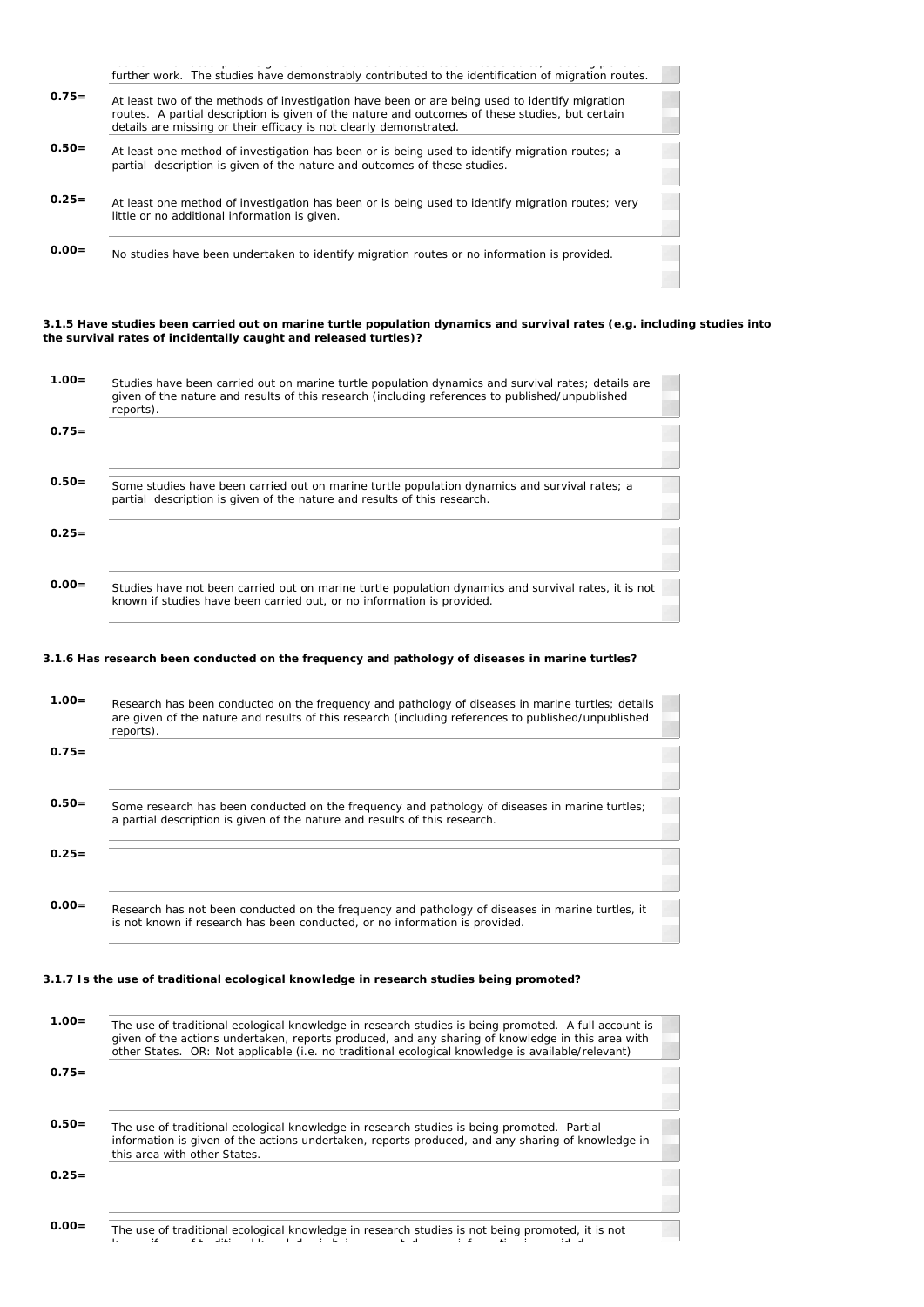in S

### **3.2.1 List any regional or sub-regional action plans in which your country is already participating, which may serve the purpose of identifying priority research and monitoring needs.**

| $1.00 =$ | The country is participating in other regional or sub-regional action plans/arrangements, in which<br>priority research and monitoring needs are identified, and these are clearly named and briefly<br>described. |  |
|----------|--------------------------------------------------------------------------------------------------------------------------------------------------------------------------------------------------------------------|--|
| $0.75=$  |                                                                                                                                                                                                                    |  |
| $0.50=$  | The country is participating in other regional or sub-regional action plans/arrangements. A partial<br>description is given of their nature.                                                                       |  |
| $0.25=$  |                                                                                                                                                                                                                    |  |
| $0.00 =$ | The country is not participating in any other regional or sub-regional action plans/arrangements, or<br>no information is provided.                                                                                |  |

#### **3.2.2 On which of the following themes have collaborative studies and monitoring been conducted? Use the text boxes to describe the nature of this international collaboration or to clarify your response. Answer 'NO' if the studies/monitoring undertaken do not involve international collaboration.**

| $1.00 =$ | International collaborative studies and monitoring have been conducted in most, if not all, of the<br>fields of study listed. Full details are given of the collaborators and nature of each activity,<br>including supporting references to published or unpublished reports. |
|----------|--------------------------------------------------------------------------------------------------------------------------------------------------------------------------------------------------------------------------------------------------------------------------------|
| $0.75=$  | International collaborative studies and monitoring have been conducted in at least two of the fields<br>of study listed. Partial details are given of the collaborators and nature of each activity.                                                                           |
| $0.50=$  | International collaborative studies and monitoring have been conducted in at least one of the fields<br>of study listed. Partial details are given of the collaborators and nature of this activity.                                                                           |
| $0.25=$  | International collaborative studies and monitoring have been conducted in at least one of the fields<br>of study listed, but few if any additional details are provided to assess the nature of this<br>collaboration.                                                         |
| $0.00 =$ | No international collaborative studies or monitoring have been conducted in these fields or no<br>information is provided.                                                                                                                                                     |

### **3.3.1 List, in order of priority, the marine turtle populations in your country in need of conservation actions, and indicate their population trends.**

| $1.00 =$ | Marine turtle species/populations are clearly identified and are listed in order of priority for<br>conservation action. Information on trends, including references to published studies, is given to<br>justify the selection/prioritisation. |
|----------|-------------------------------------------------------------------------------------------------------------------------------------------------------------------------------------------------------------------------------------------------|
| $0.75=$  |                                                                                                                                                                                                                                                 |
| $0.50=$  | Marine turtle species/populations are identified and are listed in order of priority for conservation<br>action. Justification for the selection/prioritisation may be incomplete.                                                              |
| $0.25=$  |                                                                                                                                                                                                                                                 |
| $0.00 =$ | Marine turtle species/populations are not listed or prioritised; or no information is provided.                                                                                                                                                 |

### **3.3.2 Are research and monitoring activities, such as those described above in Section 3.1 periodically reviewed and evaluated for their efficacy?**

| $1.00 =$ | Research and monitoring activities are periodically reviewed and evaluated; details are given |
|----------|-----------------------------------------------------------------------------------------------|
|          | regarding the timing and outcomes of these reviews.                                           |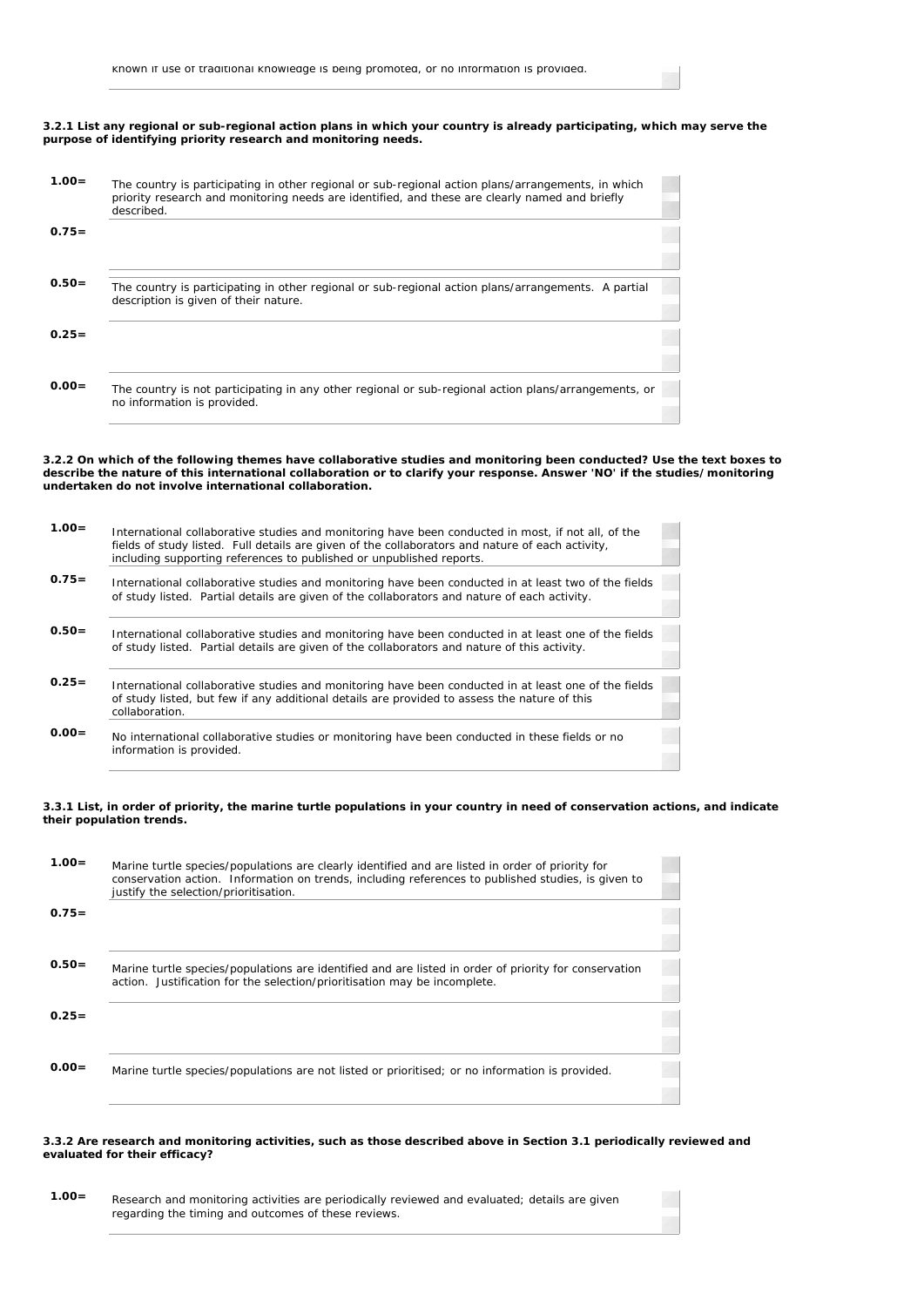| $0.75=$  |                                                                                                                                                                                     |
|----------|-------------------------------------------------------------------------------------------------------------------------------------------------------------------------------------|
| $0.50=$  | Research and monitoring activities are periodically reviewed and evaluated; partial details are<br>given of these processes                                                         |
| $0.25=$  |                                                                                                                                                                                     |
| $0.00 =$ | Research and monitoring activities are not periodically reviewed and evaluated, it is not known if<br>they are periodically reviewed and evaluated, or information is not provided. |

#### **3.3.3 Describe how research results are being applied to improve management practices and mitigation of threats (in relation to the priority populations identified in 3.3.1, among others).**

| $1.00 =$ | Research results are being applied to improve management practices and mitigation of threats.<br>Specific examples are given to demonstrate the practical application and value of the research<br>undertaken. |  |
|----------|----------------------------------------------------------------------------------------------------------------------------------------------------------------------------------------------------------------|--|
| $0.75=$  |                                                                                                                                                                                                                |  |
| $0.50=$  | Research results are being applied to improve management practices and mitigation of threats;<br>partial information is provided to demonstrate this.                                                          |  |
| $0.25=$  |                                                                                                                                                                                                                |  |
| $0.00 =$ | It is not demonstrated that research results are being applied to improve management practices<br>and mitigation of threats; or no information is provided.                                                    |  |

#### **3.4.1 Has your country undertaken any initiatives (nationally or through collaboration with other Range States) to standardise methods and levels of data collection?**

| $1.00 =$ | Initiatives have been undertaken to standardise methods and levels of data collection (nationally or<br>internationally) in several areas; these are fully described and specific examples of the agreed<br>protocols are given. |
|----------|----------------------------------------------------------------------------------------------------------------------------------------------------------------------------------------------------------------------------------|
| $0.75=$  |                                                                                                                                                                                                                                  |
| $0.50=$  | Some initiatives have been undertaken to standardise methods and levels of data collection, or are<br>in progress; these are at least partly described and examples of the agreed protocols are given.                           |
| $0.25=$  |                                                                                                                                                                                                                                  |
| $0.00 =$ | No initiatives have been undertaken to standardise methods and levels of data collection, it is not<br>known if initiatives have been undertaken, or no information is provided.                                                 |

#### **3.4.2 To what extent does your country exchange scientific and technical information and expertise with other Range States?**

| $1.00 =$ | The country often (systematically) exchanges scientific and technical information and expertise.  |  |
|----------|---------------------------------------------------------------------------------------------------|--|
| $0.75=$  |                                                                                                   |  |
| $0.50=$  | The country occasionally exchanges scientific and technical information and expertise.            |  |
| $0.25=$  | The country rarely exchanges scientific and technical information and expertise.                  |  |
| $0.00=$  | The country never exchanges scientific and technical information and expertise; or no information |  |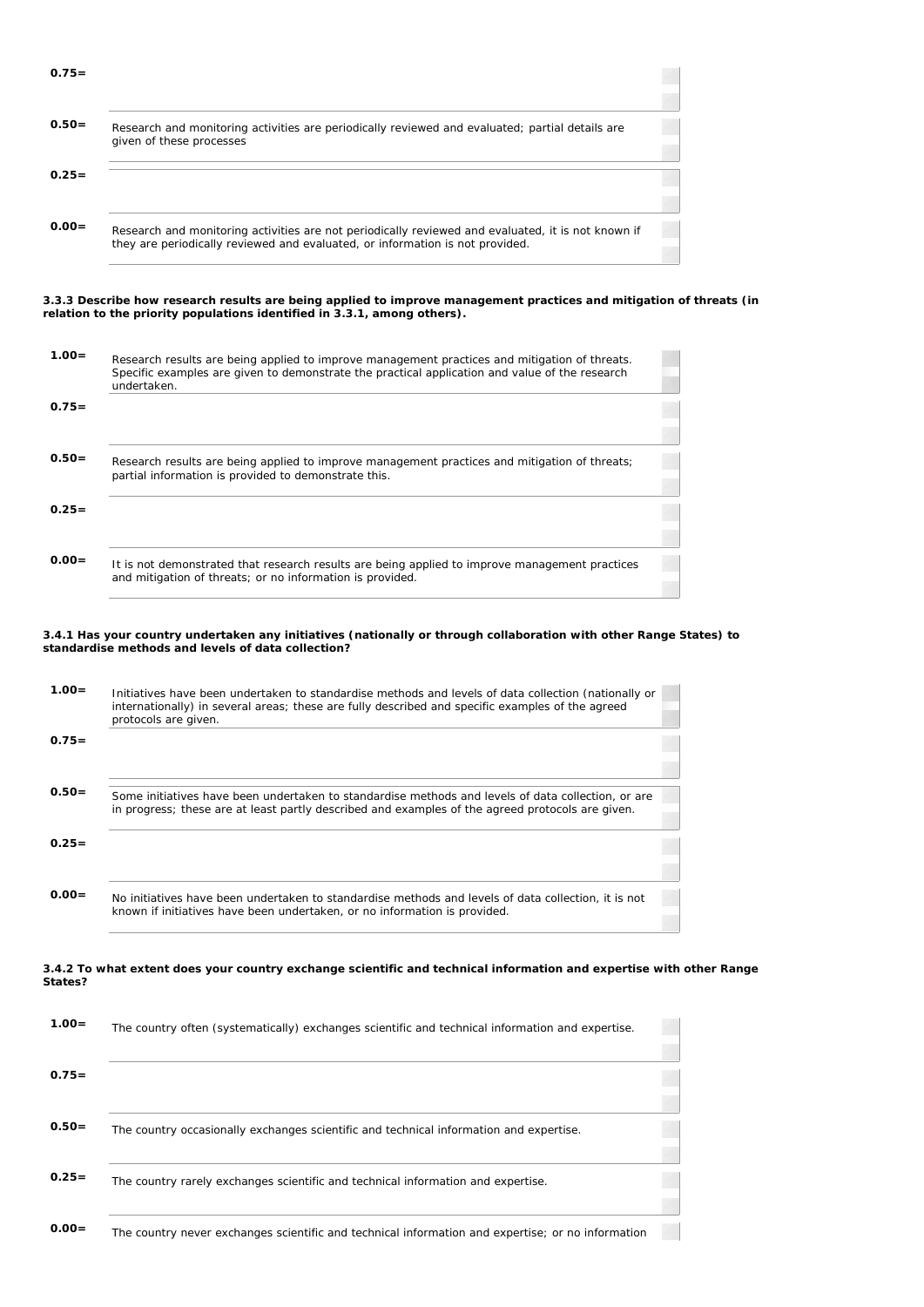

| $1.00 =$ | Several mechanisms used to share information and expertise with other Range States (eq<br>publications, meetings, presentations etc.) are described in detail; the positive outcomes of this<br>interaction are described. |
|----------|----------------------------------------------------------------------------------------------------------------------------------------------------------------------------------------------------------------------------|
| $0.75 =$ | Several mechanisms used to share information and expertise with other Range States (eq<br>publications, meetings, presentations etc.) are listed and partly described.                                                     |
| $0.50=$  | Several mechanisms used to share information and expertise with other Range States (eq<br>publications, meetings, presentations etc.) are listed, but not described in detail.                                             |
| $0.25=$  | One or two mechanisms used to share information and expertise with other Range States are<br>listed, but not described.                                                                                                    |
| $0.00 =$ | No information is provided.                                                                                                                                                                                                |
|          |                                                                                                                                                                                                                            |

## **3.4.4 Does your country compile and make available to other countries data on marine turtle populations of a regional interest?**

| $1.00 =$ | Data are compiled on marine turtle populations of a regional interest. Specific, detailed examples<br>are given of several systems in place (eq databases, mapping systems, tag information etc), with<br>mention of their practical application and potential value/relevance to other States. |
|----------|-------------------------------------------------------------------------------------------------------------------------------------------------------------------------------------------------------------------------------------------------------------------------------------------------|
| $0.75=$  | Data are compiled on marine turtle populations of a regional interest; and several of the systems<br>in place are listed and their practical application partly described.                                                                                                                      |
| $0.50=$  | Data are compiled on marine turtle populations of a regional interest; and some of the systems in<br>place are listed, but incompletely described.                                                                                                                                              |
| $0.25=$  | Data are compiled on marine turtle populations of a regional interest; but only few or no details are<br>given of the systems in place.                                                                                                                                                         |
| $0.00 =$ | Data are not compiled on marine turtle populations of a regional interest, it is not known if data<br>are compiled or no information is provided.                                                                                                                                               |

### **4.1.1 Describe the educational materials, including mass media information programmes that your country has collected, developed and/or disseminated.**

| $1.00 =$ | Comprehensive educational programmes and materials have been developed and are fully<br>described. Their efficacy has been evaluated and is commented on. The potential for adapting<br>these materials for use elsewhere is mentioned. Additional needs and plans in this area are |  |
|----------|-------------------------------------------------------------------------------------------------------------------------------------------------------------------------------------------------------------------------------------------------------------------------------------|--|
| $0.75 =$ | A wide range of educational programmes and materials have been developed and are described in<br>some detail. The efficacy of these materials and their potential for adaption for use elsewhere may<br>be mentioned. Additional needs and plans in this area are outlined.         |  |
| $0.50=$  | A range of educational programmes and materials have been developed and are listed. Little or no<br>mention is made of their efficacy, potential for adaptation, or additional needs and plans in this<br>area.                                                                     |  |
| $0.25 =$ | A few educational programmes and materials are listed only, with little or no additional information<br>provided.                                                                                                                                                                   |  |
| $0.00 =$ | No information is provided.                                                                                                                                                                                                                                                         |  |

#### **4.1.2 Which of the following groups have been the targets of these focused education and awareness programmes described in above in Section 4.1.1?**

 **1.00=** Most, if not all, of the groups have been the target of education and awareness programmes. Further details are given of specific interventions made, including mention of noteworthy successes. Needs and plans for more targetted interventions are outlined.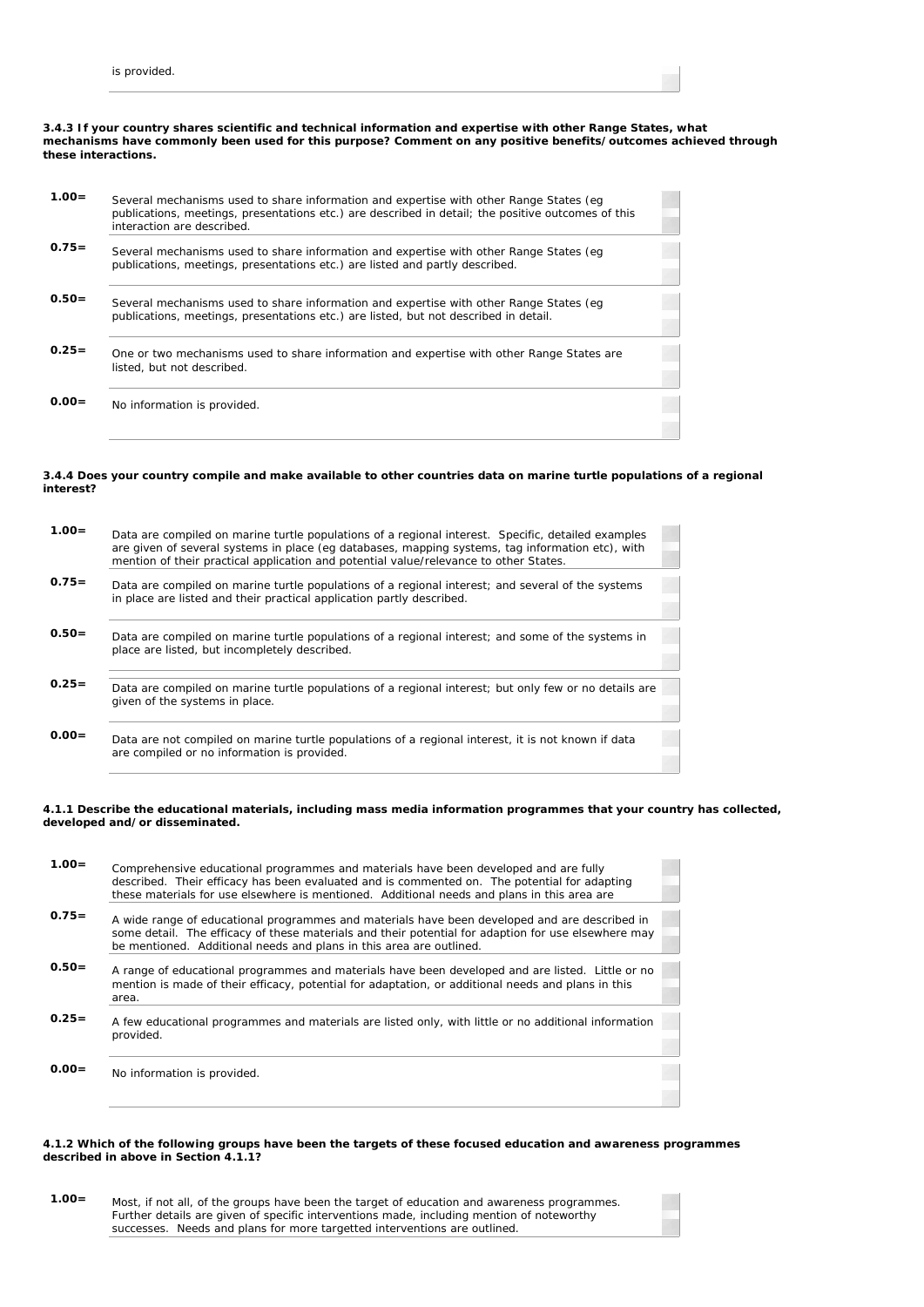| $0.75=$                                                                                   | At least 5 groups have been the target of education and awareness programmes. Further details<br>are given of a few specific interventions, including mention of noteworthy successes. Needs and<br>plans for more targetted interventions may be outlined. |  |
|-------------------------------------------------------------------------------------------|-------------------------------------------------------------------------------------------------------------------------------------------------------------------------------------------------------------------------------------------------------------|--|
| $0.50=$                                                                                   | At least 3 groups have been the target of education and awareness programmes. Few or no<br>details are given of specific interventions, or of needs and plans for more targetted interventions.                                                             |  |
| $0.25 =$                                                                                  | At least 1 group has been the target of education and awareness programmes. Little or no<br>additional information is provided.                                                                                                                             |  |
| $0.00 =$                                                                                  | No information provided or no groups have been the target of education and awareness<br>programmes.                                                                                                                                                         |  |
| 4.1.3 Have any community learning / information centres been established in your country? |                                                                                                                                                                                                                                                             |  |

- **1.00=** Community learning / information centres have been established. Full details are given of their location, operation and extent of frequentation by the public.
- 0.75= Community learning / information centres have been established or are currently under construction. Some details are given of their location, operation and extent of frequentation by the public.
- **0.50=** Community learning / information centres have been established; only limited or no additional information is provided.

**0.25=**

**0.00 =** No community learning / information centres have been established or no information is provided.

## **4.2 Alternative livelihood opportunities**

| $1.00 =$ | Initiatives have been undertaken to identify and facilitate alternative livelihoods for local<br>communities. These are fully documented, including details of their cost, effectiveness, difficulties<br>encountered and potential for replication elsewhere. The initiatives are reported to be broadly |
|----------|-----------------------------------------------------------------------------------------------------------------------------------------------------------------------------------------------------------------------------------------------------------------------------------------------------------|
| $0.75=$  | Some initiatives have been undertaken to identify and facilitate alternative livelihoods for local<br>communities. These are partially documented (in terms of cost, effectiveness, difficulties<br>encountered etc). The activities are reported to be at least partly effective.                        |
| $0.50=$  | Some initiatives have been undertaken to identify and facilitate alternative livelihoods for local<br>communities. Details are only partially reported.                                                                                                                                                   |
| $0.25=$  | Some initiatives have been undertaken to identify and facilitate alternative livelihoods for local<br>communities, but little or no additional information is provided.                                                                                                                                   |
| $0.00 =$ | None or no information is provided.                                                                                                                                                                                                                                                                       |

**4.3.1 Describe initiatives already undertaken or planned by your country to involve local communities, in particular, in the planning and implementation of marine turtle conservation programmes. Please include details of any incentives that have been used to encourage public participation, and indicate their efficacy.**

| $1.00 =$ | Initiatives have been undertaken to involve stakeholders and local communities in planning and<br>implementation. These are fully documented, including details of challenges faced, effectiveness,<br>and potential for replication elsewhere. The initiatives are reported to be broadly effective. |  |
|----------|-------------------------------------------------------------------------------------------------------------------------------------------------------------------------------------------------------------------------------------------------------------------------------------------------------|--|
| $0.75=$  | Initiatives have been undertaken to involve stakeholders and local communities in planning and<br>implementation. These are partly documented, including some details of challenges faced,<br>effectiveness, and potential for replication elsewhere. The initiatives are reported to be at least     |  |
| $0.50=$  | Some initiatives have been undertaken to involve stakeholders and local communities in planning<br>and implementation. Their cost, effectiveness and any difficulties encountered are partially<br>reported.                                                                                          |  |
| $0.25 =$ | Some initiatives have been undertaken to involve stakeholders and local communities in planning<br>and implementation, but no additional information is provided.                                                                                                                                     |  |
| $0.00 =$ | No information is provided.                                                                                                                                                                                                                                                                           |  |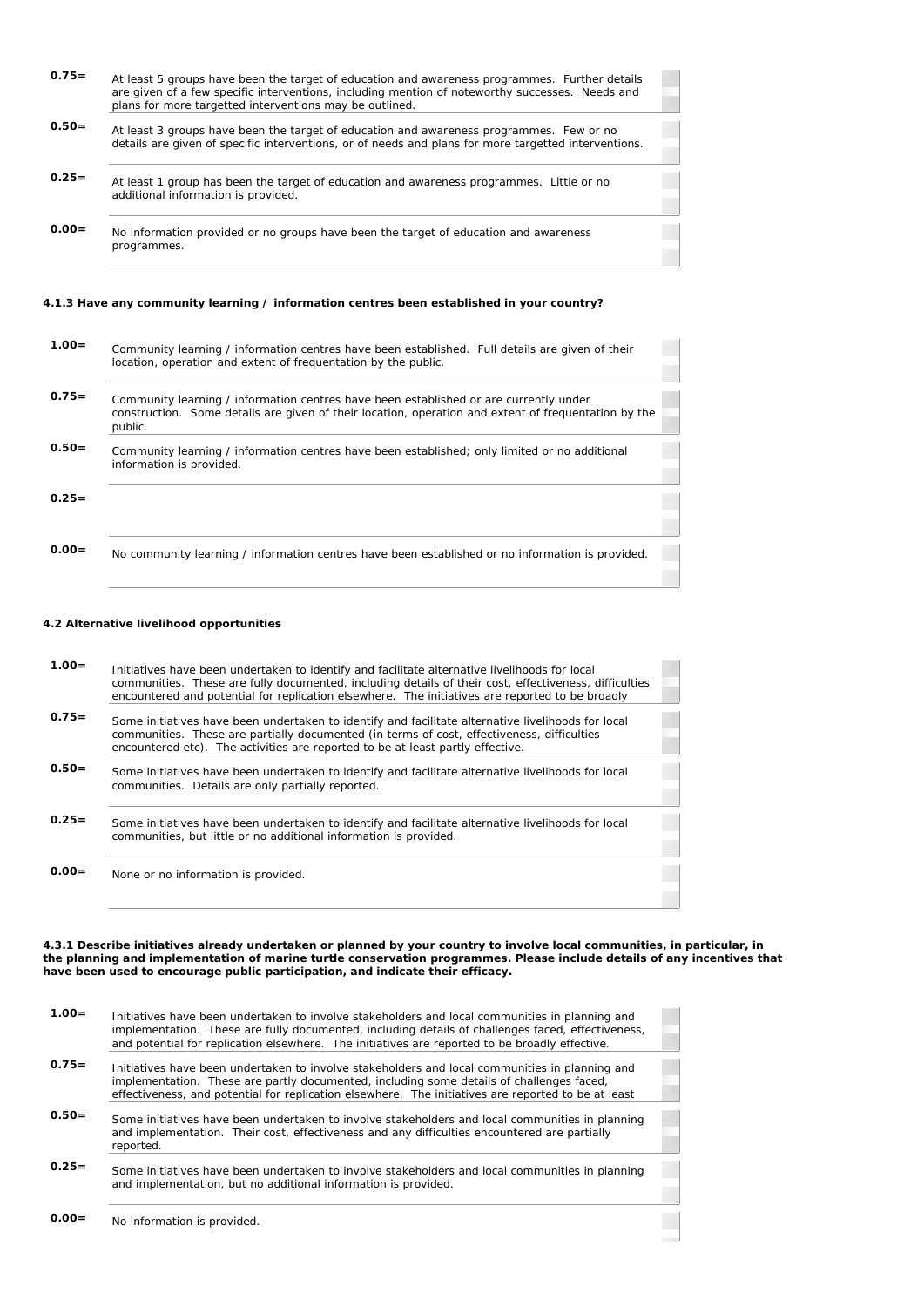#### **4.3.2 Describe initiatives already undertaken or planned to involve and encourage the cooperation of Government institutions, NGOs and the private sector in marine turtle conservation programmes.**

| Initiatives have been undertaken to involve Government, NGOs and the private sector in turtle<br>conservation through the establishment of a national committee or network. These efforts are well<br>documented, including details of their cost, effectiveness, difficulties encountered and potential for |
|--------------------------------------------------------------------------------------------------------------------------------------------------------------------------------------------------------------------------------------------------------------------------------------------------------------|
| Initiatives have been undertaken to involve Government, NGOs and the private sector in turtle<br>conservation through the establishment of a national committee or network. These are partly<br>documented (in terms of cost, effectiveness, difficulties encountered etc).                                  |
| Initiatives have been undertaken to involve Government, NGOs and the private sector in turtle<br>conservation, and they are partly described.                                                                                                                                                                |
| Initiatives have been undertaken to involve Government, NGOs and the private sector in turtle<br>conservation, but little or no additional information is provided.                                                                                                                                          |
| No information is provided.                                                                                                                                                                                                                                                                                  |
|                                                                                                                                                                                                                                                                                                              |

### **5.1.1 Has your country undertaken a national review of its compliance with Convention on International Trade in Endangered Species (CITES) obligations in relation to marine turtles?**

| $1.00 =$ | A national review of compliance with CITES obligations has been undertaken. Details are provided<br>regarding the nature and outcomes of the review, referring where appropriate to any published<br>reports prepared for CITES purposes. OR: Not applicable (country is not a Party to CITES) |
|----------|------------------------------------------------------------------------------------------------------------------------------------------------------------------------------------------------------------------------------------------------------------------------------------------------|
| $0.75=$  |                                                                                                                                                                                                                                                                                                |
| $0.50=$  | A national review of compliance with CITES obligations has been undertaken; but limited or no<br>details are provided.                                                                                                                                                                         |
| $0.25=$  |                                                                                                                                                                                                                                                                                                |
| $0.00 =$ | A national review of compliance with CITES obligations has not been undertaken; or no information<br>is provided.                                                                                                                                                                              |

### **5.1.2 Does your country have, or participate/cooperate in, CITES training programmes for relevant authorities?**

| $1.00 =$ | The country has, or participates/cooperates in, CITES training programmes. Details are provided<br>regarding their nature, referring where appropriate to any published reports prepared for CITES<br>purposes. OR: Not applicable (country is not a Party to CITES) |  |
|----------|----------------------------------------------------------------------------------------------------------------------------------------------------------------------------------------------------------------------------------------------------------------------|--|
| $0.75=$  |                                                                                                                                                                                                                                                                      |  |
| $0.50=$  | The country has, or participates/cooperates, in CITES training programmes; but limited or no<br>details are provided.                                                                                                                                                |  |
| $0.25=$  |                                                                                                                                                                                                                                                                      |  |
| $0.00 =$ | The country does not have, or does not participate/cooperate in, CITES training programmes; or<br>no information is provided.                                                                                                                                        |  |

#### **5.1.3 Does your country have in place mechanisms to identify international illegal trade routes (for marine turtle products etc.)? Please use the text box to elaborate on how your country is cooperating with other States to prevent/deter/eliminate illegal trade.**

| $1.00 =$ | Mechanisms to identify international illegal trade routes and cooperate with other States are in     |
|----------|------------------------------------------------------------------------------------------------------|
|          | place. Their effectiveness and any difficulties encountered are detailed with specific examples, and |
|          | references are given to published reports. The mechanisms are reported to be broadly effective.      |

 **0.75=** Mechanisms to identify international illegal trade routes and cooperate with other States are in l S ti i de sti i diffi lti i diffi le ne me sti diffi lti differenza di filmo di filmo di filmo di filmo di f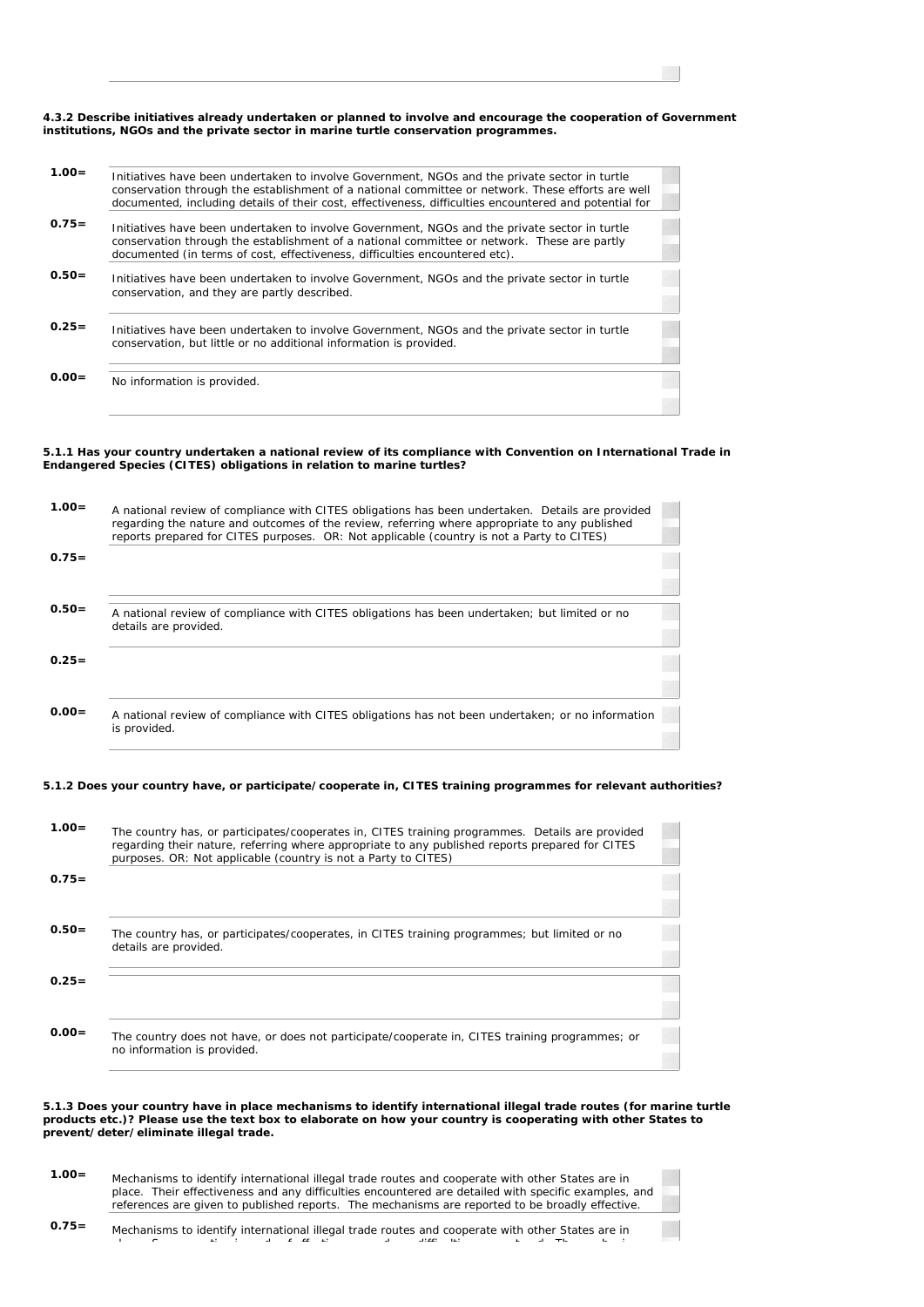|          | place. Some mention is made of effectiveness and any difficulties encountered. The mechanisms<br>are reported to be at least partly effective.                                          |
|----------|-----------------------------------------------------------------------------------------------------------------------------------------------------------------------------------------|
| $0.50=$  | Mechanisms to identify international illegal trade routes and cooperate with other States are in<br>place; their effectiveness and any difficulties encountered are partially reported. |
| $0.25=$  | Mechanisms to identify international illegal trade routes and cooperate with other States are<br>reported to be in place, however no further details are provided.                      |
| $0.00 =$ | Mechanisms to identify international illegal trade routes and cooperate with other States are not in<br>place, it is unknown if they are in place, or no information is provided.       |

### **5.1.4 Which international compliance and trade issues related to marine turtles has your country raised for discussion (e.g. through the IOSEA MoU Secretariat, at meetings of Signatory States etc.)?**

| $1.00 =$ | International compliance and trade issues raised for discussion are described, giving the context<br>and the outcomes of these discussions.                                                                                                           |  |
|----------|-------------------------------------------------------------------------------------------------------------------------------------------------------------------------------------------------------------------------------------------------------|--|
| $0.75=$  |                                                                                                                                                                                                                                                       |  |
| $0.50=$  | Some international compliance and trade issues raised for discussion are listed; but limited or no<br>further details are provided; OR: No international compliance and trade issues have been raised for<br>discussion, and an explanation is given. |  |
| $0.25=$  |                                                                                                                                                                                                                                                       |  |
| $0.00 =$ | No information is provided.                                                                                                                                                                                                                           |  |

### **5.1.5 Describe measures in place to prevent, deter and eliminate domestic illegal trade in marine turtle products, particularly with a view to enforcing the legislation identified in Section 1.5.1.**

| $1.00 =$ | Measures are in place to prevent, deter and eliminate domestic illegal trade, and they are fully<br>described. Their effectiveness and any difficulties encountered or additional needs are detailed.<br>The measures are reported to be broadly effective.                                               |
|----------|-----------------------------------------------------------------------------------------------------------------------------------------------------------------------------------------------------------------------------------------------------------------------------------------------------------|
| $0.75=$  | Measures are in place to prevent, deter and eliminate domestic illegal trade, and they are partly<br>described. Some mention is made of their effectiveness and any difficulties encountered or<br>additional needs in this area are detailed. The measures are reported to be at least partly effective. |
| $0.50=$  | Measures are in place to prevent, deter and eliminate domestic illegal trade; their effectiveness,<br>any difficulties encountered, or additional needs in this area are partially reported.                                                                                                              |
| $0.25=$  | Measures are reported to in place to prevent, deter and eliminate domestic illegal trade; however<br>no further details are provided.                                                                                                                                                                     |
| $0.00=$  | No measures are in place to prevent, deter and eliminate domestic illegal trade, it is unknown if<br>any are in place, or no information is provided.                                                                                                                                                     |

### **5.2.1 Has your country already developed a national action plan or a set of key management measures that could eventually serve as a basis for a more specific action plan at a national level?**

| $1.00 =$ | A national action plan, including key management measures, has already been developed. General<br>information about the plan is given. The plan is subject to regular review.                                                            |
|----------|------------------------------------------------------------------------------------------------------------------------------------------------------------------------------------------------------------------------------------------|
| $0.75=$  |                                                                                                                                                                                                                                          |
| $0.50=$  | A set of key management measures that could serve as a basis for a (future) national action plan<br>has been developed. The measures are outlined, and the process leading to the development of a<br>national action plan is described. |
| $0.25=$  | A set of key management measures that could serve as a basis for a (future) national action plan<br>has been developed. Limited or no details are provided.                                                                              |
| $0.00 =$ | A set of key management measures that could be used for national action plans have not yet been<br>developed, it is not known if they have been developed, or no information is provided.                                                |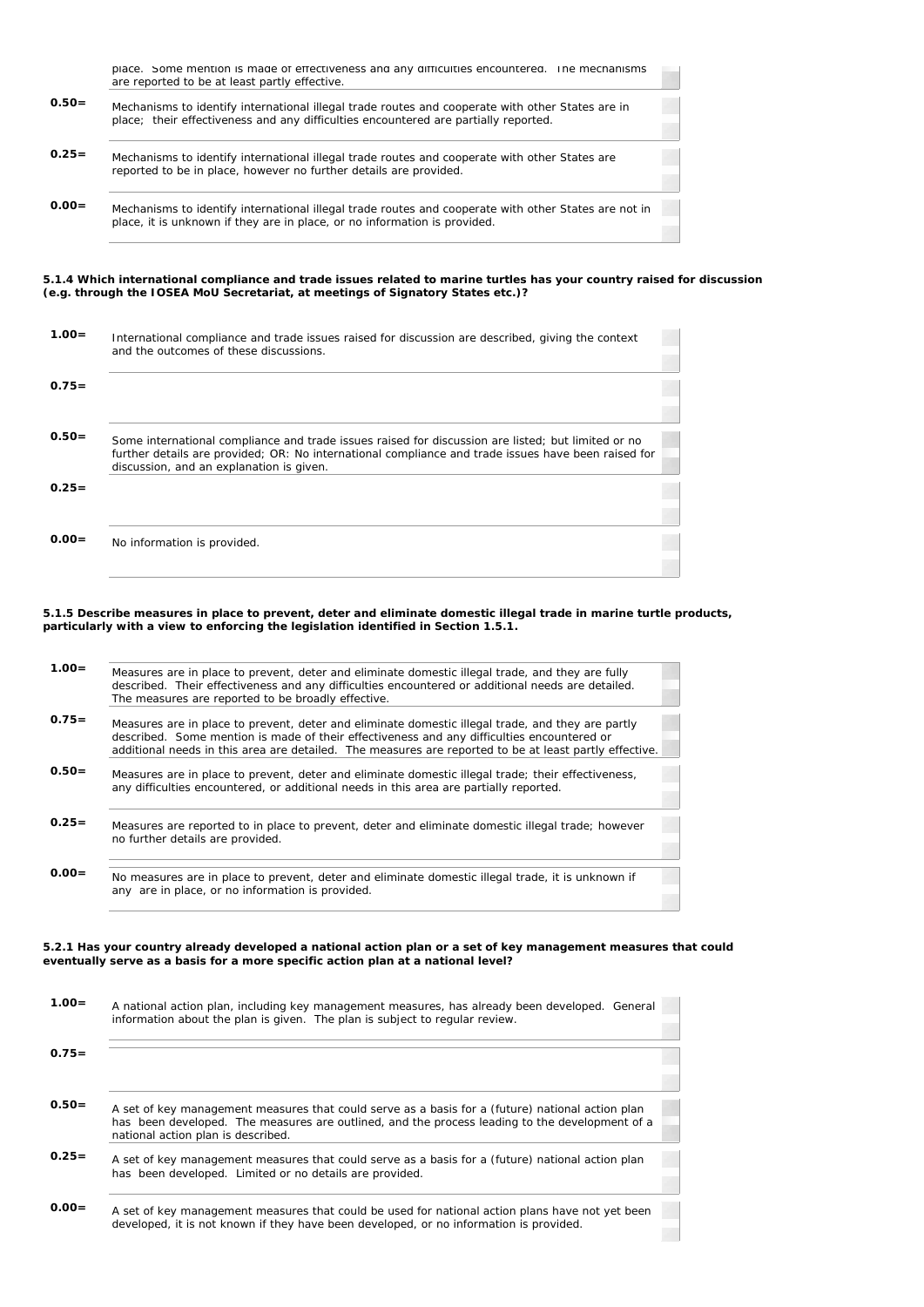## **5.2.2 From your country's perspective, which conservation and management activities, and/or which particular sites or locations, ought to be among the highest priorities for action?**

| $1.00 =$ | Up to 10 activities are listed as the highest priorities for action under the MoU. Ample description<br>is given of the nature and scope of the desired action, and the approximate time frames within<br>which the action needs to be taken. Some contextual explanation or justification of the rationale is |  |
|----------|----------------------------------------------------------------------------------------------------------------------------------------------------------------------------------------------------------------------------------------------------------------------------------------------------------------|--|
| $0.75=$  |                                                                                                                                                                                                                                                                                                                |  |
| $0.50=$  | Up to 10 activities are listed as the highest priorities for action under the MoU. Little or no further<br>contextual explanation or justification of the rationale is given.                                                                                                                                  |  |
| $0.25=$  |                                                                                                                                                                                                                                                                                                                |  |
| $0.00=$  | No priorities are listed.                                                                                                                                                                                                                                                                                      |  |

### **5.2.3 Please indicate, from your country's standpoint, the extent to which the following local management issues require international cooperation in order to to achieve progress.**

| $1.00 =$ | Indication is given of one or more local management issues requiring international cooperation to<br>achieve progress. The extent to which 'international cooperation is considered necessary' is rated<br>completely, and further explanations are provided. |  |
|----------|---------------------------------------------------------------------------------------------------------------------------------------------------------------------------------------------------------------------------------------------------------------|--|
| $0.75=$  |                                                                                                                                                                                                                                                               |  |
| $0.50=$  | Indication is given of one or more local management issues requiring international cooperation to<br>achieve progress. The extent to which 'international cooperation is considered necessary' is rated<br>completely, but without further explanation.       |  |
| $0.25=$  | Indication is given of one or more local management issues requiring international cooperation to<br>achieve progress. The extent to which 'international cooperation is considered necessary' is<br>partially rated.                                         |  |
| $0.00 =$ | Incomplete or no response.                                                                                                                                                                                                                                    |  |

**5.3.1 Identify existing frameworks/organisations that are, or could be, useful mechanisms for cooperating in marine turtle conservation at the sub-regional level. Please comment on the strengths of these instruments, their capacity to take on a broader coordinating role, and any efforts your country has made to enhance their role in turtle conservation.**

| $1.00 =$ | Existing frameworks/organisations for enhancing cooperation are noted; and their strengths and<br>capacity for sub-regional coordination are described. Efforts made by country to enhance the role<br>of these instruments is described. |
|----------|-------------------------------------------------------------------------------------------------------------------------------------------------------------------------------------------------------------------------------------------|
| $0.75=$  |                                                                                                                                                                                                                                           |
|          |                                                                                                                                                                                                                                           |
| $0.50=$  | Existing frameworks/organisations for enhancing cooperation are noted. Partial mention is made<br>of their strengths and capacity for sub-regional coordination; and efforts to enhance their role.                                       |
|          |                                                                                                                                                                                                                                           |
| $0.25=$  | Existing frameworks/organisations for enhancing cooperation are listed; few if any specific details                                                                                                                                       |
|          | are provided.                                                                                                                                                                                                                             |
|          |                                                                                                                                                                                                                                           |
| $0.00 =$ | Existing frameworks/organisations for enhancing cooperation are not identified; or no information                                                                                                                                         |
|          | is provided.                                                                                                                                                                                                                              |

### **5.3.2 Has your country developed, or is it participating in, any networks for cooperative management of shared turtle populations?**

| $1.00 =$ | Country has developed or is participating in networks for cooperative management of shared |
|----------|--------------------------------------------------------------------------------------------|
|          | populations. Some details are given of the actions undertaken and outcomes achieved.       |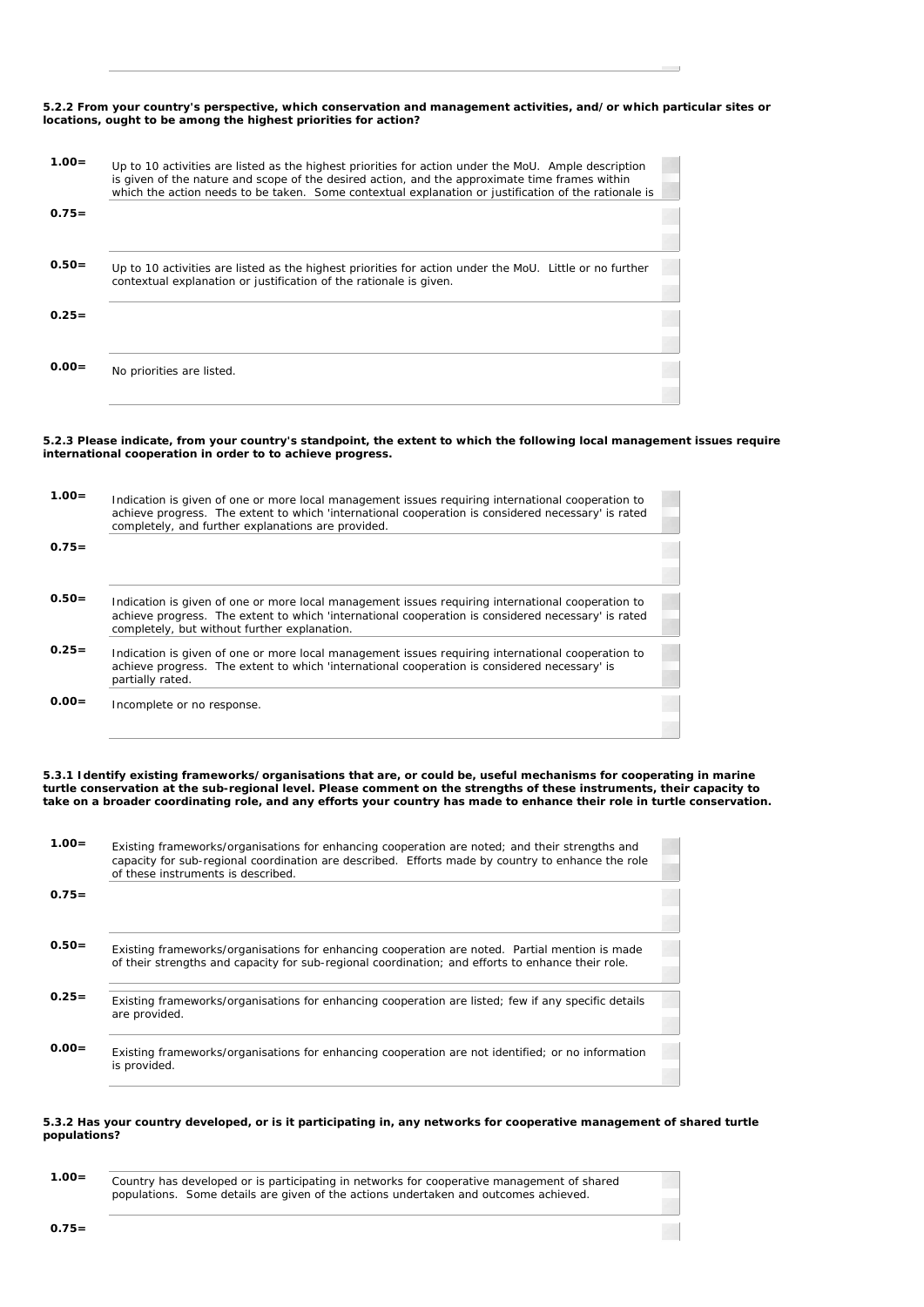| $0.50=$  | Country has developed or is participating in networks for cooperative management of shared<br>populations. Limited or no details are given of the actions undertaken or outcomes achieved.                              |
|----------|-------------------------------------------------------------------------------------------------------------------------------------------------------------------------------------------------------------------------|
| $0.25=$  |                                                                                                                                                                                                                         |
| $0.00 =$ | The country has not developed and is not participating in networks for cooperative management of<br>shared populations; it is not known if this has occurred; or no information is provided.                            |
|          |                                                                                                                                                                                                                         |
|          | 5.3.3 What steps has your country taken to encourage Regional Fishery Bodies (RFBs) to adopt marine turtle<br>conservation measures within Exclusive Economic Zones (EEZs) and on the high seas?                        |
| $1.00 =$ | Steps have been taken overly to encourage RFBs to adopt marine turtle conservation measures.<br>These are fully described; and the results of the interventions are reported to be broadly effective.                   |
| $0.75=$  | Some steps have been taken to encourage RFBs to adopt marine turtle conservation measures.<br>These are at least partly described; and the results of the inteventions are reported to be at least<br>partly effective. |

|          | These are incompletely described; and/or their effectiveness is incompletely reported. |
|----------|----------------------------------------------------------------------------------------|
|          |                                                                                        |
| $0.25 =$ |                                                                                        |

 **0.00=** No steps have been taken to encourage RFBs to adopt marine turtle conservation measures; or no information is provided.

#### **5.4.1 Describe your country's needs, in terms of human resources, knowledge and facilities, in order to build capacity to strengthen marine turtle conservation measures.**

| $1.00 =$ | Country's needs (in terms of additional human resources, training and facilities etc.) are thoroughly<br>documented; and the implications of these needs for the country's marine turtle conservation<br>programme are fully described. |  |
|----------|-----------------------------------------------------------------------------------------------------------------------------------------------------------------------------------------------------------------------------------------|--|
| $0.75=$  | Country's needs (in terms of additional human resources, training and facilities etc.) are<br>documented; the implications of these needs for the country's marine turtle conservation<br>programme are partly described.               |  |
| $0.50=$  | Country's needs (in terms of additional human resources, training and facilities etc.) are listed<br>only, without detailed explanation.                                                                                                |  |
| $0.25 =$ |                                                                                                                                                                                                                                         |  |
| $0.00 =$ | Country's needs (in terms of additional human resources, training and facilities etc.) are not<br>described; or no information is provided.                                                                                             |  |

**5.4.2 Describe any training provided in marine turtle conservation and management techniques (e.g. workshops held, training manuals produced etc.), and indicate your plans for the coming year.**

| $1.00 =$ | Training is provided widely in marine turtle conservation and management techniques. The<br>activities, methods and outcomes are fully described; as are future plans in this area. The training<br>is reported to have been well-coordinated and broadly effective.                |
|----------|-------------------------------------------------------------------------------------------------------------------------------------------------------------------------------------------------------------------------------------------------------------------------------------|
| $0.75=$  | Training is provided in marine turtle conservation and management techniques. The activities,<br>methods and outcomes are partly described; as are future plans in this area. The training is<br>reported to have been at least partly effective, with some coordination attempted. |
| $0.50=$  | Training is provided in marine turtle conservation and management techniques. Details of the<br>training, its effectiveness, and the extent of national/regional coordination are partly reported.                                                                                  |
| $0.25 =$ | Limited training is provided in marine turtle conservation and management techniques. Few or no<br>details are provided.                                                                                                                                                            |
| $0.00 =$ | Training has not been provided in marine turtle conservation and management techniques; or no<br>information is provided.                                                                                                                                                           |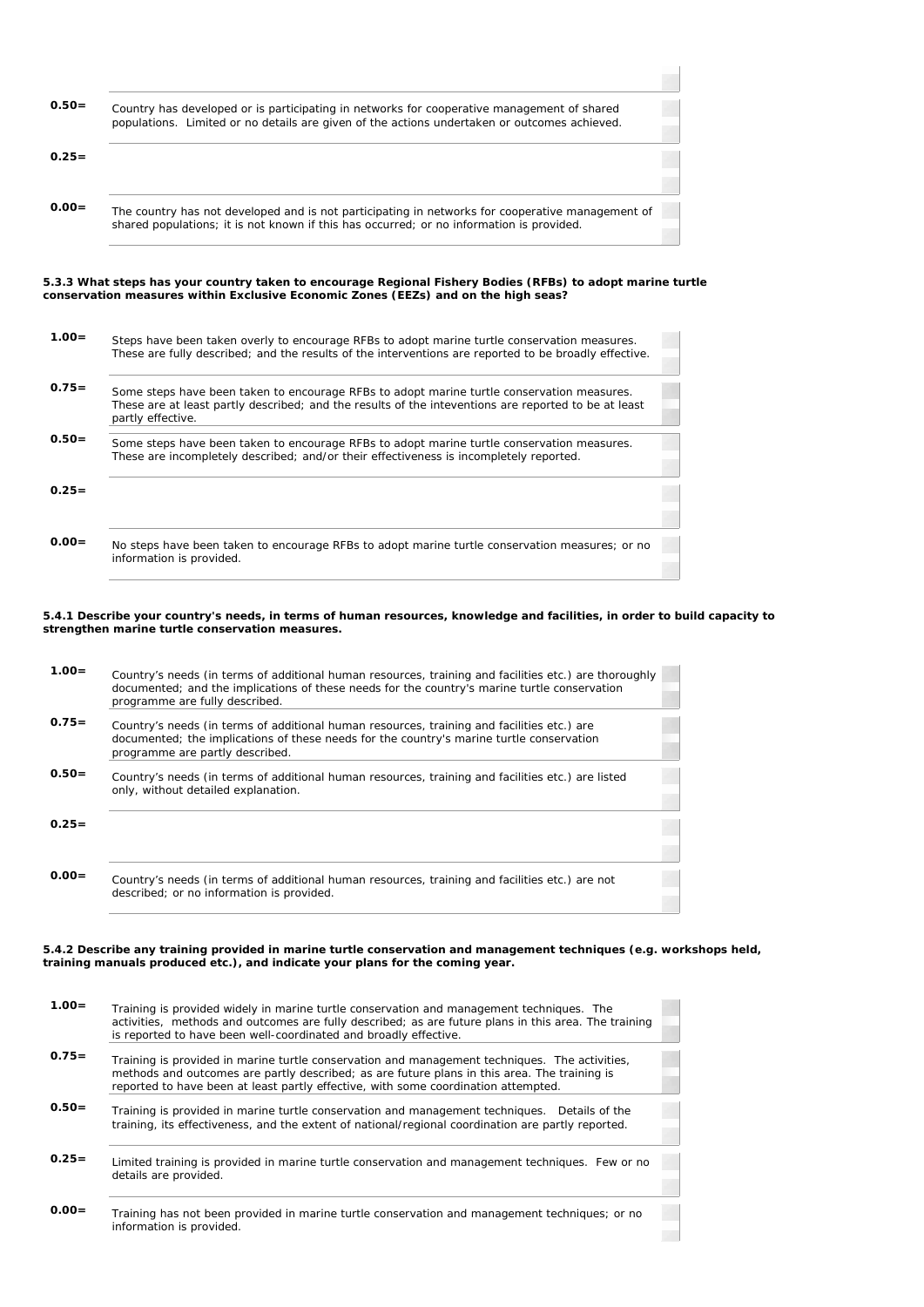## **5.4.3 Specifically in relation to capacity-building, describe any partnerships developed or planned with universities, research institutions, training bodies and other relevant organisations.**

| $1.00 =$ | Effective partnerships have been forged with universities, research institutions, training bodies<br>etc. These innovative approaches are described in sufficient detail to assess whether they may<br>serve as models of best practice, with potential for replication elsewhere. |  |
|----------|------------------------------------------------------------------------------------------------------------------------------------------------------------------------------------------------------------------------------------------------------------------------------------|--|
| $0.75=$  | Some partnerships with universities, research institutions, training bodies etc. are listed. The<br>approaches are described, but not in sufficient detail to assess whether they may serve as models<br>of best practice, with potential for replication elsewhere.               |  |
| $0.50=$  | Some partnerships with universities, research institutions, training bodies etc. are mentioned, but<br>little or no information is provided.                                                                                                                                       |  |
| $0.25=$  |                                                                                                                                                                                                                                                                                    |  |
| $0.00 =$ | No partnerships have been forged with universities, research institutions, training bodies etc.; or<br>no information is provided.                                                                                                                                                 |  |

#### **5.5.1 National policies and laws concerning the conservation of marine turtles and their habitats will have been described in Section 1.5.1. Please indicate their effectiveness, in terms of their practical application and enforcement.**

| $1.00 =$ | The practical application and enforcement of national policies and laws (described elsewhere, e.g.<br>under section 1.5.1), is described in detail, including any difficulties encountered. The policies and<br>laws are reported to be broadly effective.                        |
|----------|-----------------------------------------------------------------------------------------------------------------------------------------------------------------------------------------------------------------------------------------------------------------------------------|
| $0.75=$  | The practical application and enforcement of national policies and laws (described elsewhere, e.g.<br>under section 1.5.1) is partially described. Good progress has been made towards implementation<br>of the policies and laws, with some aspects still under development.     |
| $0.50=$  | The practical application and enforcement of national policies and laws (described elsewhere, e.g.<br>under section 1.5.1) is partially described. Insufficient information is provided to assess the extent<br>of progress made towards implementation of the policies and laws. |
| $0.25 =$ | Little information is given as to the practical application and enforcement of national policies and<br>laws, including any difficulties encountered OR: Serious problems in implementation and<br>enforcement have been identified, requiring remedial action.                   |
| $0.00 =$ | No information is provided.                                                                                                                                                                                                                                                       |

#### **5.5.2 Has your country conducted a review of policies and laws to address any gaps, inconsistencies or impediments in relation to marine turtle conservation? If not, indicate any obstacles encountered in this regard and when this review is expected to be done.**

| $1.00 =$ | A review of policies and laws in relation to marine turtle conservation has been conducted; its<br>nature and outcomes are described in detail; and any obstacles encountered are mentioned. |
|----------|----------------------------------------------------------------------------------------------------------------------------------------------------------------------------------------------|
| $0.75=$  |                                                                                                                                                                                              |
| $0.50=$  | A review of policies and laws in relation to marine turtle conservation has been or is being<br>conducted; its nature, the outcomes and any obstacles encountered are partially described.   |
| $0.25=$  | A review of policies and laws in relation to marine turtle conservation has been conducted or is<br>planned; however few or no details are provided.                                         |
| $0.00 =$ | A review of policies and laws in relation to marine turtle conservation has not been conducted; it is<br>unknown whether a review has been conducted; or no information is provided.         |

#### **5.5.3 From the standpoint of law enforcement, has your country experienced any difficulties achieving cooperation to ensure compatible application of laws across and between jurisdictions?**

| $1.00 =$ | The nature of any difficulties experienced regarding cooperation to ensure compatible application of |
|----------|------------------------------------------------------------------------------------------------------|
|          | laws is described in detail. OR: No difficulties have been experienced regarding cooperation to      |
|          | ensure compatible application of laws, and the reasons for this favourable situation are described.  |

**0.75=** The nature of any difficulties experienced regarding cooperation to ensure compatible application of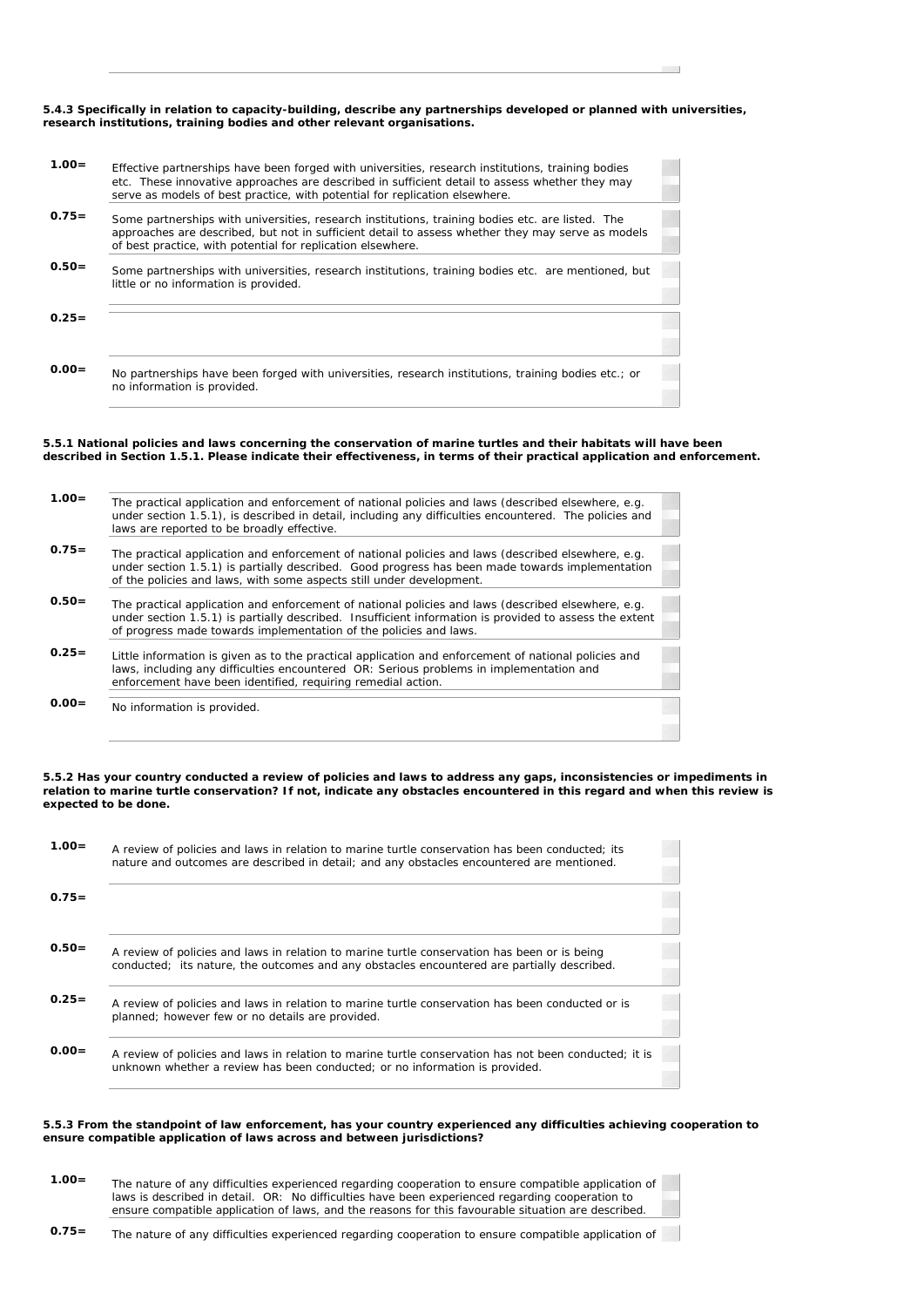|                                                                                                           | laws is partly described.                                                                                                                                                                            |  |
|-----------------------------------------------------------------------------------------------------------|------------------------------------------------------------------------------------------------------------------------------------------------------------------------------------------------------|--|
| $0.50=$                                                                                                   | Experienced regarding cooperation to ensure compatible application of laws are noted or listed<br>without further explanation.                                                                       |  |
| $0.25=$                                                                                                   |                                                                                                                                                                                                      |  |
| $0.00 =$                                                                                                  | It is not known if difficulties have been experienced regarding cooperation to ensure compatible<br>application of laws; or no information is provided.                                              |  |
| 6.1.1 What has your country already done, or will it do, to encourage other States to sign the IOSEA MoU? |                                                                                                                                                                                                      |  |
| $1.00=$                                                                                                   | Active approaches have been made to other States, through a number of different methods, to<br>encourage signature of the IOSEA MoU. The approaches made and the outcomes achieved are<br>described. |  |
| $0.75=$                                                                                                   |                                                                                                                                                                                                      |  |

 **0.50=** Some approaches have been made to other States, but insufficient information is provided on the nature of these approaches or of their effectiveness.

| $0.25=$  |                                                                                                             |
|----------|-------------------------------------------------------------------------------------------------------------|
| $0.00 =$ | No action has been taken to encourage other States to sign the IOSEA MoU, or no information is<br>provided. |

## **6.1.2 Is your country currently favourable, in principle, to amending the MoU to make it a legally binding instrument?**

| $1.00 =$ | Country has indicated whether or not it is currently favourable to amending the MoU to make it a<br>legally-binding instrument (or that it has no view on the matter). |  |
|----------|------------------------------------------------------------------------------------------------------------------------------------------------------------------------|--|
| $0.75=$  |                                                                                                                                                                        |  |
| $0.50=$  |                                                                                                                                                                        |  |
| $0.25=$  |                                                                                                                                                                        |  |
| $0.00 =$ | No information is provided.                                                                                                                                            |  |
|          |                                                                                                                                                                        |  |

#### **6.1.3 Would your country be favourable, in a longer time horizon, to amending the MoU to make it a legally-binding instrument?**

| $1.00 =$ | Country has indicated whether or not it is favourable, in a longer time horizon, to amending the<br>MoU to make it a legally-binding instrument; and provides a further elaboration of its response.                        |
|----------|-----------------------------------------------------------------------------------------------------------------------------------------------------------------------------------------------------------------------------|
| $0.75=$  | Country has indicated whether or not it is favourable, in a longer time horizon, to amending the<br>MoU to make it a legally-binding instrument (or that it has no view on the matter). No further<br>elaboration is given. |
| $0.50=$  |                                                                                                                                                                                                                             |
| $0.25=$  |                                                                                                                                                                                                                             |
| $0.00 =$ | No information is provided.                                                                                                                                                                                                 |
|          |                                                                                                                                                                                                                             |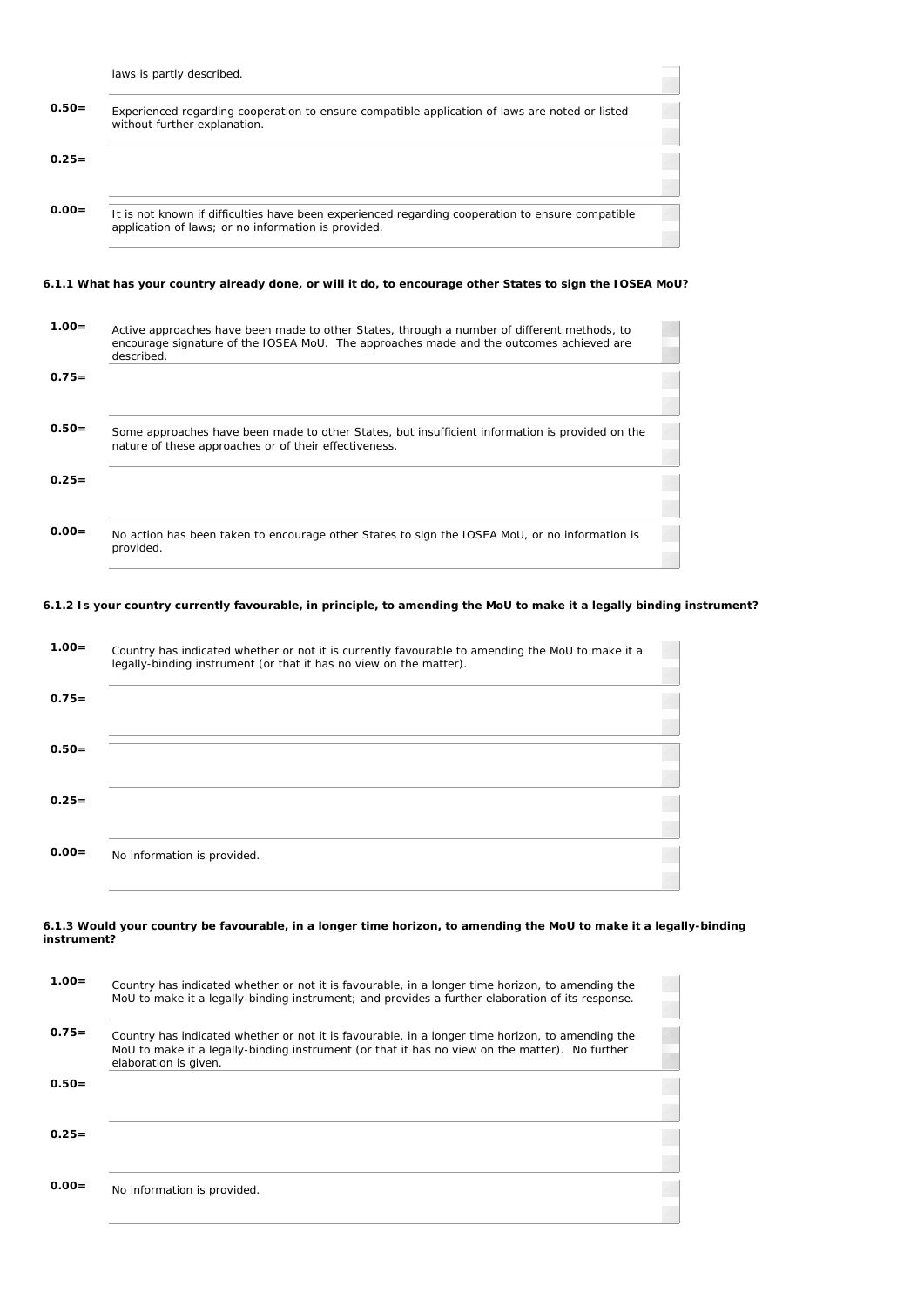**6.2.1 What efforts has your country made, or can it make, to secure funding to support the core operations of the IOSEA MoU (Secretariat and Advisory Committee, and related activities)?**

| $1.00 =$ | Country has actively supported the core operations of the IOSEA MoU, through regular financial<br>and/or in-kind contributions. These initiatives are described in detail.                                                                                                            |
|----------|---------------------------------------------------------------------------------------------------------------------------------------------------------------------------------------------------------------------------------------------------------------------------------------|
| $0.75=$  | Country has actively supported the core operations of the IOSEA MoU, through regular financial<br>and/or in-kind contributions. These initiatives are partly described.                                                                                                               |
| $0.50=$  | Mitigating circumstances preventing direct financial support for the core MoU operations is<br>explained. Other efforts to attract support for the core operations of the IOSEA MoU through<br>indirect means, such as lobbying funding agencies or other governments, are described. |
| $0.25=$  |                                                                                                                                                                                                                                                                                       |
| $0.00 =$ | No efforts have been made to support the core operations of the IOSEA MoU; or no information is<br>provided.                                                                                                                                                                          |

**6.3.1 What funding has your country mobilised for domestic implementation of marine turtle conservation activities related to the IOSEA Marine Turtle MoU? Where possible, indicate the specific monetary values attached to these activities/programmes, as well as future plans.**

| $1.00 =$ | Funding has been mobilised for domestic implementation of marine turtle conservation activities<br>related to the IOSEA Marine Turtle MoU; the nature of the funding is described and the agencies<br>involved are identified. |  |  |  |  |
|----------|--------------------------------------------------------------------------------------------------------------------------------------------------------------------------------------------------------------------------------|--|--|--|--|
| $0.75=$  |                                                                                                                                                                                                                                |  |  |  |  |
|          |                                                                                                                                                                                                                                |  |  |  |  |
| $0.50=$  | Funding has been mobilised for domestic implementation of marine turtle conservation activities                                                                                                                                |  |  |  |  |
|          | related to the IOSEA Marine Turtle MoU; and the nature of the funding is partly described.                                                                                                                                     |  |  |  |  |
| $0.25=$  |                                                                                                                                                                                                                                |  |  |  |  |
|          | Funding has not yet been mobilised for domestic implementation of marine turtle conservation                                                                                                                                   |  |  |  |  |
|          | activities related to the IOSEA Marine Turtle MoU; and the mitigating circumstances are described.                                                                                                                             |  |  |  |  |
| $0.00 =$ |                                                                                                                                                                                                                                |  |  |  |  |
|          | Funding has not been mobilised for domestic implementation of marine turtle conservation                                                                                                                                       |  |  |  |  |
|          | activities related to the IOSEA Marine Turtle MoU, with no further explanation given; or no<br>information is provided.                                                                                                        |  |  |  |  |
|          |                                                                                                                                                                                                                                |  |  |  |  |

**6.3.2 Has your country tried to solicit funds from, or seek partnerships with, other Governments, major donor organisations, industry, private sector, foundations or NGOs for marine turtle conservation activities?**

| $1.00 =$ | Extensive efforts have been made to solicit funds or seek partnerships with a variety of<br>stakeholders: successful and unsuccessful outcomes are described in detail.                    |  |
|----------|--------------------------------------------------------------------------------------------------------------------------------------------------------------------------------------------|--|
| $0.75 =$ | Efforts have been made to solicit funds or seek partnerships with at least one other stakeholder;<br>successful and unsuccessful outcomes are partially described.                         |  |
| $0.50=$  | Efforts have been made to solicit funds or seek partnerships with at least one other stakeholder;<br>more detailed information is needed to provide a clearer assessment of these efforts. |  |
| $0.25 =$ |                                                                                                                                                                                            |  |
| $0.00 =$ | No efforts have been made to solicit funds or seek partnerships with other stakeholders.                                                                                                   |  |

### **6.3.3 Describe any initiatives made to explore the use of economic instruments for the conservation of marine turtles and their habitats.**

| $1.00 =$ | Several initiatives have been made to explore the use of economic instruments for conservation.<br>These initiatives are fully described, including comment on their cost effectiveness. |  |
|----------|------------------------------------------------------------------------------------------------------------------------------------------------------------------------------------------|--|
| $0.75 =$ | Some initiatives have been made to explore the use of economic instruments for conservation.<br>These initiatives are partially described.                                               |  |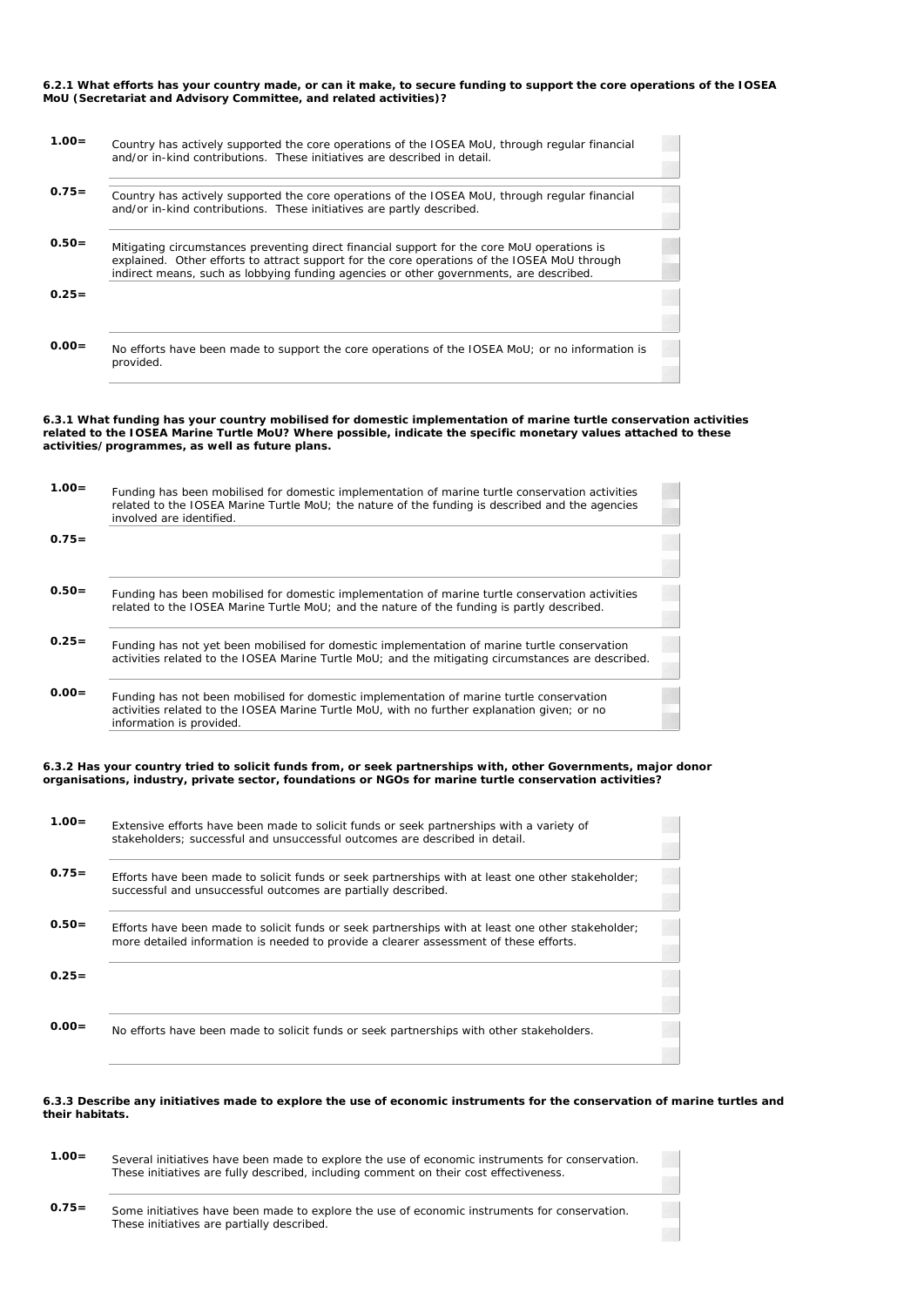| $0.50 =$ | At least one initiative has been made to explore the use of economic instruments for conservation;<br>limited details are provided. |
|----------|-------------------------------------------------------------------------------------------------------------------------------------|
| $0.25 =$ |                                                                                                                                     |
| $0.00 =$ | No initiatives have been made to explore the use of economic instruments for conservation; or no<br>information is provided.        |

**6.4.1 Has your country designated a lead agency responsible for coordinating national marine turtle conservation and management policy? If not, when is this information expected to be communicated to the IOSEA MoU Secretariat?**

| $1.00=$ | According to the report, a lead agency has been designated to coordinate national marine turtle<br>and conservation policy, and details of the Focal Point have been communicated to the Secretariat. |
|---------|-------------------------------------------------------------------------------------------------------------------------------------------------------------------------------------------------------|
| $0.75=$ |                                                                                                                                                                                                       |
|         |                                                                                                                                                                                                       |
| $0.50=$ | According to the report, a lead agency is in the process of being designated, and details of the<br>Focal Point will be communicated to the Secretariat shortly.                                      |
|         |                                                                                                                                                                                                       |
| $0.25=$ | According to the report, a lead agency has been designated or is in the process of being<br>designated; but the Secretariat has not yet been advised of the Focal Point's details.                    |
|         |                                                                                                                                                                                                       |
| $0.00=$ | According to the report, no lead agency has been designated.                                                                                                                                          |

**6.4.2 Are the roles and responsibilities of all government agencies related to the conservation and management of marine turtles and their habitats clearly defined?**

| $1.00 =$ | The roles and responsibilities of key government agencies related to marine turtles and their<br>habitats are clearly defined. The main ones are briefly described.                                               |  |
|----------|-------------------------------------------------------------------------------------------------------------------------------------------------------------------------------------------------------------------|--|
| $0.75=$  |                                                                                                                                                                                                                   |  |
| $0.50=$  | The roles and responsibilities of key government agencies related to marine turtles are reported to<br>be clearly defined; but few or no details are provided of the relevant agencies.                           |  |
| $0.25=$  |                                                                                                                                                                                                                   |  |
| $0.00 =$ | The roles and responsibilities of key government agencies related to marine turtles and their<br>habitats are not clearly defined, it is not known if they are clearly defined; or no information is<br>provided. |  |

**6.4.3 Has your country ever conducted a review of agency roles and responsibilities? If so, when, and what was the general outcome? If not, is such a review planned and when?**

| $1.00 =$ | A review of agency roles and responsibilities has been conducted. A brief description is provided of<br>nature, timeframe and outcome of the review.                                                         |
|----------|--------------------------------------------------------------------------------------------------------------------------------------------------------------------------------------------------------------|
| $0.75=$  | A review of agency roles and responsibilities has been conducted. Limited details are provided as<br>to the nature, timeframe and and general outcome of the review.                                         |
| $0.50=$  | A review of agency roles and responsibilities has been conducted; but no further details are<br>provided.<br>OR: A review has not been conducted; however an explanation is given to describe the mitigating |
| $0.25=$  |                                                                                                                                                                                                              |
| $0.00=$  | No information is given; or a review of agency roles and responsibilities has never been conducted,<br>with no further explanation given.                                                                    |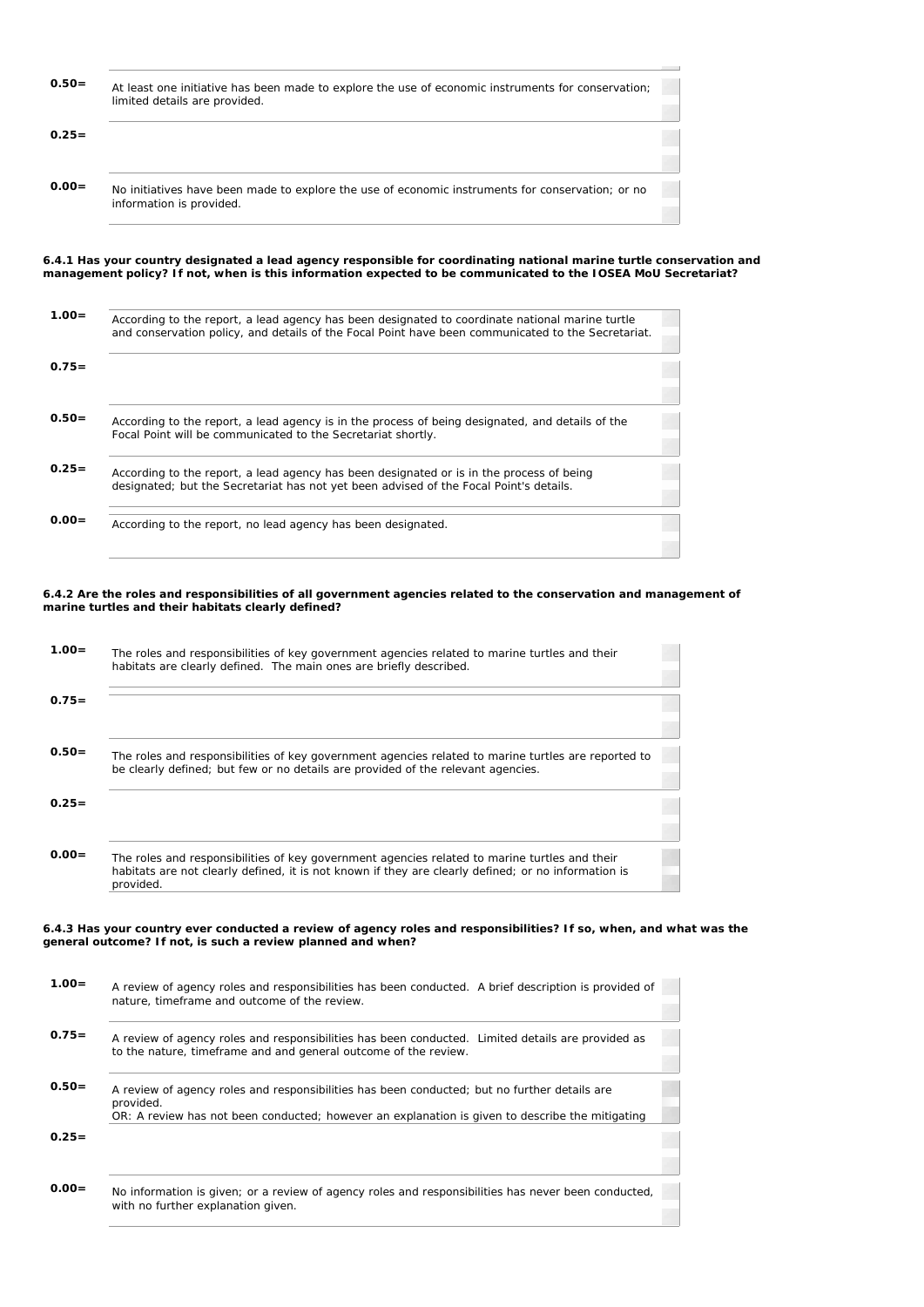



## **TEMPLATE FOR THE SUBMISSION OF NATIONAL REPORTS – Revision: 2007**

## **GENERAL INFORMATION**

Signatory State:

Which agency or institution has been primarily responsible for the preparation of this report?

List any other agencies, institutions, or NGOs that have provided input:

Memorandum in effect in Signatory State since (dd/mm/yyyy):

This report was last modified: (dd/mm/yyyy):

Designated Focal Point (and full contact details):

## **INSTRUCTIONS FOR COMPLETION:**

The purpose of completing the national report is to provide information on your country's implementation of the IOSEA Marine Turtle MoU including, as far as possible, contributions of cooperating non-governmental partners. Implementation will be assessed in terms of the six objectives of the Conservation and Management Plan (CMP). The reporting template is divided into these six main objectives, and asks specific questions in relation to the activities that need to be carried out to fulfil those objectives.

Please answer all questions as fully and as accurately as possible. It may seem time-consuming, but once you have completed the first report, the next time will be much easier because you can simply revise your existing report on-line. Comprehensive responses to the questions posed in Section 1.4 should satisfy many of the reporting requirements of the 2004 FAO Guidelines to Reduce Sea Turtle Mortality in Fishing Operations, thereby avoiding duplication of effort.

Comment boxes are provided next to most of the questions to explain what information needs to be provided. Text boxes can be expanded to accommodate longer answers or to explain and provide additional information, beyond what is requested. Details of future plans are especially encouraged. Wherever possible, please try to indicate the source of information used to answer a particular question, if a published reference is available. Remember that you are sharing information with other countries about your progress, so that it may be of benefit to them. At the same time, you may find it useful to look at other countries' reports to get ideas for marine turtle conservation that might be adapted to your context.

When working on the online template, save your information regularly before going to the next page. If working on a paper copy only, please submit the completed report to the IOSEA Secretariat (iosea@un.org) by email, as a Word attachment. Feel free to attach additional material (published reports, maps etc) to this template and send them separately by e-mail or by post.

IOSEA NATIONAL REPORT TEMPLATE (Version 28/07/08): Page 1 of 32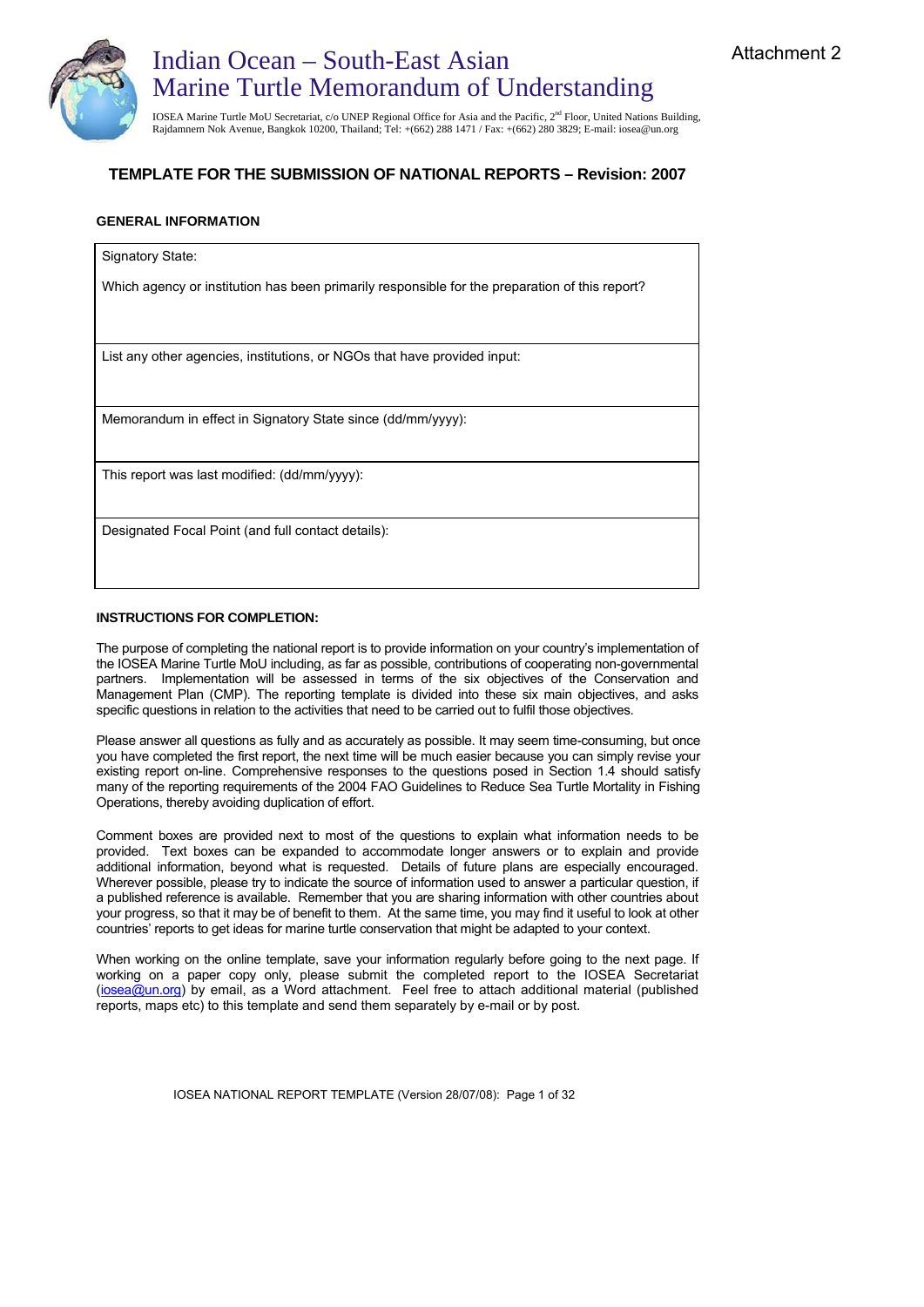Throughout the national report template one finds alongside each question one or more 3-letter abbreviations within square brackets. These are used to indicate the purpose for which the information provided will be used in the subsequent analysis of all of the national reports, as shown in the following table.

To some extent, the order in which these different types of information are listed below is a reflection of their importance – ranging from critical indicators of performance to factual details that are merely informative.

| <b>Abbreviation</b> | <b>Type</b>       | <b>Treatment / Purpose</b>                                                                                                                                                                                                                                                          |
|---------------------|-------------------|-------------------------------------------------------------------------------------------------------------------------------------------------------------------------------------------------------------------------------------------------------------------------------------|
| <b>IND</b>          | Indicator         | The information provided serves, in and of itself, as a key<br>indicator of successful implementation or of pre-requisites for<br>same (eg. of core actions undertaken, resource availability,<br>capacity etc.)                                                                    |
| PRI                 | <b>Priorities</b> | The collective data will be synthesized to give an indication of<br>what has been done already (helping to avoid duplication of<br>effort); what is generally not being done (gaps that need to be<br>addressed); and what interventions or specific assistance<br>may be required. |
| <b>TSH</b>          | Trouble-shooting  | Particular implementation problems and issues (possibly of<br>special interest to a small group of countries) are<br>identified/highlighted with a view to stimulating remedial<br>action in the short-term.                                                                        |
| <b>BPR</b>          | Best practice     | Well-documented examples of best practices / success<br>stories will be compiled and presented as approaches that<br>other Signatory States might consider pursuing (ie adopting<br>or adapting to suit their own circumstances).                                                   |
| <b>SAP</b>          | Self-Appraisal    | Self-assessment of effectiveness and completeness of<br>actions undertaken - intended to stimulate reflection within a<br>given Signatory State on what more could or should be done<br>in relation to a particular activity.                                                       |
| <b>INF</b>          | Information       | The information will be collected and compiled, with little or<br>no modification, mainly for purpose of sharing of information<br>that could be of interest or value to other readers and/or other<br>analyses.                                                                    |

IOSEA NATIONAL REPORT TEMPLATE (Version 28/07/08): Page 2 of 32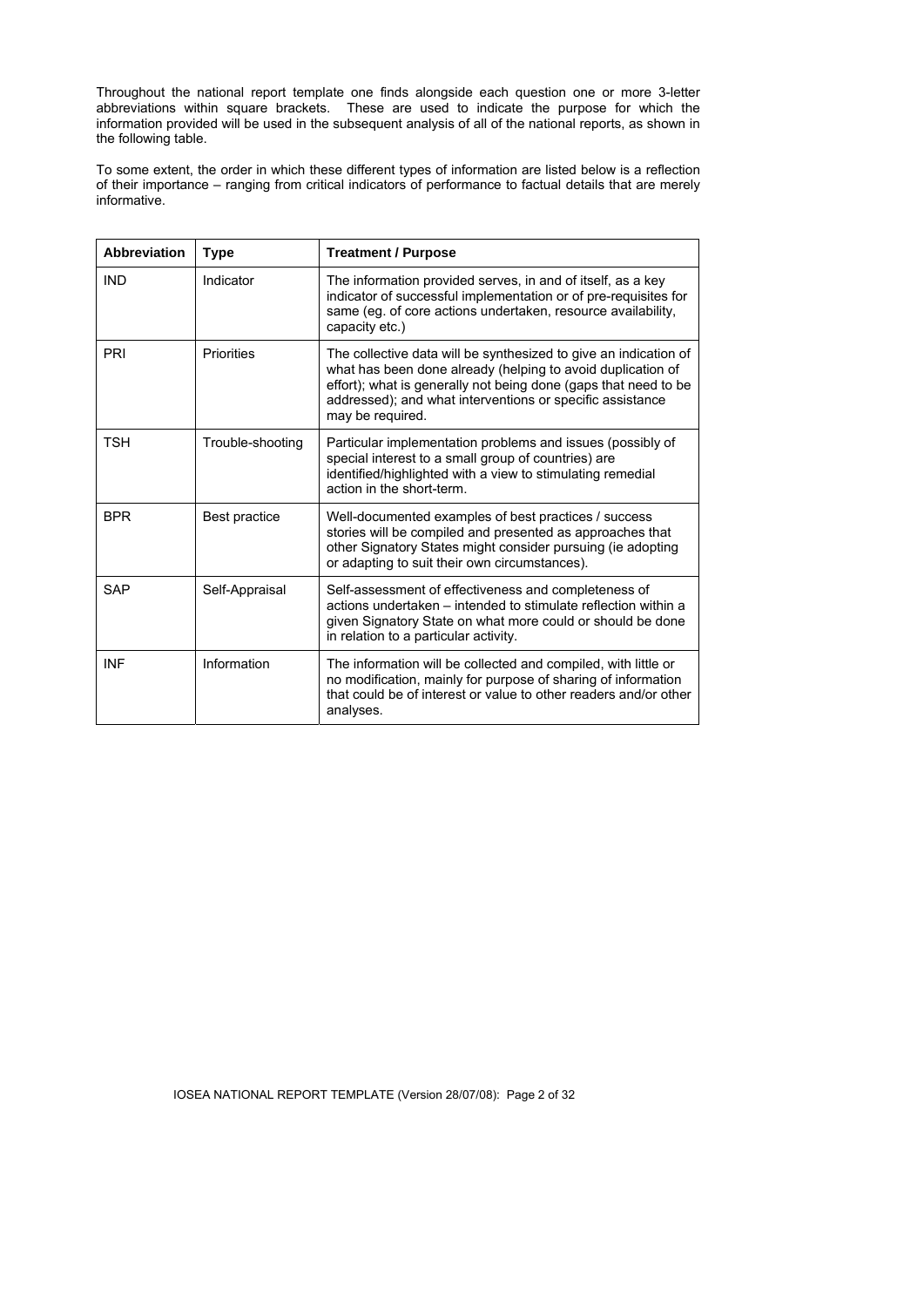## **OBJECTIVE I: REDUCE DIRECT AND INDIRECT CAUSES OF MARINE TURTLE MORTALITY**

## **1.1 Introduction to marine turtle populations and habitats, challenges and conservation efforts**

Please introduce and summarise, in an abstract of less than a page, the marine turtle populations and their habitats in your country. Comment on their status and highlight the main conservation challenges and achievements to date. It is not necessary to list here by name the individual nesting beaches, feeding areas and developmental habitats that are important for marine turtles in your country, as this information can be generated from the 'Site-Threat' data sheets to be completed in Annex 1. **[INF]** 

**Comment [A1]:** Include, for example, such information as the occurrence and distribution of species and habitats; the social and economic values/uses of turtles; the main threats of concern, and the kinds of research and conservation efforts undertaken to date.

## **1.2 Best practice approaches to minimizing threats**

1.2.1 Describe any protocol or approaches practiced in your country, which you consider exemplary, for minimising threats to marine turtle populations and their habitats, which may be suitable for adaptation and adoption elsewhere. **[BPR]**

**Comment [A2]:** Describe just a few "best practice" approaches that have been successful in your country, in sufficient detail to allow readers to judge whether they might be worth pursuing elsewhere. Examples might include community participation programmes, elements of national recovery plans, index beach monitoring protocols etc.

Include references to published reports, where available.

IOSEA NATIONAL REPORT TEMPLATE (Version 28/07/08): Page 3 of 32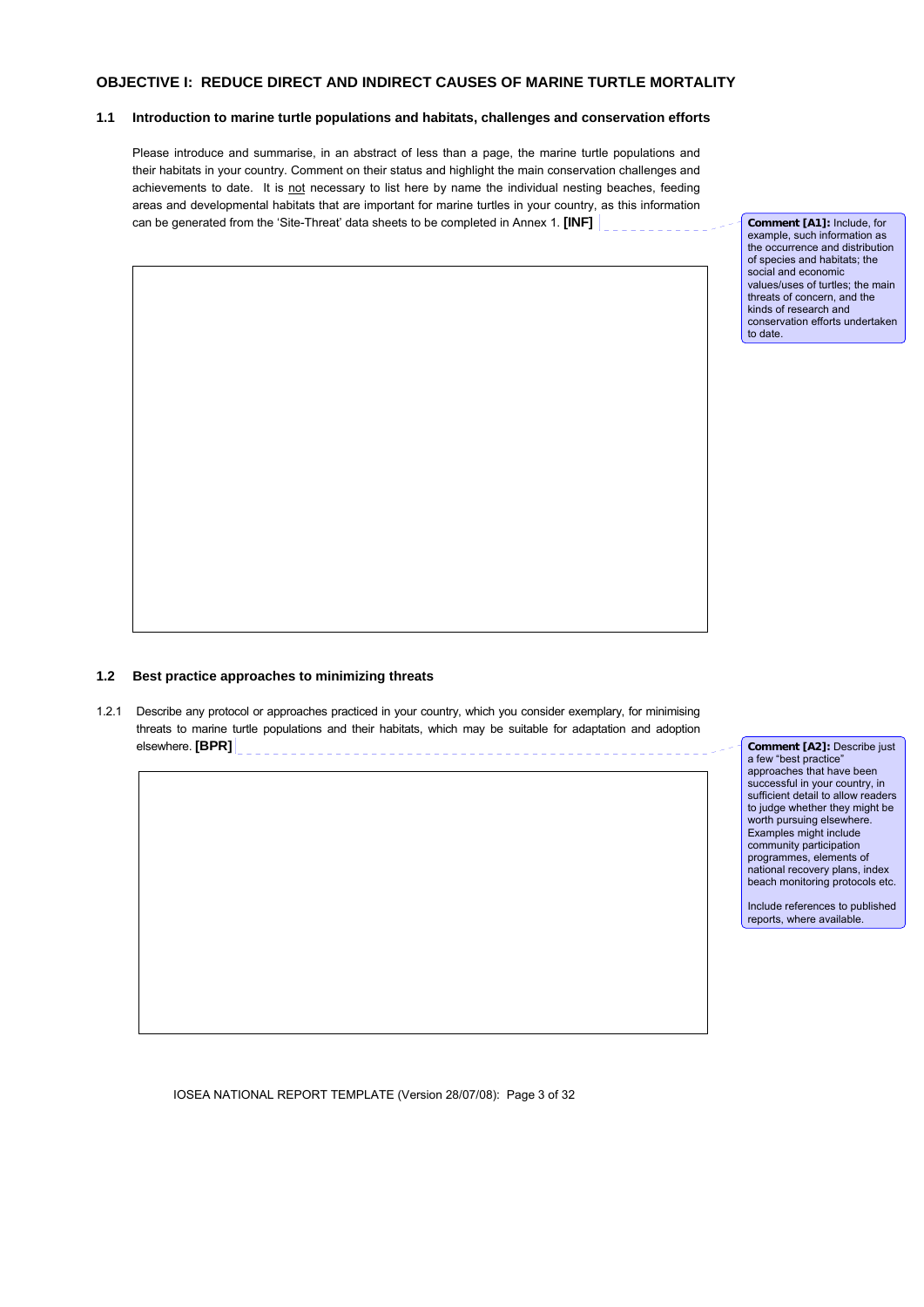#### **1.3 Programmes to correct adverse economic incentives**

1.3.1 Describe any socio-economic studies or activities that have been conducted among communities that interact with marine turtles and their habitats**. [BPR, INF]**  

1.3.2 Which of these adverse economic incentives are underlying threats to marine turtles in your country? **[TSH]**

- $\Box$  High prices commended by from turtle products relative to other commodities
- $\Box$  Lack of affordable alternatives to turtle products
- $\Box$  Ease of access to the turtle resource (eg. by virtue of proximity or ease of land/water access)
- □ Low cost of land near nesting beaches
- □ Low penalties against illegal harvesting
- □ Other1 (describe):
- □ Other2 (describe):
- □ Other3 (describe):
- □ None of the above or Not Applicable

Please use the text box below to explain your response(s) including 'None / Not Applicable' responses.

1.3.3 Has your country has taken any measures to try to correct these adverse economic incentives? **[BPR]** 

 $\Box$  YES  $\Box$  NO  $\Box$  NOT APPLICABLE (no adverse economic incentives exist)

If yes, please describe these measures in detail.

## **1.4 Reduction of incidental capture and mortality**

1.4.1 Indicate, and describe in more detail, the main fisheries occurring in the waters of your country, as well as any high seas fisheries in which flag vessels of your country participate and interact with marine turtles.

Tick 'YES' to indicate that a fishery is present and interacting marine turtles or 'NO' to indicate that a fishery is not present or is not interacting with marine turtles. **[INF]** 

a) Shrimp trawls: □ YES □ NO

Detail:

IOSEA NATIONAL REPORT TEMPLATE (Version 28/07/08): Page 4 of 32

**Comment [A4]:** Provide sufficient detail on approaches that have shown some measure of success, including resources needed and already secured for their implementation.

**Comment [A5]:** If a fishery is present, use the text box to indicate, for example, the approximate geographic distribution of the fishery, how long it has been operating, how many vessels are involved, etc.

**Comment [A3]:** Elaborate on the nature of the socioeconomic study/ activity undertaken, the results obtained (successful or otherwise) and the desirability/ suitability for replication.

Include references to published reports, where available.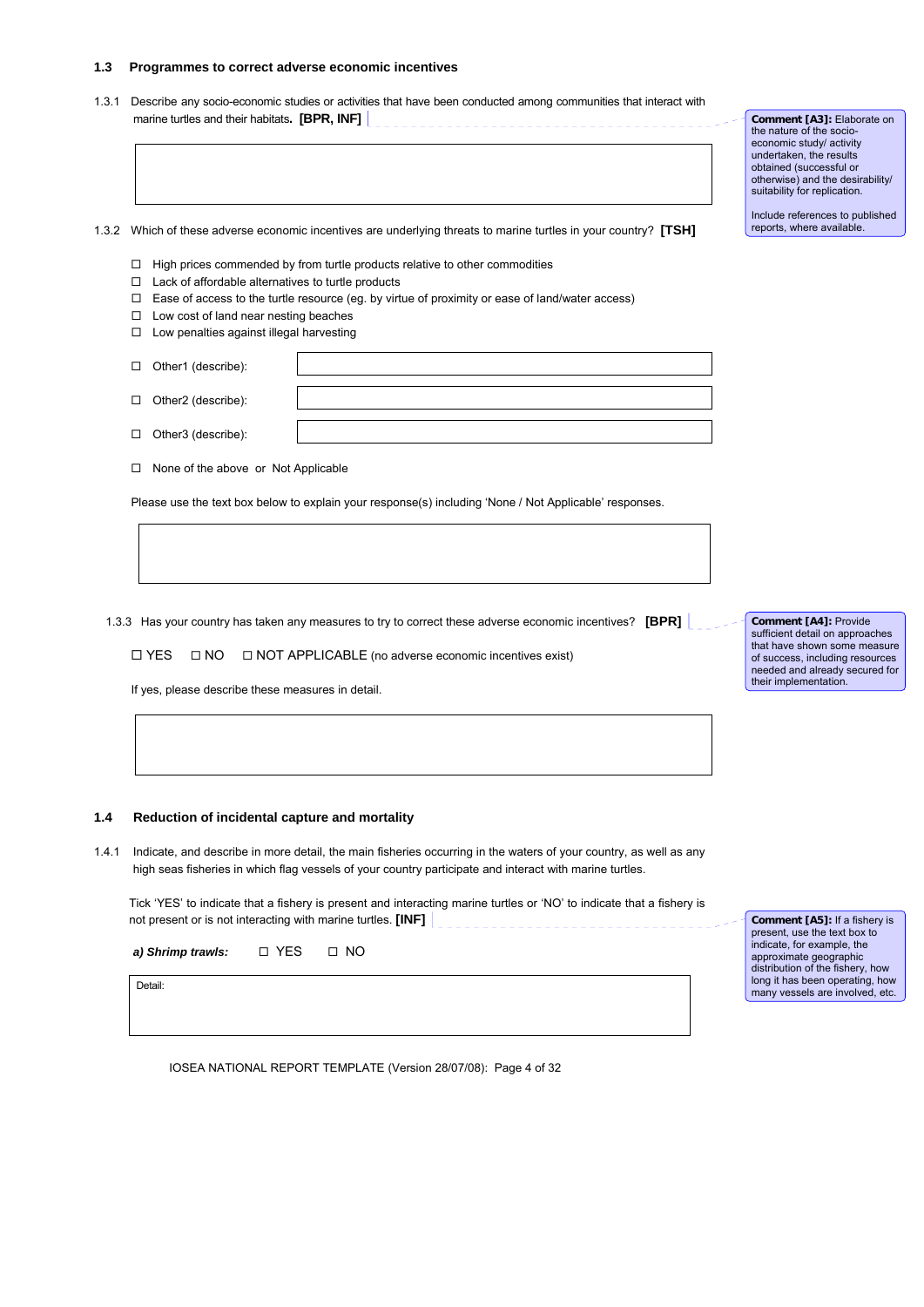Detail:

|  |  | c) Anchored Fish Aggregating Devices (FADs): | □ YES | $\Box$ NO |
|--|--|----------------------------------------------|-------|-----------|
|--|--|----------------------------------------------|-------|-----------|

Detail:

*d) Purse seine (with or without FADs):* □ YES □ NO

Detail:

**e)** Longline (shallow or deepset):  $□$  YES  $□$  NO

| Detail:<br>g) Other1<br>(Name and description):<br>h) Other2<br>(Name and description):<br>None of the above<br>marine turtles (e.g. in terms of by-catch) [TSH]. Select from one of the following descriptions:<br>answer for whatever reason). $\vert$ | 1.4.2 Please indicate the relative level of fishing effort and perceived impact of each of the above fisheries on<br>RELATIVELY HIGH, MODERATE, RELATIVELY LOW, NONE (i.e. not present), UNKNOWN (i.e. unable to<br>a) Shrimp trawls | □ YES<br>$\Box$ NO<br>f) Driftnet: |  |
|----------------------------------------------------------------------------------------------------------------------------------------------------------------------------------------------------------------------------------------------------------|--------------------------------------------------------------------------------------------------------------------------------------------------------------------------------------------------------------------------------------|------------------------------------|--|
|                                                                                                                                                                                                                                                          |                                                                                                                                                                                                                                      |                                    |  |
|                                                                                                                                                                                                                                                          |                                                                                                                                                                                                                                      |                                    |  |
|                                                                                                                                                                                                                                                          |                                                                                                                                                                                                                                      |                                    |  |
|                                                                                                                                                                                                                                                          |                                                                                                                                                                                                                                      |                                    |  |
|                                                                                                                                                                                                                                                          |                                                                                                                                                                                                                                      |                                    |  |

| $\Box$ RELATIVELY HIGH | $\Box$ MODERATE $\Box$ RELATIVELY LOW $\Box$ NONE $\Box$ UNKNOWN |  |
|------------------------|------------------------------------------------------------------|--|
| Perceived impact:      |                                                                  |  |
| $\Box$ RELATIVELY HIGH | $\Box$ MODERATE $\Box$ RELATIVELY LOW $\Box$ NONE $\Box$ UNKNOWN |  |

IOSEA NATIONAL REPORT TEMPLATE (Version 28/07/08): Page 5 of 32

**Comment [A6]:** Use the text boxes below each response to clarify your answer. Where possible, provide the source of the information (i.e. detailed citations of published or unpublished reports/studies) used to make this assessment.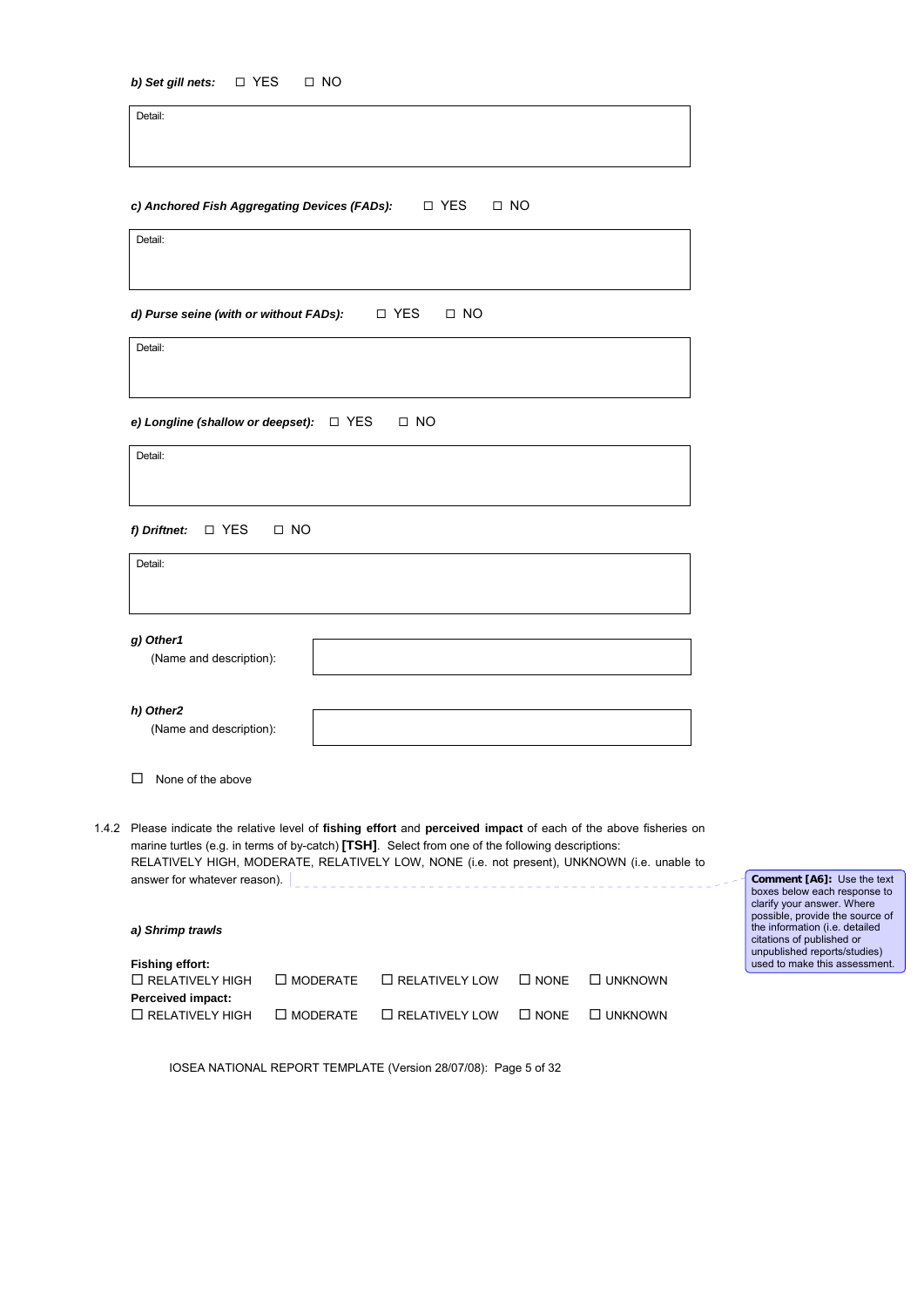## *b) Set gill nets*

| Fishing effort:           |                    |                                                                  |  |
|---------------------------|--------------------|------------------------------------------------------------------|--|
| $\square$ RELATIVELY HIGH |                    | $\Box$ MODERATE $\Box$ RELATIVELY LOW $\Box$ NONE $\Box$ UNKNOWN |  |
| Perceived impact:         |                    |                                                                  |  |
| $\square$ RELATIVELY HIGH | $\square$ MODERATE | $\Box$ RELATIVELY LOW $\Box$ NONE $\Box$ UNKNOWN                 |  |

Source of information / clarification:

## *c) Anchored Fish Aggregating Devices (FADs)*

| Fishing effort:        |                                                                  |  |
|------------------------|------------------------------------------------------------------|--|
| $\Box$ RELATIVELY HIGH | $\Box$ MODERATE $\Box$ RELATIVELY LOW $\Box$ NONE $\Box$ UNKNOWN |  |
| Perceived impact:      |                                                                  |  |
| $\Box$ RELATIVELY HIGH | $\Box$ MODERATE $\Box$ RELATIVELY LOW $\Box$ NONE $\Box$ UNKNOWN |  |

Source of information / clarification:

|  |  |  |  |  | d) Purse seine (with or without FADs) |  |
|--|--|--|--|--|---------------------------------------|--|
|--|--|--|--|--|---------------------------------------|--|

| $\Box$ MODERATE $\Box$ RELATIVELY LOW $\Box$ NONE $\Box$ UNKNOWN |
|------------------------------------------------------------------|
|                                                                  |
| $\Box$ RELATIVELY LOW $\Box$ NONE $\Box$ UNKNOWN                 |
|                                                                  |

Source of information / clarification:

| e) Longline (shallow or deepset) |  |  |
|----------------------------------|--|--|

| Fishing effort:<br>$\Box$ RELATIVELY HIGH   | $\Box$ MODERATE $\Box$ RELATIVELY LOW $\Box$ NONE $\Box$ UNKNOWN |  |
|---------------------------------------------|------------------------------------------------------------------|--|
| Perceived impact:<br>$\Box$ RELATIVELY HIGH | $\Box$ MODERATE $\Box$ RELATIVELY LOW $\Box$ NONE $\Box$ UNKNOWN |  |

Source of information / clarification:

IOSEA NATIONAL REPORT TEMPLATE (Version 28/07/08): Page 6 of 32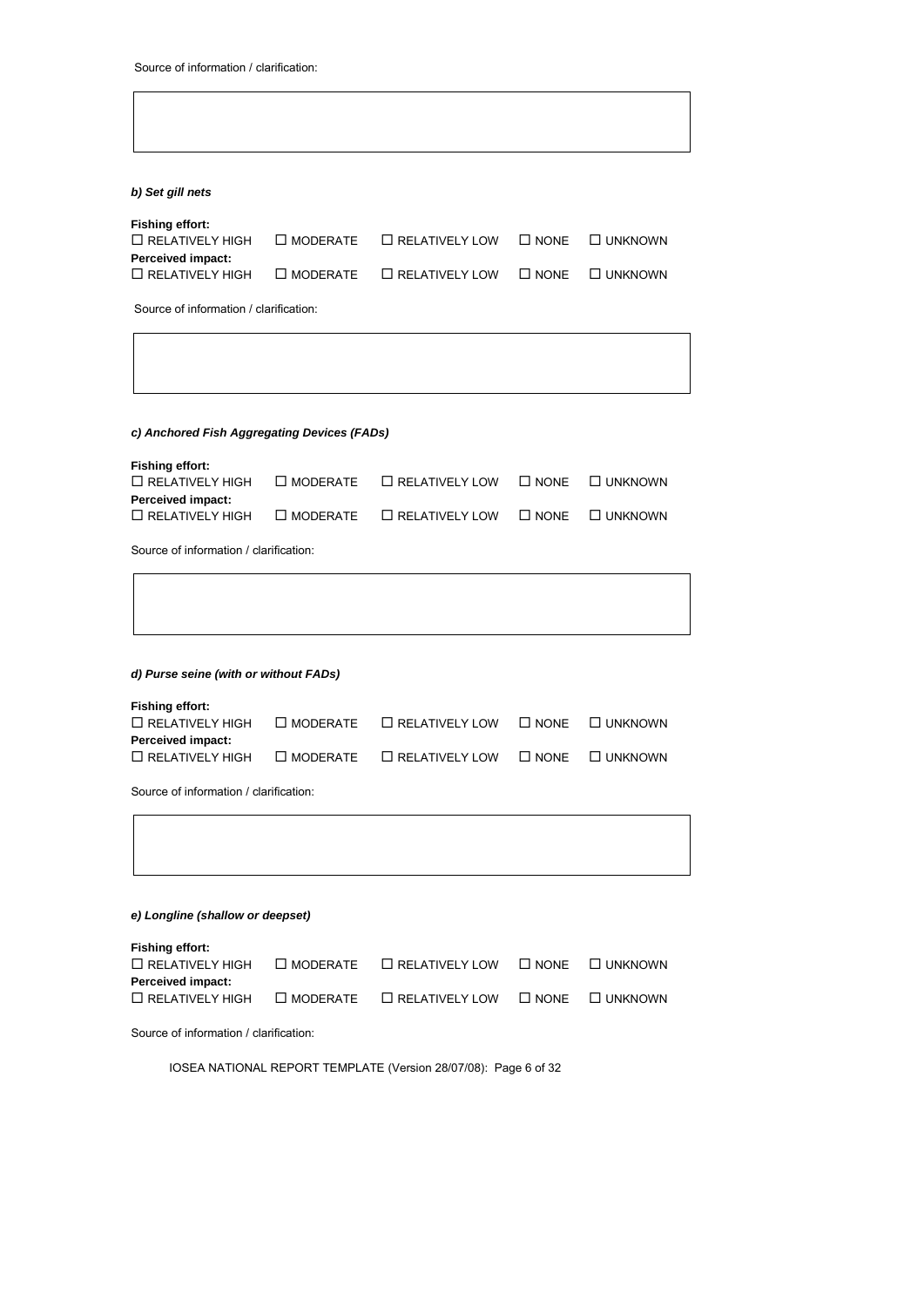*f) Driftnet* 

| Fishing effort:<br>$\Box$ RELATIVELY HIGH   | $\Box$ MODERATE $\Box$ RELATIVELY LOW $\Box$ NONE $\Box$ UNKNOWN |  |
|---------------------------------------------|------------------------------------------------------------------|--|
| Perceived impact:<br>$\Box$ RELATIVELY HIGH | $\Box$ MODERATE $\Box$ RELATIVELY LOW $\Box$ NONE $\Box$ UNKNOWN |  |

Source of information / clarification:

| g) Other1 (from 1.4.1):                     |                    |                       |                |                |
|---------------------------------------------|--------------------|-----------------------|----------------|----------------|
| <b>Fishing effort:</b>                      |                    |                       |                |                |
| $\Box$ RELATIVELY HIGH<br>Perceived impact: | $\square$ MODERATE | $\Box$ RELATIVELY LOW | $\square$ NONE | □ UNKNOWN      |
| $\Box$ RELATIVELY HIGH                      | $\square$ MODERATE | $\Box$ RELATIVELY LOW | $\square$ NONE | $\Box$ UNKNOWN |
|                                             |                    |                       |                |                |
| h) Other2 (from 1.4.1):                     |                    |                       |                |                |
|                                             |                    |                       |                |                |
| <b>Fishing effort:</b>                      |                    |                       |                |                |
| $\Box$ RELATIVELY HIGH                      | $\square$ MODERATE | $\Box$ RELATIVELY LOW | $\square$ NONE | □ UNKNOWN      |
| Perceived impact:<br>$\Box$ RELATIVELY HIGH | $\square$ MODERATE | $\Box$ RELATIVELY LOW | $\square$ NONE | □ UNKNOWN      |

1.4.3 Describe any **illegal fishing** that is known to occur in or around the waters of your country that may impact marine turtles. Describe the measures being taken to deal with this problem and any difficulties encountered in this regard. **[TSH]**

IOSEA NATIONAL REPORT TEMPLATE (Version 28/07/08): Page 7 of 32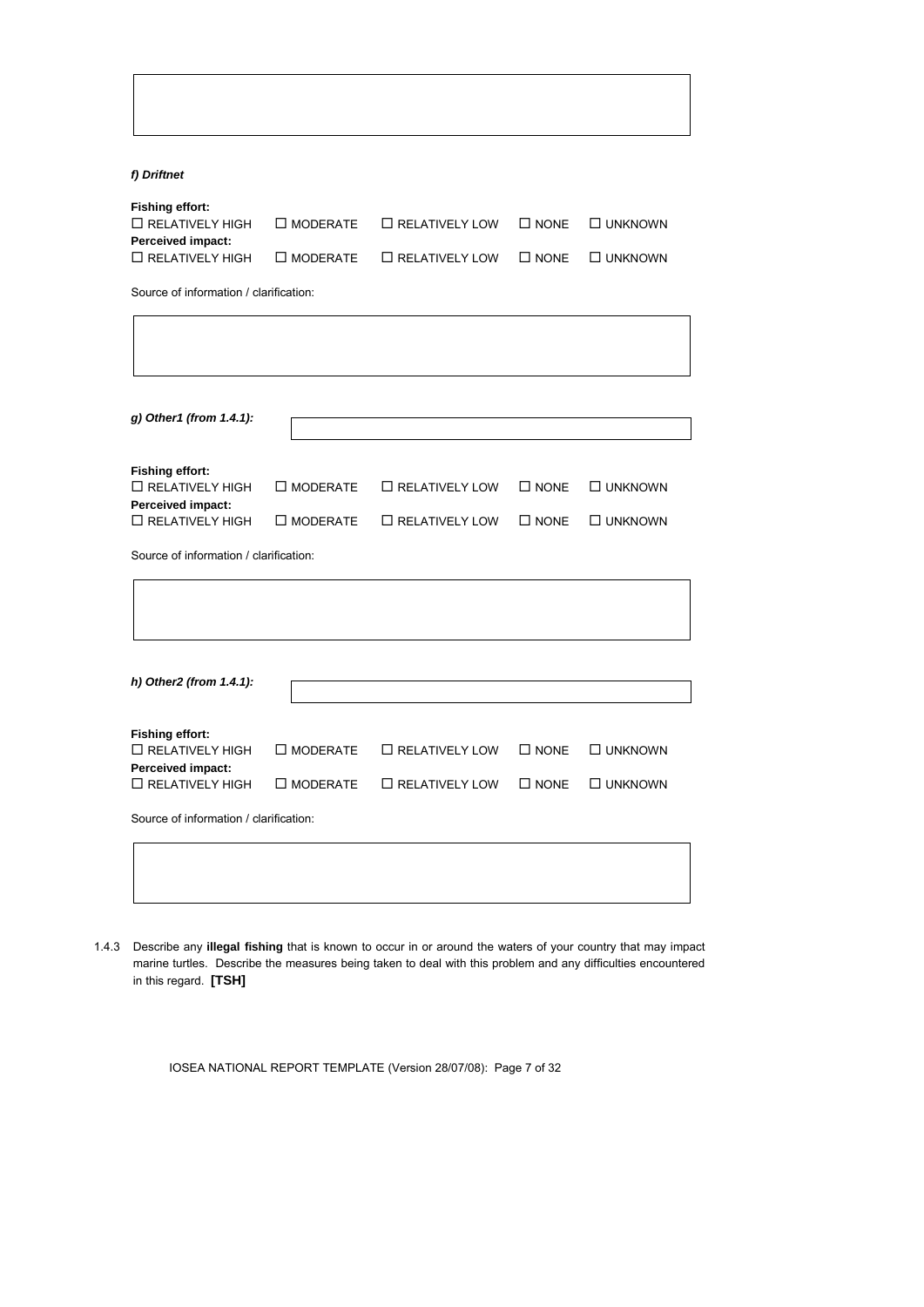1.4.4 Which of the following methods are used by your country to minimise incidental capture/mortality of marine turtles in fishing activities? **[IND]**

a) **Appropriate handling** of incidentally caught turtles (e.g. resuscitation or release by fishers using equipment such as de-hooking, line cutting tools and scoop nets)

 $\Box$  YES  $\Box$  NO  $\Box$  UNDER INVESTIGATION or NOT APPLICABLE

Details/future plans:

b) **Devices that allow the escape of marine turtles** (e.g. turtle excluder devices (TEDs) or other measures that are comparable in effectiveness)

 $\Box$  YES  $\Box$  NO  $\Box$  UNDER INVESTIGATION or NOT APPLICABLE

Details/future plans:

c) **Measures to avoid encirclement** of marine turtles in purse seine fisheries

 $\Box$  YES  $\Box$  NO  $\Box$  UNDER INVESTIGATION or NOT APPLICABLE

Details/future plans:

d) **Appropriate combinations** of hook design, type of bait, depth, gear specifications and fishing practices

 $\Box$  YES  $\Box$  NO  $\Box$  UNDER INVESTIGATION or NOT APPLICABLE

Details/future plans:

e) **Monitoring and recovery of fish aggregating devices** (FADs)

 $\Box$  YES  $\Box$  NO  $\Box$  UNDER INVESTIGATION or NOT APPLICABLE

IOSEA NATIONAL REPORT TEMPLATE (Version 28/07/08): Page 8 of 32

**Comment [A7]:** Use the corresponding text box to describe the methods / measures used, when/where they were introduced, difficulties encountered, results obtained (i.e. successful and unsuccessful); and future plans in these areas.

Please explain or clarify any 'NOT APPLICABLE' responses; and provide references to publications, where available.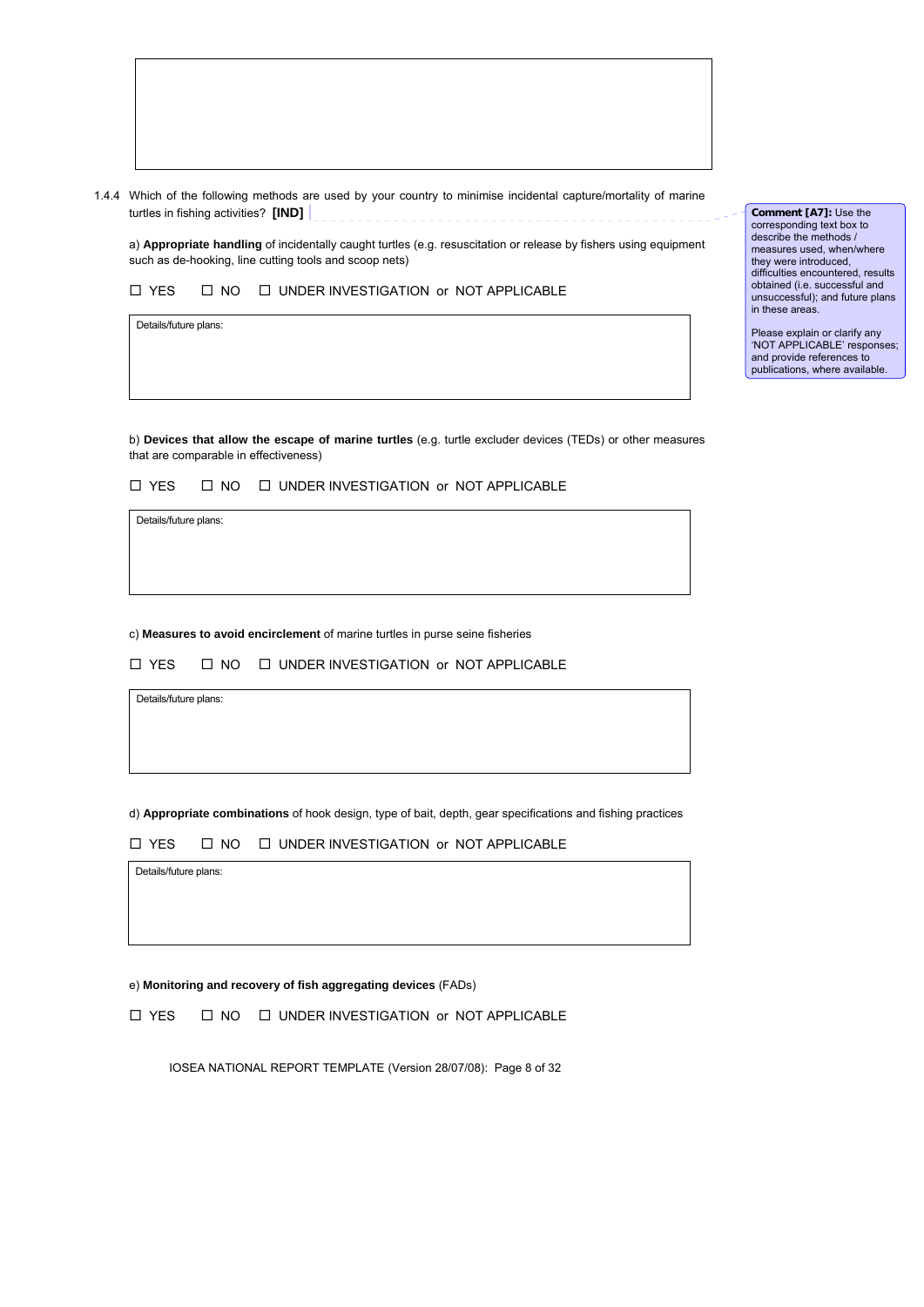| Details/future plans: |  |
|-----------------------|--|
|-----------------------|--|

## f) **Net retention and recycling schemes**

| □ YES | $\Box$ NO $\Box$ UNDER INVESTIGATION or NOT APPLICABLE |
|-------|--------------------------------------------------------|
|       |                                                        |

Details/future plans:

g) **Spatial and temporal control of fishing** (e.g. seasonal closures of fishing activities)

|  | □ YES |  |  | $\Box$ NO $\Box$ UNDER INVESTIGATION or NOT APPLICABLE |  |  |
|--|-------|--|--|--------------------------------------------------------|--|--|
|--|-------|--|--|--------------------------------------------------------|--|--|

Details/future plans:

#### h) **Effort management control**

#### $\Box$  YES  $\Box$  NO  $\Box$  UNDER INVESTIGATION or NOT APPLICABLE

| Details/future plans: |
|-----------------------|
|-----------------------|

 $\Box$  Other (list and explain):

1.4.5 Which of the following programmes has your country developed – in consultation with the fishing industry and fisheries management organisations – to promote implementation of measures to minimise incidental capture and mortality of turtles in national waters and in the high seas? Please use the corresponding text boxes to explain/clarify each of your responses, including 'NOT APPLICABLE' responses, and indicate future plans in this regard. **[IND]**  $\begin{bmatrix} 1 & 1 & 1 \\ 1 & 1 & 1 \\ 1 & 1 & 1 \end{bmatrix}$ 

a) **Onboard observer programmes**

| □ YES<br>□ NOT APPLICABLE<br>$\Box$ NO |  |
|----------------------------------------|--|
|----------------------------------------|--|

**Comment [A8]:** Please describe the collaboration, when/where the programmes were introduced, any difficulties encountered, and general results obtained (i.e. successful and unsuccessful). Provide references to publications, where available.

IOSEA NATIONAL REPORT TEMPLATE (Version 28/07/08): Page 9 of 32

 $\square$  None of the above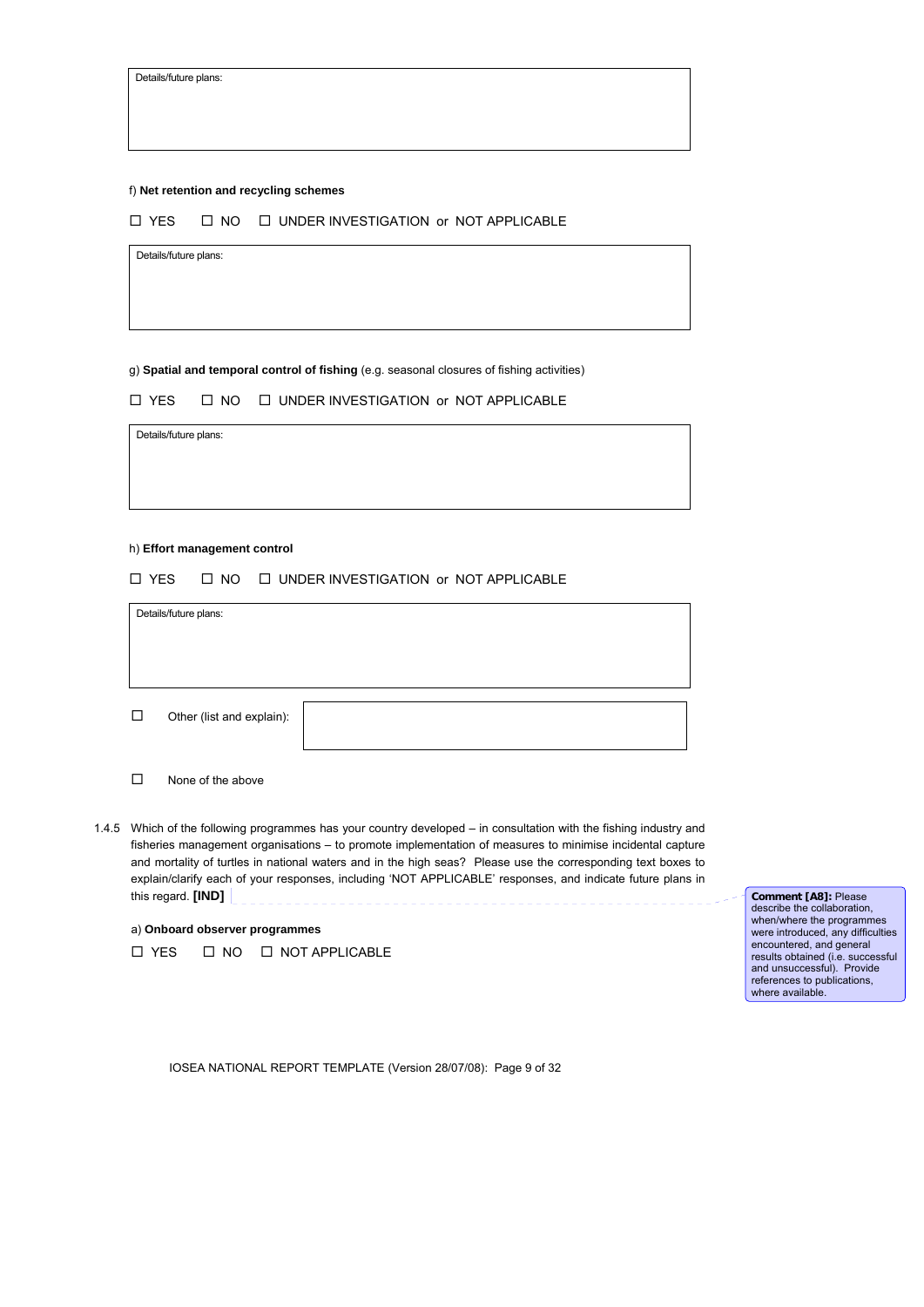Details/future plans:

## b) **Vessel monitoring systems**

 $\square$  YES  $\square$  NO  $\square$  NOT APPLICABLE

Details/future plans:

c) **Inspections** (i.e. at sea, in port, at landing sites)  $\Box$  YES  $\Box$  NO  $\Box$  NOT APPLICABLE

Details/future plans:

d) **Training programmes / workshops** to educate fishers

|  |  | □ YES | $\Box$ NO | □ NOT APPLICABLE |
|--|--|-------|-----------|------------------|
|--|--|-------|-----------|------------------|

Details/future plans:

## e) **Informative videos, brochures, printed guidelines** etc.

 $\Box$  YES  $\Box$  NO  $\Box$  NOT APPLICABLE

Details/future plans:

| $\Box$ | Other (list and explain): |  |
|--------|---------------------------|--|
|        |                           |  |

□ None of the above

IOSEA NATIONAL REPORT TEMPLATE (Version 28/07/08): Page 10 of 32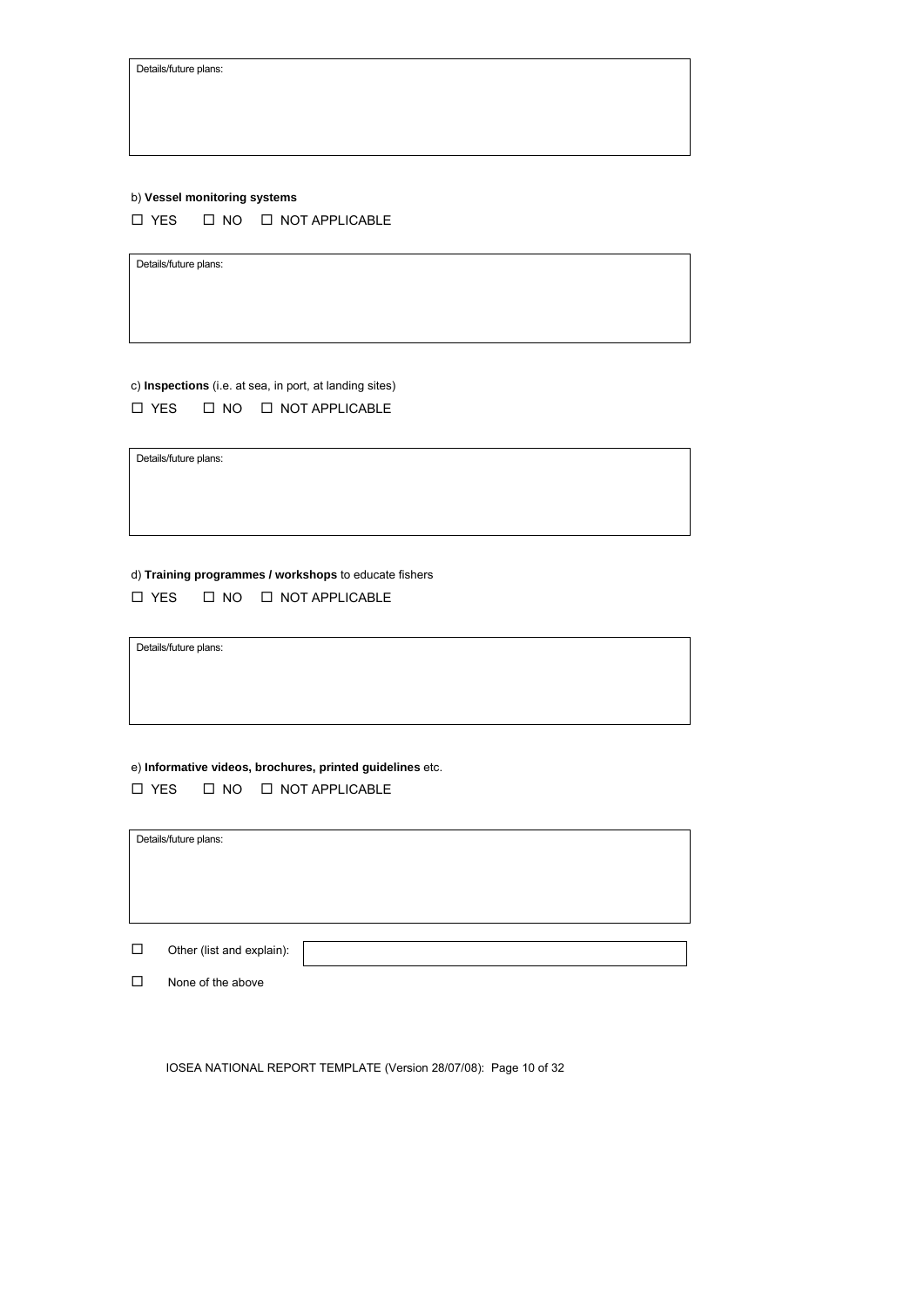| 1.4.6 Are the mitigation measures described in 1.4.4 and 1.4.5, periodically reviewed and evaluated for their                                                                                                                          |                                                                                                                                                                                                                                                                 |
|----------------------------------------------------------------------------------------------------------------------------------------------------------------------------------------------------------------------------------------|-----------------------------------------------------------------------------------------------------------------------------------------------------------------------------------------------------------------------------------------------------------------|
| efficacy? [SAP]<br>□ YES<br>$\Box$ NO<br>$\square$ UNSURE<br>Please give details.                                                                                                                                                      | Comment [A9]: Please<br>provide dates when these<br>reviews were conducted, and<br>indicate how the mitigation<br>measures were adjusted in the<br>light of the reviews' findings.                                                                              |
| In your country, what types of data collection, research and development have been undertaken to support the<br>1.4.7<br>reduction of marine turtle incidental catch (while taking into consideration the impact of various mitigation |                                                                                                                                                                                                                                                                 |
|                                                                                                                                                                                                                                        | <b>Comment [A10]: The 2004</b><br><b>FAO Guidelines to Reduce Sea</b><br>Turtle Mortality in Fishing<br>Operations highlight the need to<br>conduct research on the<br>modification of fish aggregating<br>devices (FADs), impacts of<br>gillnet fisheries etc. |
| 1.4.8 Has your country exchanged information and provided technical assistance (formally or informally) to other<br>Signatory States to promote the activities described in 1.4.4, 1.4.5 and 1.4.7 above? [SAP]                        |                                                                                                                                                                                                                                                                 |
| □ YES<br>$\Box$ NO<br>$\Box$ UNSURE If yes, please give details of the exchanges/technical assistance.                                                                                                                                 |                                                                                                                                                                                                                                                                 |
| 1.4.9 What legislative and practical measures has your country taken in support of UN General Assembly<br>Resolution 46/215 concerning the moratorium on the use of large-scale driftnets? [SAP]                                       | Comment [A11]: Please<br>provide the relevant details<br>(e.g. of the legislation adopted,<br>measures undertaken etc.)                                                                                                                                         |
| 1.5 Addressing harvest of, and trade in, marine turtles; and protection of habitat                                                                                                                                                     |                                                                                                                                                                                                                                                                 |
| Does your country have legislation to prohibit direct harvest and domestic trade in marine turtles, their eggs,<br>1.5.1<br>parts and products; and to protect important turtle habitats? [IND]                                        | Comment [A12]: Please<br>provide details (title/date) of the                                                                                                                                                                                                    |
| $\square$ YES<br>$\square$ NO<br>$\square$ UNSURE                                                                                                                                                                                      | relevant legislation, as well as<br>any exemptions (e.g. for<br>traditional harvest) under that<br>legislation.                                                                                                                                                 |
|                                                                                                                                                                                                                                        |                                                                                                                                                                                                                                                                 |

IOSEA NATIONAL REPORT TEMPLATE (Version 28/07/08): Page 11 of 32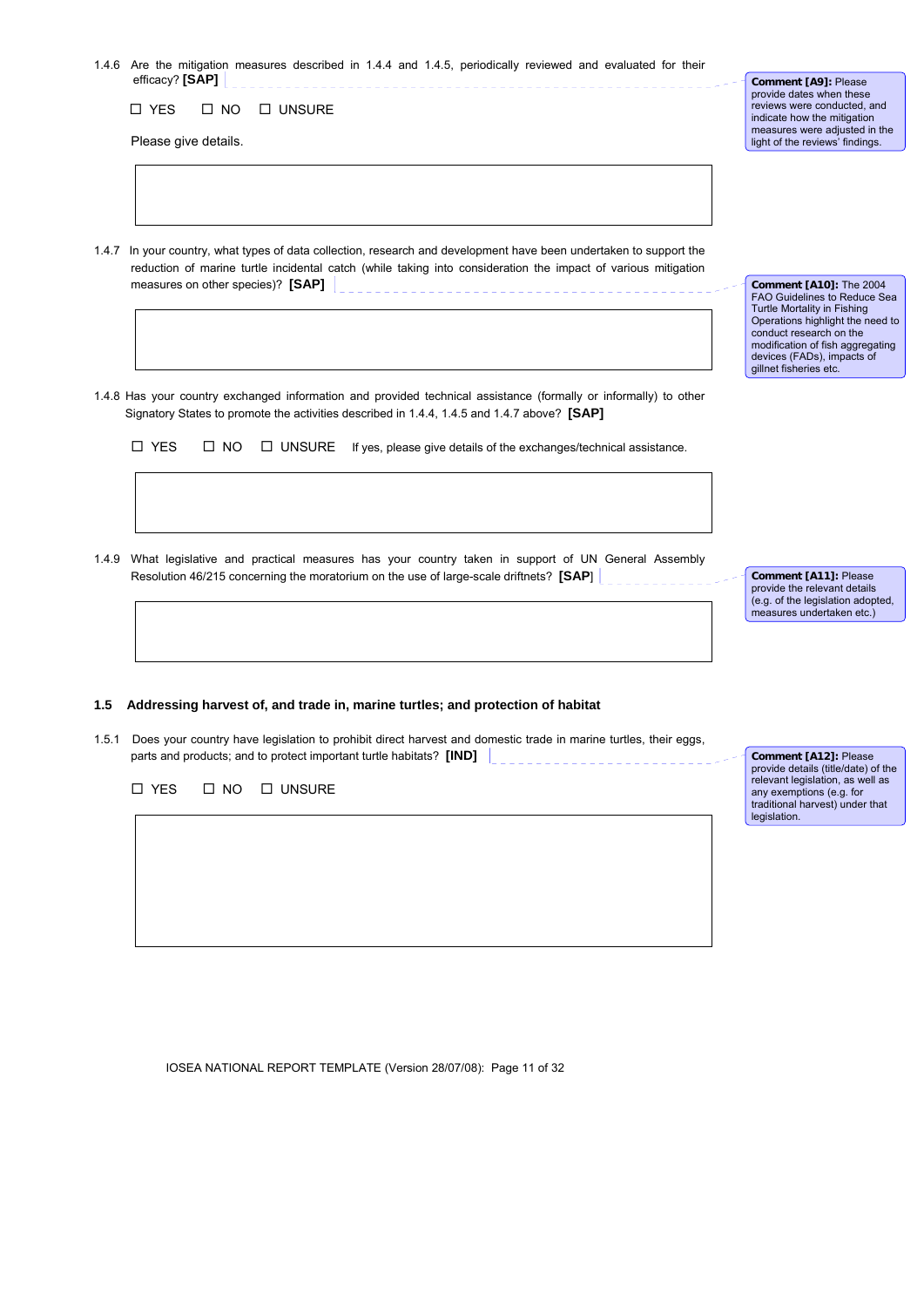1.5.2 Which, among the following list, are economic uses and cultural values of marine turtles in your country? **[INF]**

Please rate the relative prevalence / importance of each consumptive or non-consumptive use.

Use the text boxes below each rating to explain or clarify your responses.

|                             |               |                      | <b>RELATIVE PREVALENCE / IMPORTANCE</b> |                                                       |  |                   |  |
|-----------------------------|---------------|----------------------|-----------------------------------------|-------------------------------------------------------|--|-------------------|--|
| <b>Meat consumption</b>     | $\Box$ YES    | $\square$ NO         |                                         | $\Box$ HIGH $\Box$ MODERATE $\Box$ LOW                |  | <b>LI UNKNOWN</b> |  |
| Egg consumption             |               | $\Box$ YES $\Box$ NO |                                         | $\Box$ HIGH $\Box$ MODERATE $\Box$ LOW $\Box$ UNKNOWN |  |                   |  |
| <b>Shell products</b>       | $\Box$ YES    | $\square$ NO         |                                         | $\Box$ HIGH $\Box$ MODERATE $\Box$ LOW $\Box$ UNKNOWN |  |                   |  |
| Fat consumption             | $\Box$ YES    | $\square$ NO         |                                         | $\Box$ HIGH $\Box$ MODERATE $\Box$ LOW $\Box$ UNKNOWN |  |                   |  |
| <b>Traditional medicine</b> | $\square$ YES | $\square$ NO         |                                         | $\Box$ HIGH $\Box$ MODERATE $\Box$ LOW $\Box$ UNKNOWN |  |                   |  |
| Eco-tourism<br>programmes   | $\Box$ YES    | $\square$ NO         |                                         | $\Box$ HIGH $\Box$ MODERATE $\Box$ LOW $\Box$ UNKNOWN |  |                   |  |
|                             |               | $\square$ NO         | $\square$ HIGH                          | $\square$ MODERATE $\square$ LOW $\square$ UNKNOWN    |  |                   |  |

IOSEA NATIONAL REPORT TEMPLATE (Version 28/07/08): Page 12 of 32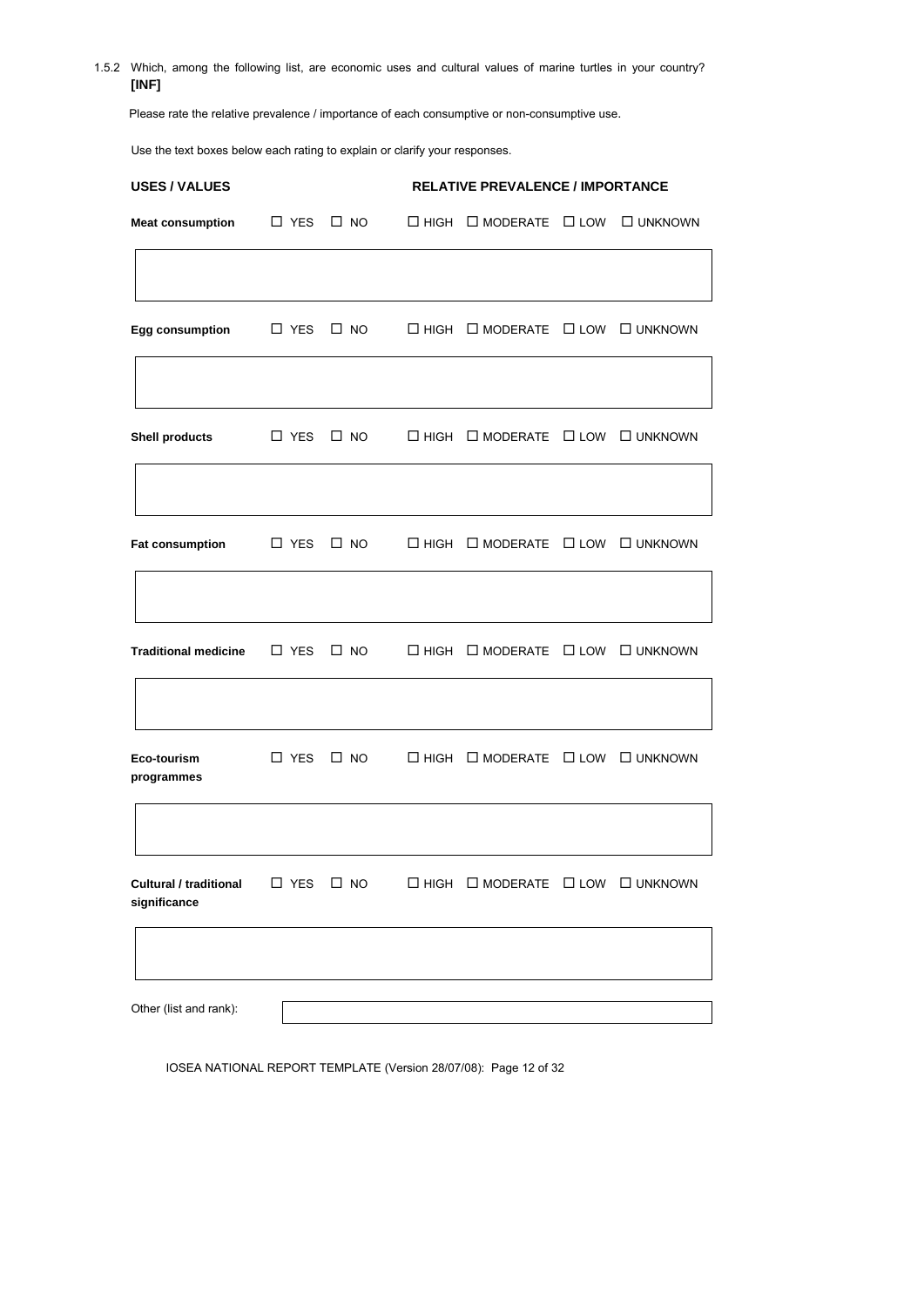1.5.3 Please indicate the relative level and impact of traditional harvest on marine turtles and their eggs. **[IND, TSH]**

| Level of harvest:<br>$\Box$ RELATIVELY LOW<br>$\square$ MODERATE<br>$\square$ NONE<br>$\Box$ UNKNOWN<br>$\Box$ RELATIVELY HIGH<br>Impact of harvest:<br>$\Box$ RELATIVELY HIGH<br>$\square$ MODERATE<br>$\Box$ RELATIVELY LOW<br>$\square$ NONE<br>$\Box$ UNKNOWN<br>Source of information / explanation:  <br>Comment [A13]: Where<br>citations of published or |  |  |  |                                                                                                                                    |
|------------------------------------------------------------------------------------------------------------------------------------------------------------------------------------------------------------------------------------------------------------------------------------------------------------------------------------------------------------------|--|--|--|------------------------------------------------------------------------------------------------------------------------------------|
|                                                                                                                                                                                                                                                                                                                                                                  |  |  |  |                                                                                                                                    |
|                                                                                                                                                                                                                                                                                                                                                                  |  |  |  |                                                                                                                                    |
| 1.5.4 Have any domestic management programmes been established to limit the levels of intentional harvest?                                                                                                                                                                                                                                                       |  |  |  | possible, provide the source of<br>the information (i.e. detailed<br>unpublished reports/studies)<br>used to make this assessment. |

 $\Box$  YES  $\Box$  NO  $\Box$  NOT APPLICABLE Use the text box to give details.

1.5.5 Describe any management agreements negotiated **between your country and** *other States* in relation to sustainable levels of traditional harvest, to ensure that such harvest does not undermine conservation efforts. **[BPR]** 

**Comment [A14]:** Give details of any agreements already in place (including year concluded, parties involved) and any that are planned.

## **1.6 Minimizing mortality through nesting beach programmes**

1.6.1 **First, tick one of the boxes at left** to indicate whether or not your country has any of the following measures in place to minimise the mortality of eggs, hatchlings and nesting females. If yes, then **estimate the relative effectiveness** of these measures. **[IND, SAP]**

Use the text boxes below each rating to elaborate on your responses, including any lessons learned that might be of value to other Signatory States, and indicate your plans for the coming year. Please explain any "Not Applicable (N/A)" responses.

**Comment [A15]:** EXCELLE  $NT =$  widespread application highly effective; GOOD = partly limited in scope or effectiveness; LOW = very restricted application, low efficacy; UNKNOWN = not in a position to comment; N/A (not applicable) = the measure in question is not relevant in the context of this country.

IOSEA NATIONAL REPORT TEMPLATE (Version 28/07/08): Page 13 of 32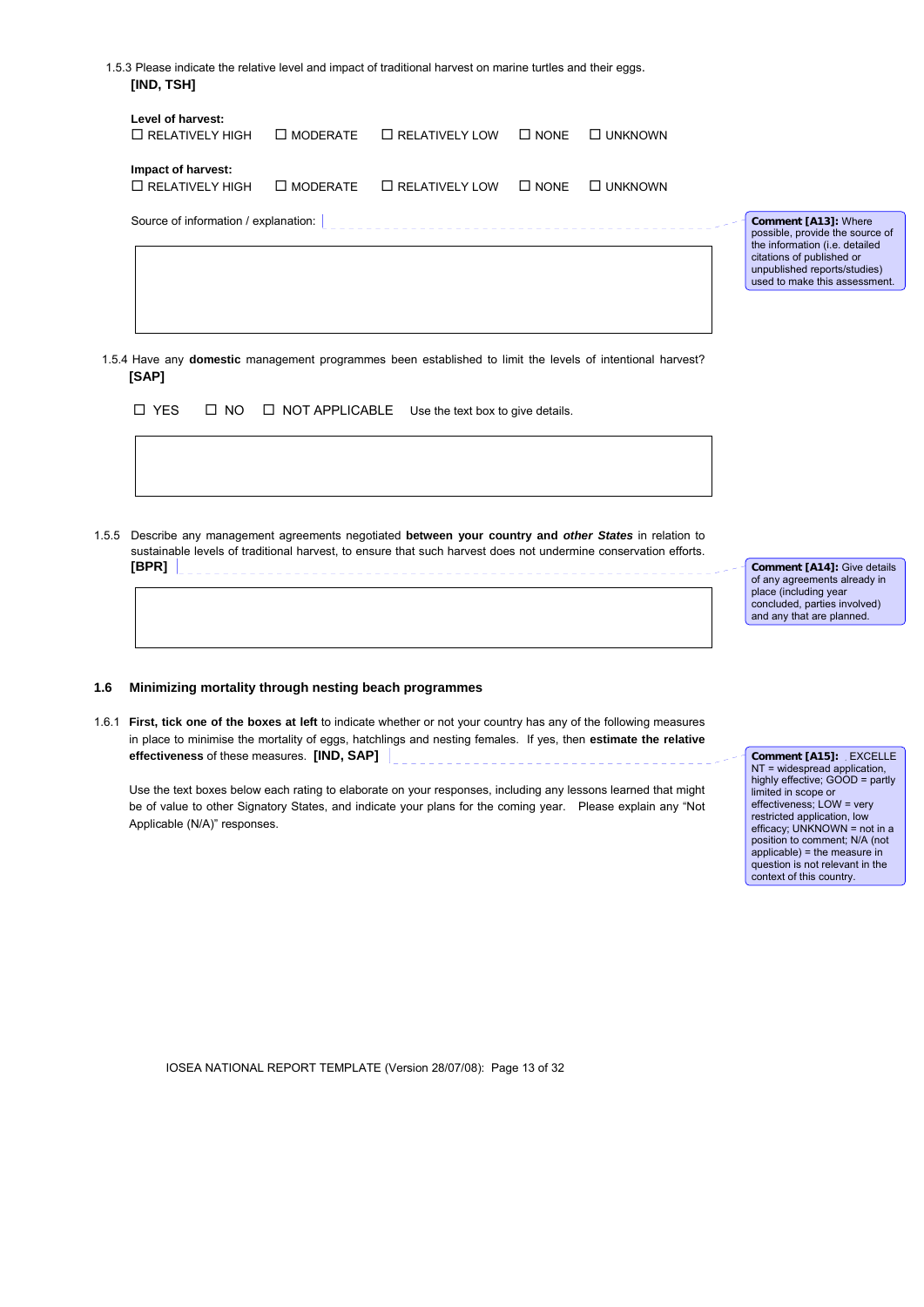| <b>MEASURES</b> |                                       |                                  |                                         | <b>RELATIVE EFFECTIVENESS</b>                                      |  |  |                                                                   |  |  |
|-----------------|---------------------------------------|----------------------------------|-----------------------------------------|--------------------------------------------------------------------|--|--|-------------------------------------------------------------------|--|--|
|                 |                                       |                                  | <b>Monitoring/protection programmes</b> |                                                                    |  |  |                                                                   |  |  |
|                 | □ YES                                 | $\Box$ NO                        |                                         |                                                                    |  |  | $\Box$ N/A $\Box$ EXCELLENT $\Box$ GOOD $\Box$ LOW $\Box$ UNKNOWN |  |  |
|                 |                                       |                                  |                                         |                                                                    |  |  |                                                                   |  |  |
|                 |                                       |                                  |                                         |                                                                    |  |  |                                                                   |  |  |
|                 | <b>Education/awareness programmes</b> |                                  |                                         |                                                                    |  |  |                                                                   |  |  |
|                 | □ YES                                 | $\Box$ NO                        | $\Box$ N/A                              | $\square$ EXCELLENT $\square$ GOOD $\square$ LOW $\square$ UNKNOWN |  |  |                                                                   |  |  |
|                 |                                       |                                  |                                         |                                                                    |  |  |                                                                   |  |  |
|                 |                                       | <b>Egg relocation/hatcheries</b> |                                         |                                                                    |  |  |                                                                   |  |  |
|                 | □ YES                                 | $\Box$ NO                        |                                         | $\Box$ N/A $\Box$ EXCELLENT $\Box$ GOOD $\Box$ LOW                 |  |  | □ UNKNOWN                                                         |  |  |
|                 |                                       |                                  |                                         |                                                                    |  |  |                                                                   |  |  |
|                 | <b>Predator control</b>               |                                  |                                         |                                                                    |  |  |                                                                   |  |  |
|                 | $\Box$ YES                            | $\square$ NO                     |                                         | $\Box$ N/A $\Box$ EXCELLENT $\Box$ GOOD $\Box$ LOW $\Box$ UNKNOWN  |  |  |                                                                   |  |  |
|                 |                                       |                                  |                                         |                                                                    |  |  |                                                                   |  |  |
|                 |                                       | Vehicle / access restrictions    |                                         |                                                                    |  |  |                                                                   |  |  |
|                 | □ YES                                 | $\Box$ NO                        |                                         | $\Box$ N/A $\Box$ EXCELLENT $\Box$ GOOD $\Box$ LOW                 |  |  | <b>O</b> UNKNOWN                                                  |  |  |
|                 |                                       |                                  |                                         |                                                                    |  |  |                                                                   |  |  |
|                 |                                       | Removal of debris / clean-up     |                                         |                                                                    |  |  |                                                                   |  |  |
|                 | $\square$ YES                         | $\Box$ NO                        | $\Box$ N/A                              | $\square$ EXCELLENT $\square$ GOOD $\square$ LOW $\square$ UNKNOWN |  |  |                                                                   |  |  |
|                 |                                       |                                  |                                         |                                                                    |  |  |                                                                   |  |  |
|                 |                                       |                                  |                                         |                                                                    |  |  |                                                                   |  |  |

IOSEA NATIONAL REPORT TEMPLATE (Version 28/07/08): Page 14 of 32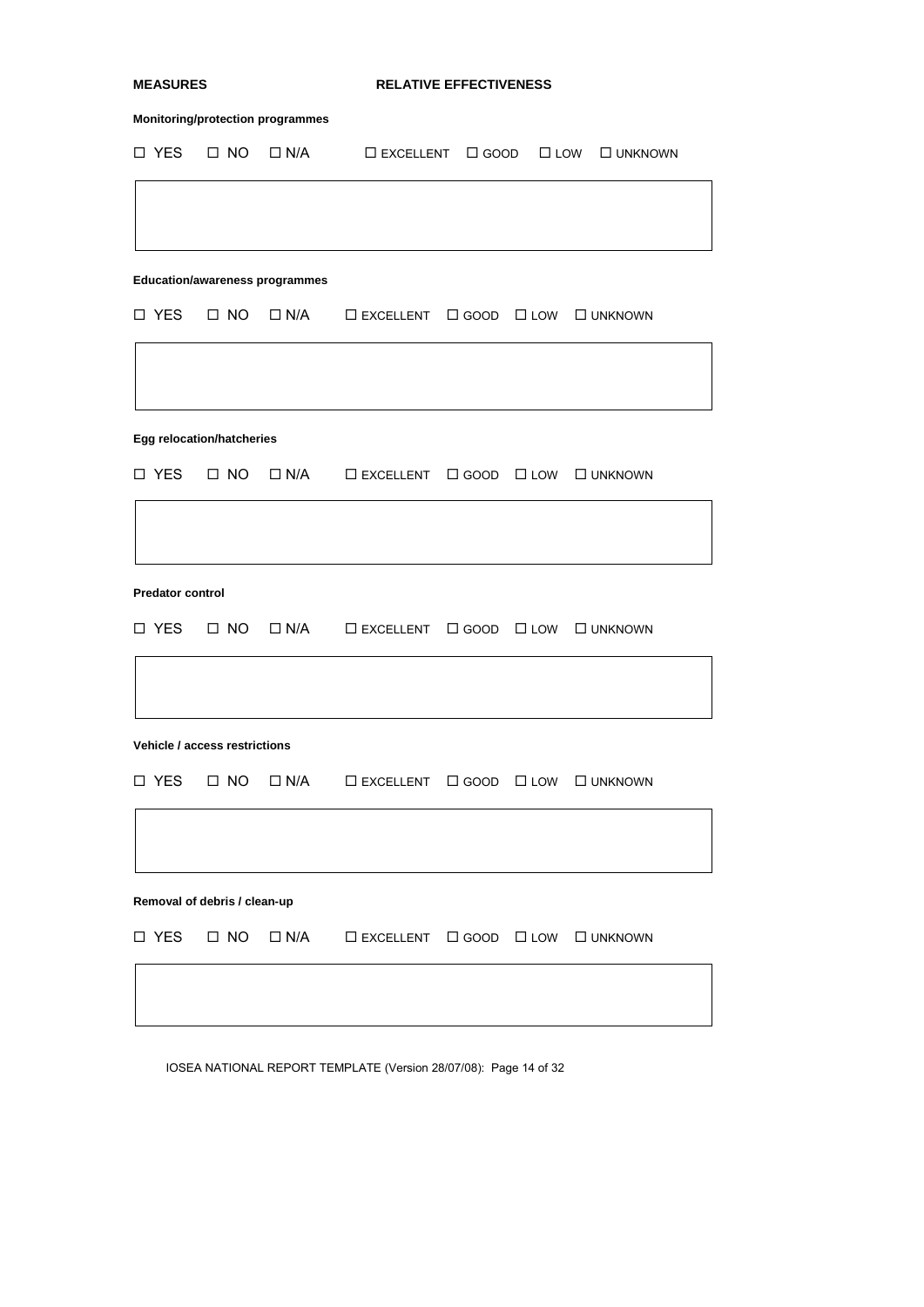| $\square$ NO<br>$\Box$ N/A<br>$\square$ EXCELLENT $\square$ GOOD $\square$ LOW $\square$ UNKNOWN<br>$\square$ NO<br>$\Box$ N/A<br>$\square$ EXCELLENT $\square$ GOOD $\square$ LOW $\square$ UNKNOWN<br>Other (list and rate them) | □ YES | $\square$ NO | $\Box$ N/A | $\square$ EXCELLENT $\square$ GOOD $\square$ LOW $\square$ UNKNOWN |  |  |
|------------------------------------------------------------------------------------------------------------------------------------------------------------------------------------------------------------------------------------|-------|--------------|------------|--------------------------------------------------------------------|--|--|
|                                                                                                                                                                                                                                    |       |              |            |                                                                    |  |  |
| <b>Building location/design regulations</b>                                                                                                                                                                                        |       |              |            |                                                                    |  |  |
|                                                                                                                                                                                                                                    |       |              |            |                                                                    |  |  |
|                                                                                                                                                                                                                                    |       |              |            |                                                                    |  |  |
| □ YES                                                                                                                                                                                                                              |       |              |            |                                                                    |  |  |
| <b>Light pollution reduction</b><br>□ YES<br>$\Box$                                                                                                                                                                                |       |              |            |                                                                    |  |  |
|                                                                                                                                                                                                                                    |       |              |            |                                                                    |  |  |
|                                                                                                                                                                                                                                    |       |              |            |                                                                    |  |  |
|                                                                                                                                                                                                                                    |       |              |            |                                                                    |  |  |
|                                                                                                                                                                                                                                    |       |              |            |                                                                    |  |  |
|                                                                                                                                                                                                                                    |       |              |            |                                                                    |  |  |
|                                                                                                                                                                                                                                    |       |              |            |                                                                    |  |  |
|                                                                                                                                                                                                                                    |       |              |            |                                                                    |  |  |
|                                                                                                                                                                                                                                    |       |              |            |                                                                    |  |  |
|                                                                                                                                                                                                                                    |       |              |            |                                                                    |  |  |
|                                                                                                                                                                                                                                    |       |              |            |                                                                    |  |  |
|                                                                                                                                                                                                                                    |       |              |            |                                                                    |  |  |
|                                                                                                                                                                                                                                    |       |              |            |                                                                    |  |  |
|                                                                                                                                                                                                                                    |       |              |            |                                                                    |  |  |
|                                                                                                                                                                                                                                    |       |              |            |                                                                    |  |  |

1.6.2 Has your country undertaken any evaluation of its nest and beach management programmes? **[SAP]**

 $\Box$  YES  $\Box$  NO  $\Box$  NOT APPLICABLE Use the text box to elaborate on your response, if necessary.

**Comment [A16]:** Please<br>indicate when the evaluation<br>took place, and provide a<br>reference/contact for any<br>published or unpublished reports.

IOSEA NATIONAL REPORT TEMPLATE (Version 28/07/08): Page 15 of 32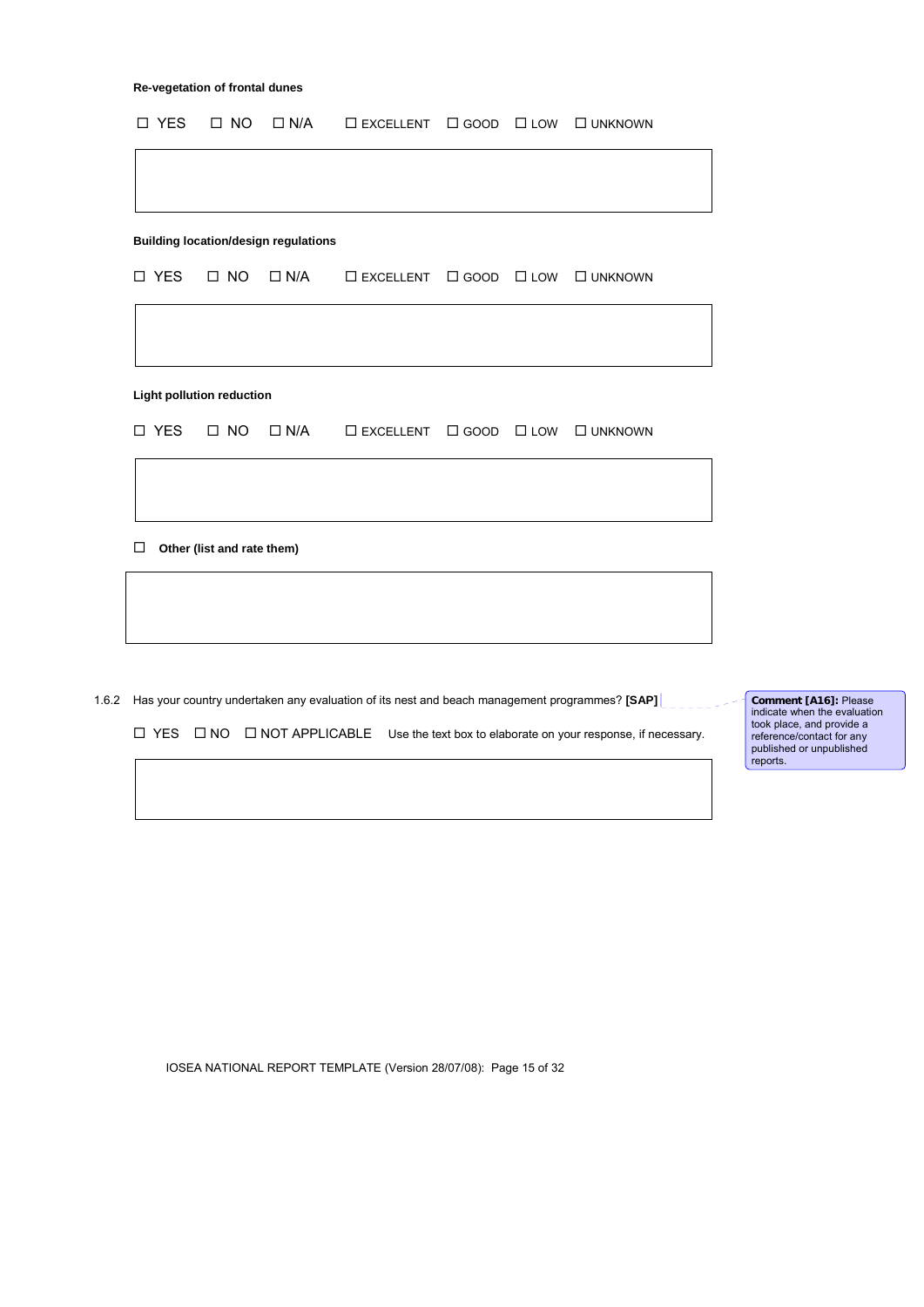## **OBJECTIVE II: PROTECT, CONSERVE AND REHABILITATE MARINE TURTLE HABITATS**

#### **2.1 Measures to protect and conserve marine turtle habitats**

- 2.1.1 What is being done to protect critical habitats *outside* of established protected areas? (NB: It is assumed that legislation relating to established protected areas will have been described in Section 1.5.1) **[BPR, SAP]**
- 2.1.2 Are assessments routinely made of the environmental impact of marine and coastal development on marine turtles and their habitats? **[IND, SAP]**  $\Box$  YES  $\Box$  NO  $\Box$  NOT APPLICABLE Use the text box to elaborate on your response. 2.1.3 Is marine water quality (including marine debris) monitored near turtle habitats? If yes, describe the nature of this monitoring and any remedial measures that may have been taken. **[SAP]**  $\Box$  YES  $\Box$  NO  $\Box$  NOT APPLICABLE 2.1.4 Are measures in place to prohibit the use of poisonous chemicals and explosives? **[SAP]**   $\Box$  YES  $\Box$  NO  $\Box$  NOT APPLICABLE Use the text box to elaborate on your response. programmes, eco-tourism, community participation, cash incentive programmes, environmental awards, legislation etc. **Comment [A18]:** Examples might include Environmental Impact Assessments (EIAs) of planning applications for coastal development, impact statements, marine debris surveys, eco-tourism assessments, port environmental reports etc. Where possible, give details of particular cases relevant to marine turtles. **Comment [A19]:** Indicate whether regular water sampling is done at important habitats for marine turtles; and whether it would be desirable and/or practical to adjust monitoring programmes accordingly. **Comment [A20]:** Give details of relevant legislation and enforcement action/ penalties/ effectiveness; including any recent measures to strengthen existing bans.

**Comment [A17]:** Examples

might include education/awareness

## **2.2 Rehabilitation of degraded marine turtle habitats**

2.2.1 Are efforts being made to recover degraded coral reefs? If yes, give details (location, duration, effectiveness, lessons learned, future plans etc). [**IND, SAP]** 

 Provide sufficient details of the measures taken, especially those measures shown to have been effective in recovering degraded coral reefs. Please indicate future plans in this regard.

 $\Box$  YES  $\Box$  NO  $\Box$  NOT APPLICABLE (no degraded coral reefs)

Details/future plans:

IOSEA NATIONAL REPORT TEMPLATE (Version 28/07/08): Page 16 of 32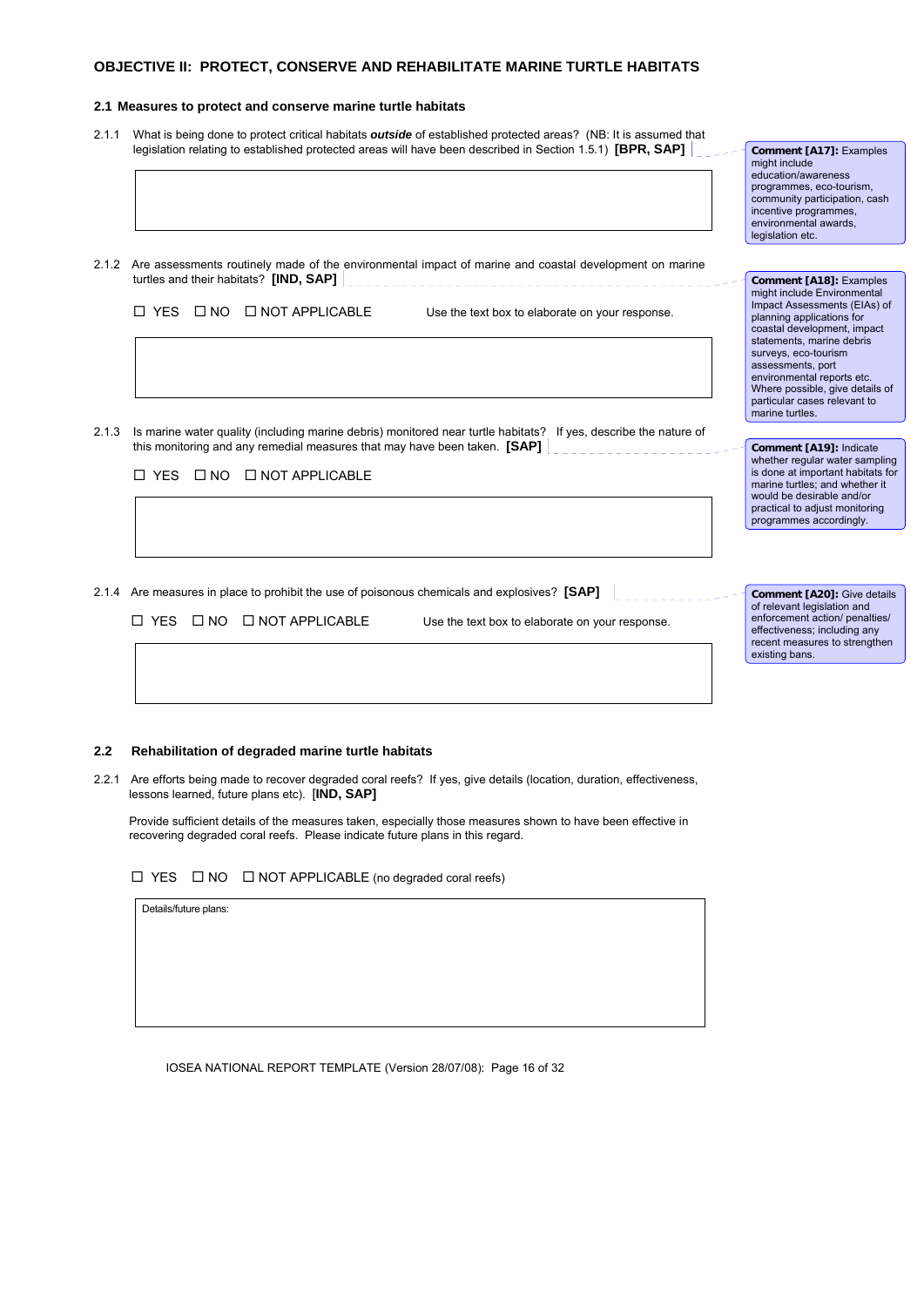2.2.2 Are efforts being made to recover degraded mangrove habitats that are important for turtles? If yes, give details (location, duration, effectiveness, lessons learned, future plans etc.) **[IND, SAP]** 

 $\Box$  YES  $\Box$  NO  $\Box$  NOT APPLICABLE (no mangrove habitats important for turtles)

Details/future plans:

2.2.3 Are efforts being made to recover degraded sea grass habitats? If yes, give details (location, duration, effectiveness, lessons learned, future plans etc.). **[IND, SAP]** 

 $\Box$  YES  $\Box$  NO  $\Box$  NOT APPLICABLE (no degraded sea grass habitats)

Details/future plans:

**Comment [A21]:** Examples might include research studies, mangrove replanting initiatives, restricting dredging activities and reclaiming of mangrove habitat etc.

Provide sufficient details of the measures taken, especially those measures shown to have been effective in recovering degraded mangroves.

Please indicate future plans in this regard.

**Comment [A22]:** Provide sufficient details of the measures taken, especially those measures shown to have been effective in recovering degraded sea grass habitat.

Please indicate future plans in this regard.

IOSEA NATIONAL REPORT TEMPLATE (Version 28/07/08): Page 17 of 32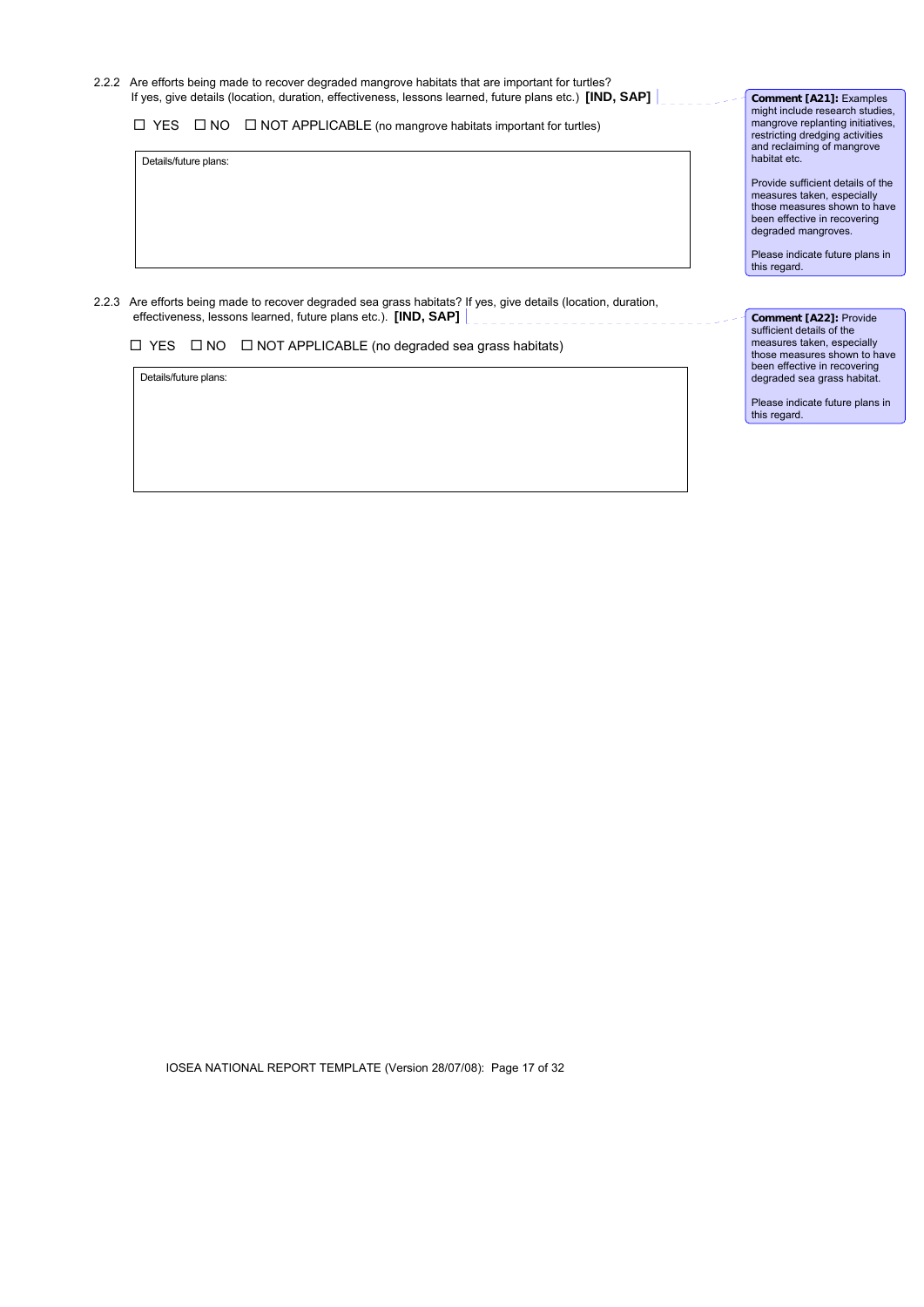## **OBJECTIVE III: IMPROVE UNDERSTANDING OF MARINE TURTLE ECOLOGY AND POPULATIONS THROUGH RESEARCH, MONITORING AND INFORMATION EXCHANGE**

## **3.1 Studies on marine turtles and their habitats**

3.1.1 Give a list of available literature that includes baseline information from studies carried out in your country on marine turtle populations and their habitats. **[INF]**  $\begin{bmatrix} 1 & 1 & 1 \\ 1 & 1 & 1 \\ 1 & 1 & 1 \end{bmatrix}$ 

3.1.2 Have *long-term* monitoring programmes (i.e. of at least 10 years duration) been initiated or planned for priority marine turtle populations frequenting the territory of your country? **[IND, BPR]**

 $\Box$  YES  $\Box$  NO  $\Box$  UNSURE Please give details of the nature, duration and continuity of these programmes.

3.1.3 Has the genetic identity of marine turtle populations in your country been characterised? **[INF, PRI]**

 $\Box$  YES  $\Box$  NO  $\Box$  UNSURE Please give details (e.g. which species, which populations?).

**Comment [A25]:** Please indicate in general terms the results of this research, particularly any findings that might have region-wide implications.

**Comment [A23]:** Please provide as a minimum: the title, author and year of each study/report, journal reference, date of publication, and if possible a web link to the literature. If the list is extensive, divide into categories, such as information on biology and ecology, sources of mortality other than fisheries, status of marine turtle populations including human-related threats

**Comment [A24]:** Please indicate when the specific monitoring programmes began and, as appropriate, for which species. Mention whether they have been any breaks in data

etc.

collection.

3.1.4 Which of the following methods have been or are being used to try to identify migration routes of turtles? Use the text boxes to provide additional details. **[INF, PRI]**

| $\Box$ YES $\Box$ NO<br>a) Tagging<br>Details/future plans:<br>$\Box$ YES $\Box$ NO<br>routes.<br>b) Satellite tracking<br>Details/future plans:<br><b>Other</b> (list and provide details):<br>date. |                                                                                                                                                                                     |
|-------------------------------------------------------------------------------------------------------------------------------------------------------------------------------------------------------|-------------------------------------------------------------------------------------------------------------------------------------------------------------------------------------|
|                                                                                                                                                                                                       | Comment [A26]: Please<br>provide general details of the                                                                                                                             |
|                                                                                                                                                                                                       | number of turtles tagged over<br>how many years, mention any<br>remarkable returns /<br>recaptures. Indicate whether<br>these tagging studies have<br>helped to elucidate migration |
|                                                                                                                                                                                                       | Please refer to any relevant<br>publications, and indicate plans<br>for future work in this area.                                                                                   |
|                                                                                                                                                                                                       | Comment [A27]: Please<br>indicate number of years<br>studies have been undertaken,<br>and give details of species<br>tracked and results obtained to                                |
|                                                                                                                                                                                                       | Please refer to any relevant<br>publications, and indicate plans<br>for future work in this area.                                                                                   |

**None of the above** 

IOSEA NATIONAL REPORT TEMPLATE (Version 28/07/08): Page 18 of 32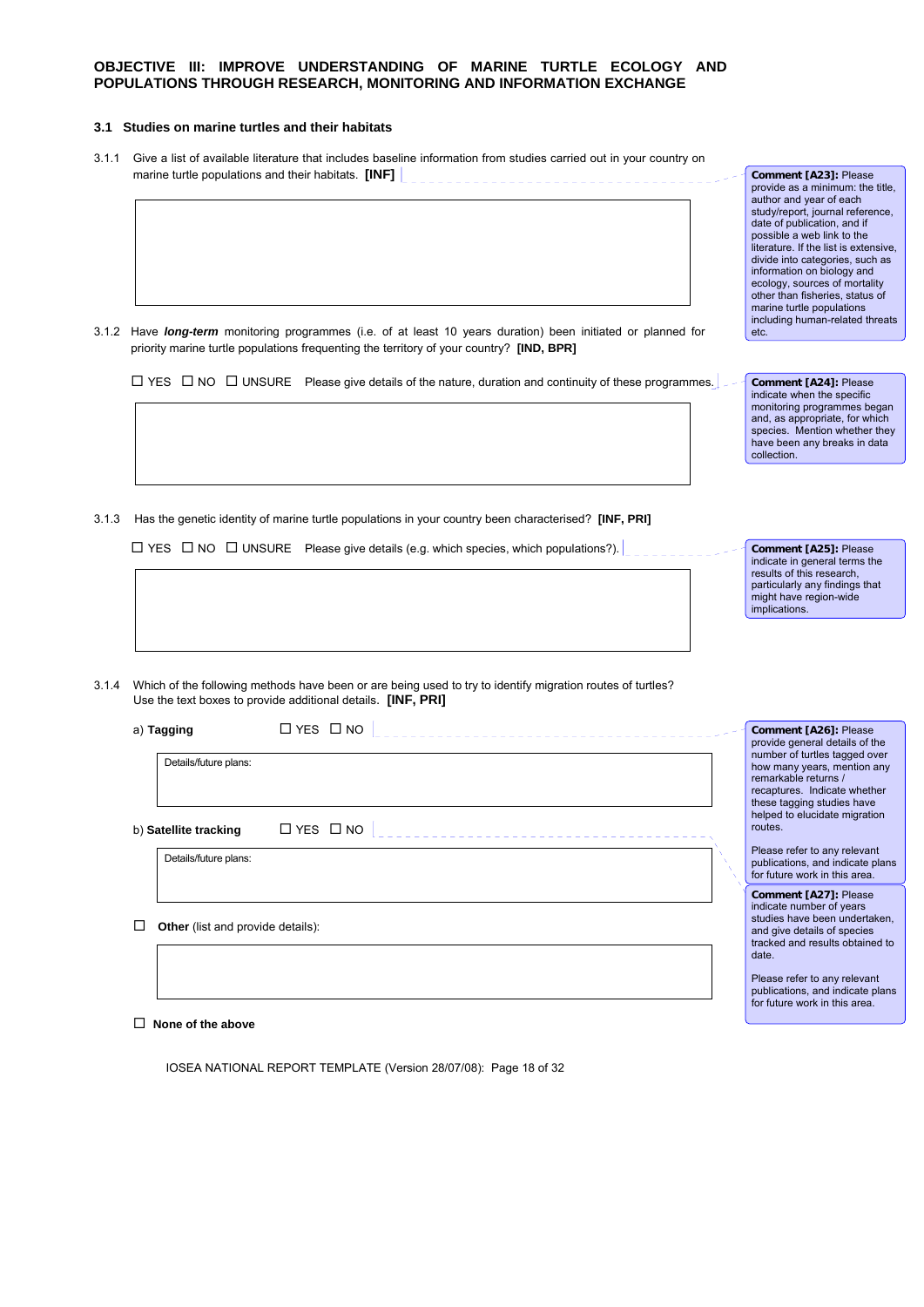3.1.5 Have studies been carried out on marine turtle population dynamics and survival rates (e.g. including studies into the survival rates of incidentally caught and released turtles)? **[INF, PRI]**

 $\Box$  YES  $\Box$  NO  $\Box$  UNSURE

3.1.6 Has research been conducted on the frequency and pathology of diseases in marine turtles? **[INF, PRI]**

 $\Box$  YES  $\Box$  NO  $\Box$  UNSURE

3.1.7 Is the use of traditional ecological knowledge in research studies being promoted? **[BPR, PRI]** 

 $\Box$  YES  $\Box$  NO  $\Box$  UNSURE

### **3.2 Collaborative research and monitoring**

3.2.1 List any *regional* or *sub-regional action plans* in which your country is already participating, which may serve the purpose of identifying priority research and monitoring needs. **[INF]**

Use the text box to elaborate on your response.

3.2.2 On which of the following themes have *collaborative* studies and monitoring been conducted? Use the text boxes to describe the nature of this international collaboration or to clarify your response. Answer 'NO' if the studies/monitoring undertaken do not involve *international* collaboration. **[INF, PRI]** 

a) Genetic identity  $\square$  YES  $\square$  NO  $\square$  NOT APPLICABLE

Details/future plans:

IOSEA NATIONAL REPORT TEMPLATE (Version 28/07/08): Page 19 of 32

**Comment [A28]:** Please indicate the nature of the studies undertaken, time frames, main conclusions, and references to any published or unpublished reports.

Please indicate any future plans in this regard.

**Comment [A29]:** Please indicate the nature of the studies undertaken, time frames, main conclusions, and references to any published or unpublished reports.

Please indicate any future plans in this regard.

**Comment [A30]:** Please indicate the nature of the studies undertaken, time frames, main conclusions, and references to any published or unpublished reports.

Please indicate any future plans in this regard.

**Comment [A31]:** Subregional frameworks, projects or other bilateral/multilateral arrangements that identify priority research and monitoring needs should be mentioned explicitly and briefly described. Examples might include: SEAFDEC, TIHPA SEASTAR2000, IUCN Western Indian Ocean Action Plan etc.

**Comment [A32]:** This question is meant to elicit information about studies and monitoring conducted with other countries, rather than domestic research conducted independently.

Responses should focus on work that depends on the formation of unique partnerships in order to achieve a particular objective, and should describe the nature of the collaboration (e.g. who the other parties were and what work they did together). Supporting references, if available, would be helpful.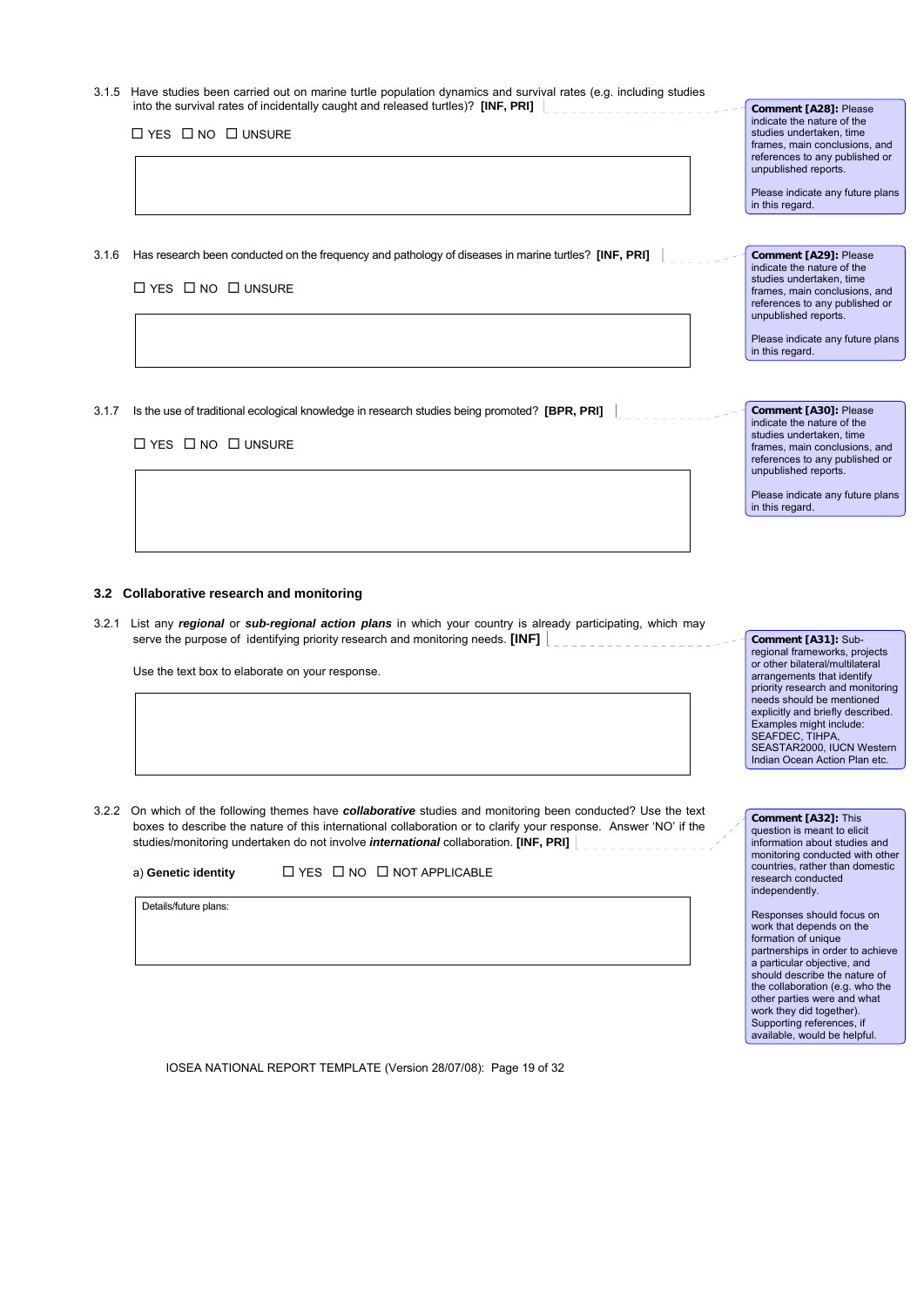| b) Conservation status | $\Box$ YES $\Box$ NO $\Box$ NOT APPLICABLE |
|------------------------|--------------------------------------------|
|------------------------|--------------------------------------------|

Details/future plans:

c) **Migrations**  $□$  YES  $□$  NO  $□$  NOT APPLICABLE

Details/future plans:

d) Other biological and ecological aspects <br>  $□ YES □ NO □ NOT APPLICATION$ 

Details/future plans:

**Other** (describe)

## **3.3 Data analysis and applied research**

3.3.1 List, in order of priority, the marine turtle populations in your country in need of conservation actions, and indicate their population trends. **[PRI]** 

**Comment [A33]:** Please identify clearly the turtle species/populations in question, indicate their trends (with references to any published studies, if possible), and order them in terms of priority for conservation action.

3.3.2 Are research and monitoring activities, such as those described above in Section 3.1, periodically reviewed and evaluated for their efficacy? **[SAP]**  $\begin{bmatrix} 1 & 0 & 1 \\ 0 & 1 & 0 \\ 0 & 0 & 1 \end{bmatrix}$ 

 $\Box$  YES  $\Box$  NO  $\Box$  UNSURE

**Comment [A34]:** Please provide approximate dates when these reviews have been conducted, and indicate in general terms how the research and monitoring activities were adjusted in the light of the reviews' findings.

IOSEA NATIONAL REPORT TEMPLATE (Version 28/07/08): Page 20 of 32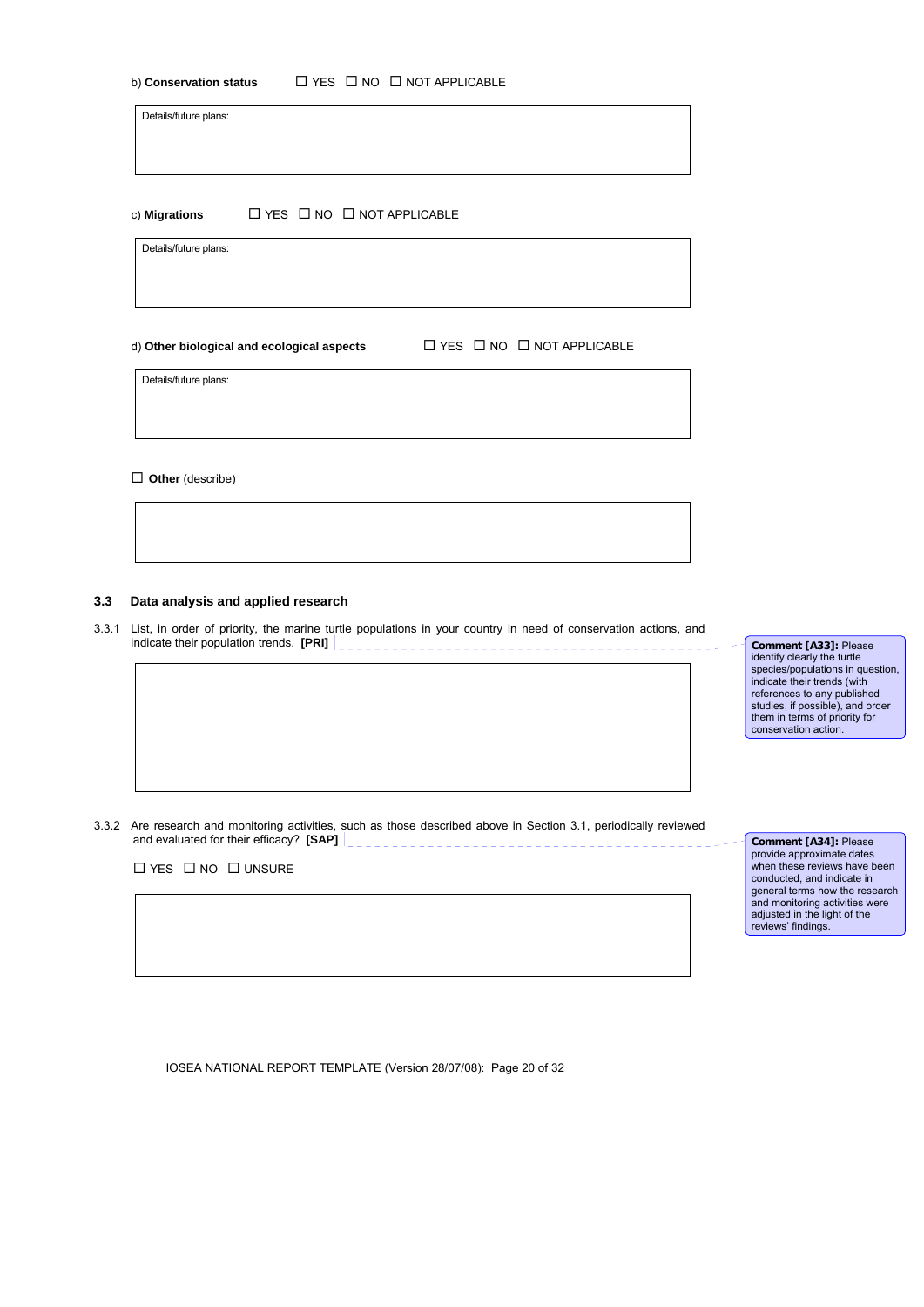| 3.3.3 Describe how research results are being applied to improve management practices and mitigation of threats |  |  |
|-----------------------------------------------------------------------------------------------------------------|--|--|
| (in relation to the priority populations identified in 3.3.1, among others). $[\text{SAP}]$                     |  |  |

**Comment [A35]:** By way of example, research results might have stimulated a change in hatchery management practices, shifted priorities/emphasis for mitigation of certain kinds of threats, highlighted urgent issues relating to habitat loss etc.

**Comment [A36]:** Protocols might relate *inter alia* to mant relate *mer* and to<br>monitoring of nesting beaches, feeding ground studies, genetic sampling, and collection of mortality data etc. Other areas of cooperation on this issue might include fishing gear and effort terminology, database development, estimation of sea turtle interaction rates, and time and area classification etc. Signatory States are invited to send any examples of standard methods of data collection to the Secretariat, with a view to sharing them on the IOSEA

web site.

**Comment [A37]:** Such information might include details of ongoing research. new findings, innovative techniques, unusual levels of mortality, potential threats etc. **Comment [A38]:** Examples might include publications, international meetings / workshops, presentation of practical research etc. The intent of this question is to elicit responses about effective mechanisms for promoting exchange of scientific and technical information, and the results of such exchanges. **Comment [A39]:** Examples might include national databases, mapping systems, information on migration and tagging etc that is held in one country, but might be of regional interest. More detailed descriptions of what is available might serve to prompt inquiries from other Signatories.

## **3.4 Information exchange**

3.4.1 Has your country undertaken any initiatives (nationally or through collaboration with other Range States) to standardise methods and levels of data collection? **[BPR, INF]**

 $\Box$  YES  $\Box$  NO  $\Box$  UNSURE If yes, please give details of the agreed protocol(s).

| U.F.E TO WHAT CATCHI QUOS YOUR COUNTY CACHARING SUICHING AND ICCHINGAR INTOHNATION AND CAPCHISC WILL OTICH<br>Range States? [SAP, IND] |               |              |  |
|----------------------------------------------------------------------------------------------------------------------------------------|---------------|--------------|--|
| $\Box$ OFTEN (SYSTEMATICALLY) $\Box$ OCCASIONALLY                                                                                      | $\Box$ RARELY | $\Box$ NFVFR |  |

3.4.2 To what extent does your country exchange scientific and technical information and expertise with other

- 3.4.3 If your country shares scientific and technical information and expertise with other Range States, what mechanisms have commonly been used for this purpose? Comment on any positive benefits/outcomes achieved through these interactions. **[INF]**  $\Big|$
- 3.4.4 Does your country compile and make available to other countries data on marine turtle populations of a regional interest?

YES NO UNSURE Please give details. **[INF]**

IOSEA NATIONAL REPORT TEMPLATE (Version 28/07/08): Page 21 of 32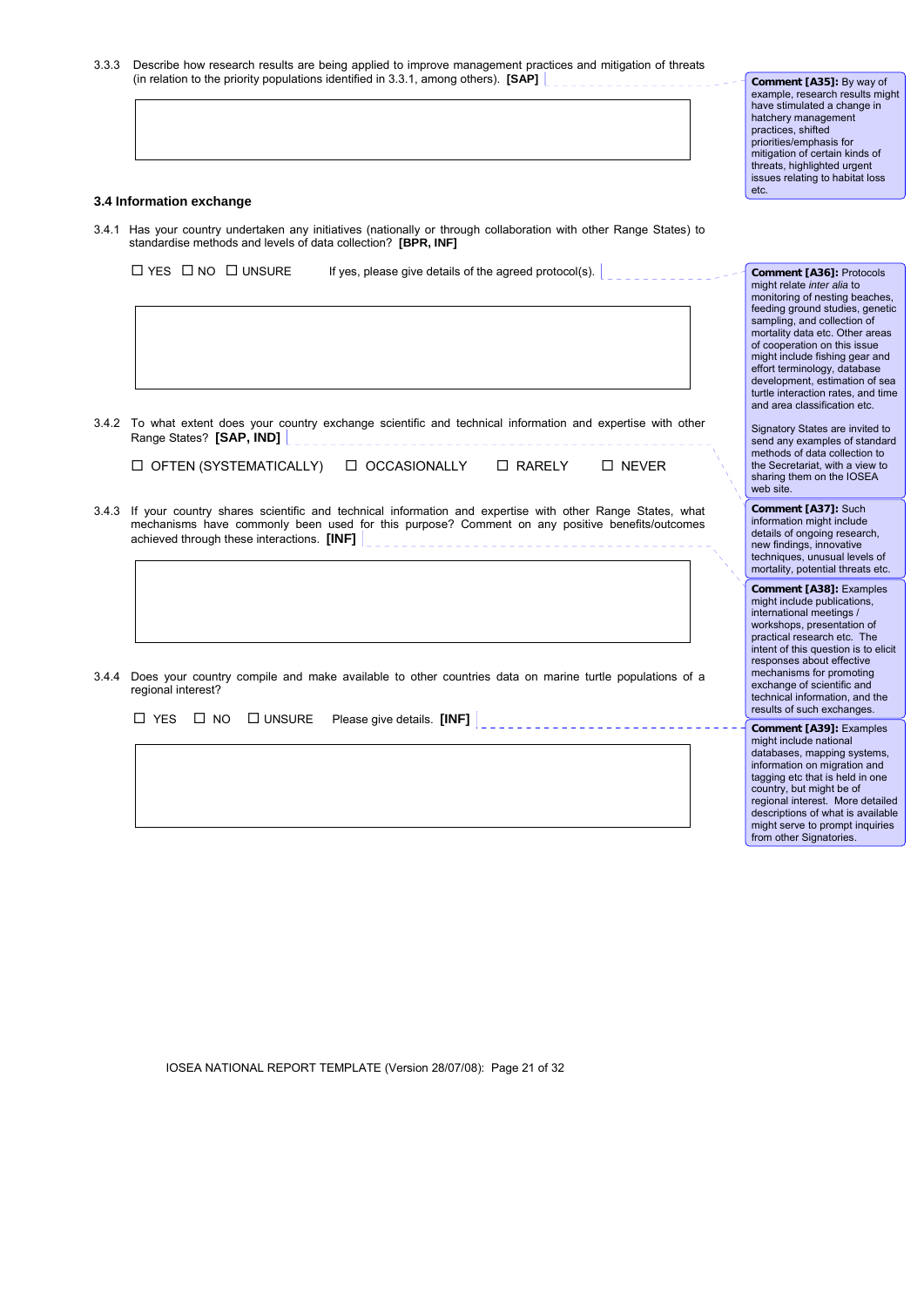## **OBJECTIVE IV: INCREASE PUBLIC AWARENESS OF THE THREATS TO MARINE TURTLES AND THEIR HABITATS, AND ENHANCE PUBLIC PARTICIPATION IN CONSERVATION ACTIVITIES**

## **4.1 Public education, awareness and information programmes**

4.1.1 Describe the educational materials, including mass media information programmes that your country has collected, developed and/or disseminated. **[INF, PRI]** 

|       | Details/future plans:                                                                                                                                                                                         | booklets, posters, newsletters,<br>radio and TV shows, video<br>documentaries etc. Please<br>provide a descriptive inventory<br>(e.g. titles and/or brief<br>explanation of content, years of<br>production or use, frequency of<br>publication / airing, language<br>versions, website addresses<br>etc. - where applicable). |
|-------|---------------------------------------------------------------------------------------------------------------------------------------------------------------------------------------------------------------|--------------------------------------------------------------------------------------------------------------------------------------------------------------------------------------------------------------------------------------------------------------------------------------------------------------------------------|
| 4.1.2 | Which of the following groups have been the targets of these focused education and awareness programmes<br>described in above in Section 4.1.1? [PRI, INF]<br>$\Box$ Policy makers<br>$\Box$ Fishing industry | Comment generally on their<br>efficacy, and indicate potential<br>for specialised materials, such<br>as videos, to be used or<br>adapted for use in other<br>countries. Indicate additional<br>needs and plans (e.g. for<br>updates of existing material,<br>wider geographic distribution,                                    |
|       | $\Box$ Local/Fishing communities                                                                                                                                                                              | new materials etc.)                                                                                                                                                                                                                                                                                                            |
|       | $\Box$ Indigenous groups<br>$\Box$ Tourists                                                                                                                                                                   |                                                                                                                                                                                                                                                                                                                                |
|       | $\Box$ Media                                                                                                                                                                                                  |                                                                                                                                                                                                                                                                                                                                |
|       | $\Box$ Teachers                                                                                                                                                                                               |                                                                                                                                                                                                                                                                                                                                |
|       | $\Box$ Students                                                                                                                                                                                               |                                                                                                                                                                                                                                                                                                                                |
|       | $\Box$ Military, Navy, Police                                                                                                                                                                                 |                                                                                                                                                                                                                                                                                                                                |
|       | $\Box$ Scientists                                                                                                                                                                                             |                                                                                                                                                                                                                                                                                                                                |
|       | $\Box$ Other (describe):<br>$\Box$ None of the above                                                                                                                                                          |                                                                                                                                                                                                                                                                                                                                |
|       |                                                                                                                                                                                                               |                                                                                                                                                                                                                                                                                                                                |
|       | Please give further details:                                                                                                                                                                                  | Comment [A41]: Please<br>provide additional information<br>about the timing of these<br>specialised interventions, report<br>on any noteworthy successes,<br>and indicate needs/future plans<br>in this regard.                                                                                                                |
|       |                                                                                                                                                                                                               |                                                                                                                                                                                                                                                                                                                                |
| 4.1.3 | Have any community learning / information centres been established in your country? [BPR, SAP]                                                                                                                |                                                                                                                                                                                                                                                                                                                                |
|       | Please give details and indicate future plans.<br>$\Box$ YES<br>$\square$ NO                                                                                                                                  | Comment [A42]: For<br>example, indicate whether they<br>are staffed full- or part-time, or                                                                                                                                                                                                                                     |
|       |                                                                                                                                                                                                               | only seasonally. Describe the<br>extent to which these centres                                                                                                                                                                                                                                                                 |

extent to which these centres are frequented by the public, and their general impact, in terms of changes in peoples' behaviour in the vicinity of nesting beaches.

**Comment [A40]:** Examples might include brochures, booklets, posters, newsletters,

 $\overline{\phantom{a}}$ 

IOSEA NATIONAL REPORT TEMPLATE (Version 28/07/08): Page 22 of 32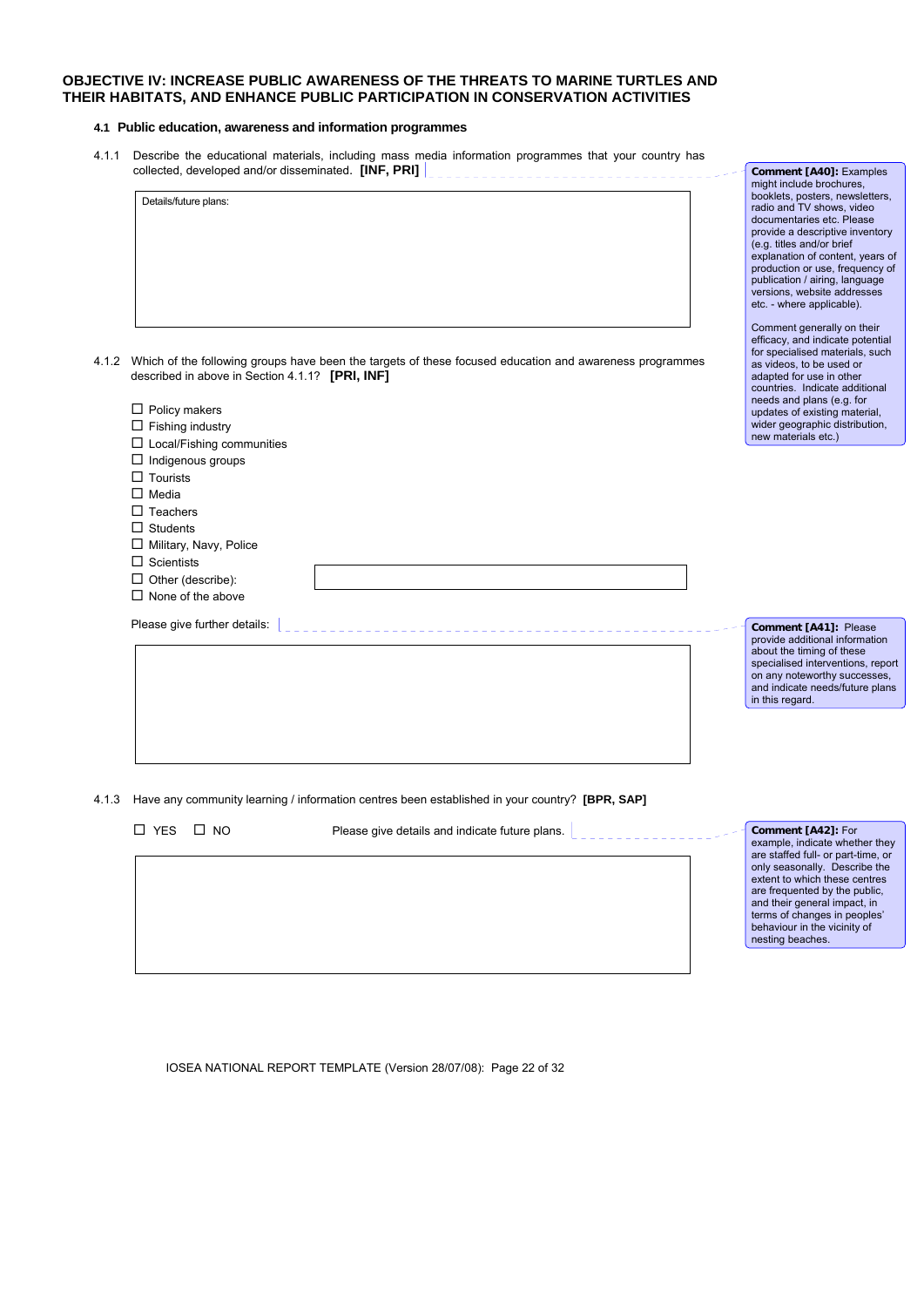## **4.2 Alternative livelihood opportunities**

Describe initiatives already undertaken or planned to identify and facilitate alternative livelihoods (including incomegenerating activities) for local communities. **[IND, BPR]**  \_\_\_\_\_\_\_\_\_\_\_\_\_\_\_\_\_\_\_\_\_\_\_\_\_\_\_\_\_\_\_\_\_

**Comment [A43]:** Please provide adequate detail, including information on time frames, cost, challenges faced/overcome, overall effectiveness, potential for replication elsewhere, and future plans.

## **4.3 Stakeholder participation**

4.3.1 Describe initiatives already undertaken or planned by your country to involve *local communities*, in particular**,**  in the planning and implementation of marine turtle conservation programmes. Please include details of any incentives that have been used to encourage public participation, and indicate their efficacy. **[BPR, IND]**

4.3.2 Describe initiatives already undertaken or planned to involve and encourage the cooperation of *Government institutions, NGOs* and the *private sector* in marine turtle conservation programmes. **[IND, BPR]** 

**Comment [A44]:** Incentives might include, for example, issuing T-shirts and caps in exchange for tag returns/injured turtles, public acknowledgement of volunteer work, certificates, educational booklets, safe-drinking water, contracts for nest protection etc.

Please provide adequate detail, including information on costs/ fundng sources, challenges faced/overcome, overall effectiveness, potential for replication elsewhere, and any future plans in this regard. Mention in particular the engagement of fishing industries and fishing communities.

**Comment [A45]:** Initiatives might include development of national networks, formation of steering committees, involvement in workshops, sponsorship of events etc.

Please provide detail on time frames, annual costs, challenges faced/overcome, effectiveness, funding sources and potential for replication elsewhere.

IOSEA NATIONAL REPORT TEMPLATE (Version 28/07/08): Page 23 of 32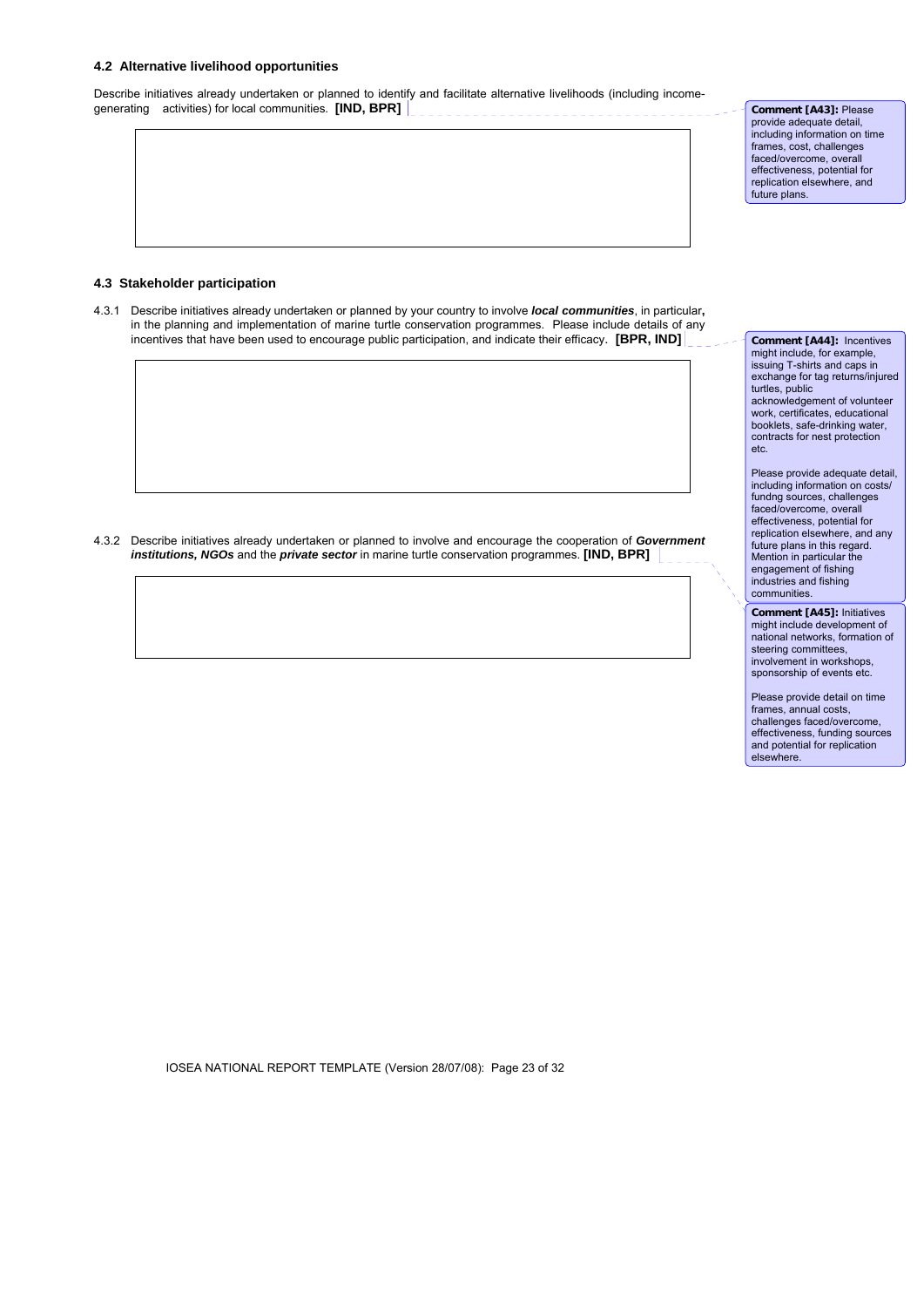## **OBJECTIVE V: ENHANCE NATIONAL, REGIONAL AND INTERNATIONAL COOPERATION**

### **5.1 Collaboration with, and assistance to, signatory and non-signatory States**

5.1.1 Has your country undertaken a national review of its compliance with Convention on International Trade in Endangered Species (CITES) obligations in relation to marine turtles? **[SAP]**

 $\Box$  YES  $\Box$  NO  $\Box$  NOT APPLICABLE If yes, please elaborate briefly.

**Comment [A46]:** Please provide references to any published reports (e.g. already prepared for CITES purposes) that give a more ample explanation.

5.1.2 Does your country have, or participate/cooperate in, CITES training programmes for relevant authorities? **[SAP]**

 $\Box$  YES  $\Box$  NO  $\Box$  NOT APPLICABLE

If yes, please provide details of these training programmes.  $\vert$ 

**Comment [A47]:** Please provide references to any published reports (e.g. already prepared for CITES purposes) that give a more ample explanation.

5.1.3 Does your country have in place mechanisms to identify *international* illegal trade routes (for marine turtle products etc.)? Please use the text box to elaborate on how your country is cooperating with other States to prevent/deter/eliminate illegal trade. **[SAP]**

 $\Box$  YES  $\Box$  NO  $\Box$  NOT APPLICABLE

**Comment [A48]:** Please give details of particularly successful interventions and prosecutions; and/or mention any difficulties experienced that impede progress in this area. Please provide references to any published reports (e.g. already prepared for CITES purposes) that give a more ample explanation.

- 5.1.4 Which international compliance and trade issues related to marine turtles has your country raised for discussion (e.g. through the IOSEA MoU Secretariat, at meetings of Signatory States etc.)? **[INF]**
- 5.1.5 Describe measures in place to prevent, deter and eliminate *domestic* illegal trade in marine turtle products, particularly with a view to enforcing the legislation identified in Section 1.5.1. **[INF]**  $\begin{bmatrix} 1 & 0 & 0 \\ 0 & -1 & 0 \\ 0 & 0 & 0 \end{bmatrix}$

**Comment [A49]:** For example, domestic enforcement measures might include monitoring, interagency collaboration, identification of implementation gaps, training, education / awareness etc.

IOSEA NATIONAL REPORT TEMPLATE (Version 28/07/08): Page 24 of 32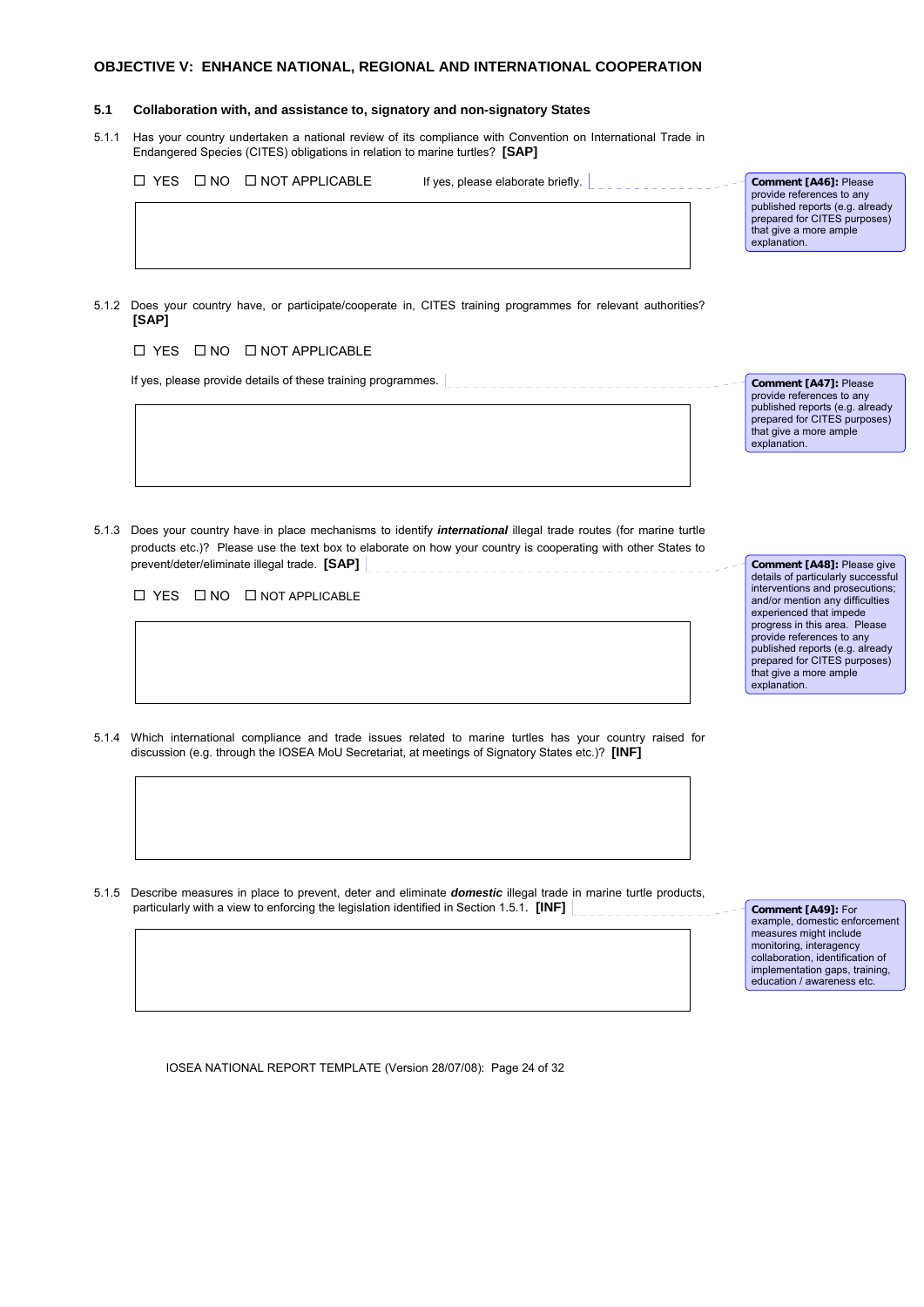## **5.2 Prioritisation, development and implementation of national action plans**

5.2.1 Has your country already developed a national **action plan** or a set of **key management measures** that could eventually serve as a basis for a more specific action plan at a national level? **[IND]**

| □ YES<br>$\Box$ NO | Please explain.                                                                                                      | Comment [A50]: Please<br>provide general information<br>about these plans (title,<br>geographic scope, year of      |
|--------------------|----------------------------------------------------------------------------------------------------------------------|---------------------------------------------------------------------------------------------------------------------|
|                    |                                                                                                                      | introduction etc.) or<br>management measures, and<br>indicate whether or not they are<br>subject to regular review. |
|                    | 5.2.2 From your country's perspective, which <b>conservation and management activities</b> , and/or which particular | Other measures might be<br>included in existing national<br>action / recovery / management<br>plans etc             |

**Comment [A51]:** Include, where appropriate, more precise information on the scope of the activity (domestic or international), other actors that may need to be involved, and approximate time frames within which the programme of work, would ideally be conducted. Refer to the IOSEA website for details of the Conservation and Management

Plan.

5.2.2 From your country's perspective, which **conservation and management activities**, and/or which particular **sites or locations**, ought to be among the highest priorities for action?

(List up to 10 activities from the IOSEA Conservation and Management Plan). **[PRI]**

5.2.3 Please indicate, from your country's standpoint, the extent to which the following *local* management issues require *international* cooperation in order to achieve progress. **[PRI]**

In other words, how important is *international* cooperation for addressing these issues?

| Illegal fishing in territorial waters        |              | ESSENTIAL        | $\Box$ IMPORTANT $\Box$ LIMITED  |           | $\Box$ NOT AT ALL |
|----------------------------------------------|--------------|------------------|----------------------------------|-----------|-------------------|
| Incidental capture by foreign fleets         |              | <b>ESSENTIAL</b> | $\Box$ IMPORTANT $\Box$ LIMITED  |           | $\Box$ NOT AT ALL |
| Enforcement/patrolling of territorial waters | $\perp$      | <b>ESSENTIAL</b> | $\Box$ IMPORTANT $\Box$ LIMITED  |           | $\Box$ NOT AT ALL |
| Hunting/harvest by neighboring countries     |              | <b>ESSENTIAL</b> | $\Box$ IMPORTANT $\Box$ LIMITED  |           | $\Box$ NOT AT ALL |
| Poaching, illegal trade in turtle products   |              | <b>ESSENTIAL</b> | $\Box$ IMPORTANT $\Box$ I IMITED |           | $\Box$ NOT AT ALL |
| Development of gear technology               |              | <b>ESSENTIAL</b> | $\Box$ IMPORTANT $\Box$ LIMITED  |           | $\Box$ NOT AT ALL |
| Oil spills, pollution, marine debris         |              | <b>ESSENTIAL</b> | $\Box$ IMPORTANT $\Box$ LIMITED  |           | $\Box$ NOT AT ALL |
| Training / capacity-building                 |              | <b>ESSENTIAL</b> | $\Box$ IMPORTANT $\Box$ I IMITED |           | $\Box$ NOT AT ALL |
| Alternative livelihood development           | $\mathsf{L}$ | <b>ESSENTIAL</b> | $\Box$ IMPORTANT $\Box$ LIMITED  |           | $\Box$ NOT AT ALL |
| Identification of turtle populations         |              | <b>ESSENTIAL</b> | $\Box$ IMPORTANT $\Box$ LIMITED  |           | $\Box$ NOT AT ALL |
| Identification of migration routes           |              | <b>ESSENTIAL</b> | $\Box$ IMPORTANT $\Box$ I IMITED |           | $\Box$ NOT AT ALL |
| Tagging / satellite tracking                 |              | <b>ESSENTIAL</b> | $\Box$ IMPORTANT $\Box$ LIMITED  |           | $\Box$ NOT AT ALL |
| Habitat studies                              |              | <b>ESSENTIAL</b> | $\Box$ IMPORTANT $\Box$ LIMITED  |           | $\Box$ NOT AT ALL |
| Genetics studies                             |              | <b>ESSENTIAL</b> | $\Box$ IMPORTANT                 | L LIMITED | $\Box$ NOT AT ALL |
|                                              |              |                  |                                  |           |                   |

 Use the text box to list and rank any other local management issues for which international cooperation is needed to achieve progress.

IOSEA NATIONAL REPORT TEMPLATE (Version 28/07/08): Page 25 of 32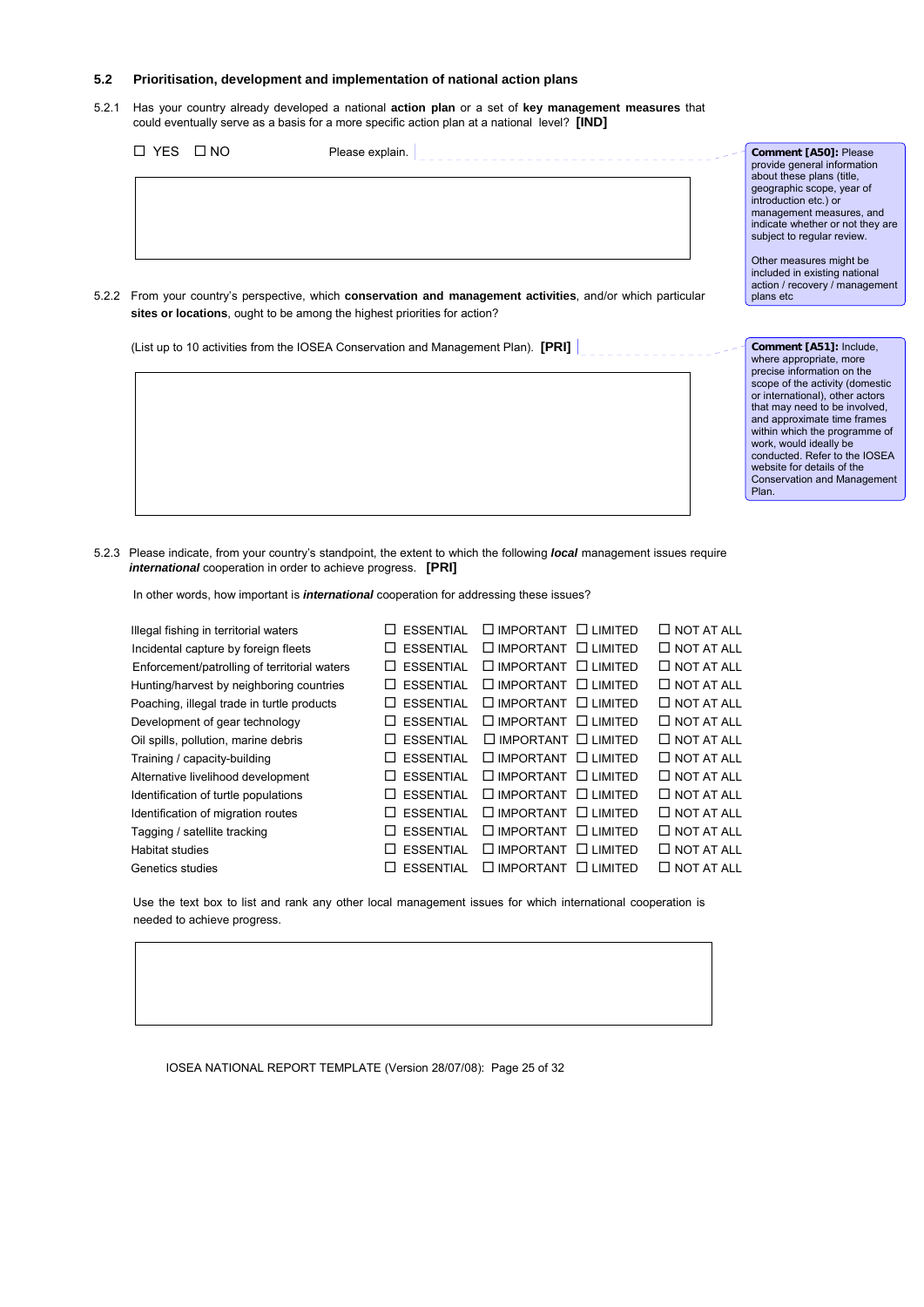## **5.3 Cooperation and information exchange**

5.3.1 Identify existing frameworks/organisations that are, or could be, useful mechanisms for cooperating in marine turtle conservation at the sub-regional level. Please comment on the strengths of these instruments, their capacity to take on a broader coordinating role, and any efforts your country has made to enhance their role in turtle conservation. **[INF, BPR]** 

5.3.2 Has your country developed, or is it participating in, any networks for cooperative management of shared turtle populations? **[BPR, INF]**  $\left\lfloor \frac{1}{2} \right\rfloor$ 

 $\Box$  YES  $\Box$  NO  $\Box$  NOT APPLICABLE If yes, give details.

**Comment [A53]:** For example, bilateral management agreements between countries that share the same turtle populations; transboundary

marine protected areas etc.

**Comment [A52]:** Some examples might include ASEAN-SEAFDEC, PERSGA, Nairobi Convention-IOSEA Marine Turtle Task Force in the Western Indian Ocean.

**5.3.3** What steps has your country taken to encourage Regional Fishery Bodies (RFBs) to adopt marine turtle conservation measures within Exclusive Economic Zones (EEZs) and on the high seas? Please describe the interventions made in this regard, referring to specific RFBs. **[SAP]**

#### **5.4 Capacity-building**

5.4.1 Describe your country's needs, in terms of human resources, knowledge and facilities, in order to build capacity to strengthen marine turtle conservation measures. **[PRI]** 

**Comment [A54]:** Where specific needs are identified (e.g. skilled personnel, specialised training, facilities, field equipment etc.) please indicate how marine turtle conservation activities are presently impaired on account of their unavailability (e.g. inability to carry out regular surveys, to conduct certain types of research, to monitor certain parts of the range etc.)

This information may be useful for compiling a general picture of deficiencies and resource needs that could be presented to potential programme sponsors.

IOSEA NATIONAL REPORT TEMPLATE (Version 28/07/08): Page 26 of 32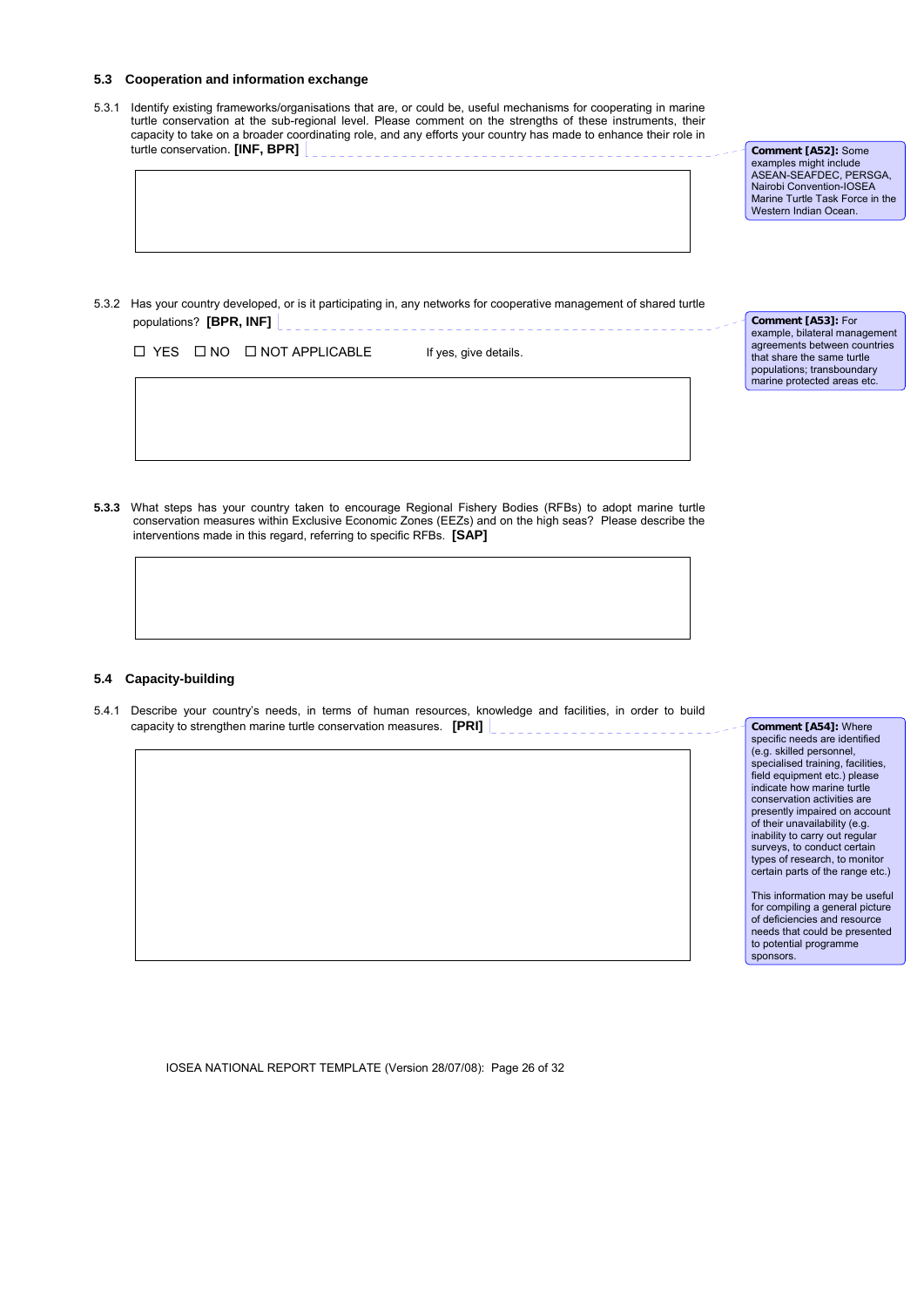5.4.2 Describe any training provided in marine turtle conservation and management techniques (e.g. workshops held, training manuals produced etc.), and indicate your plans for the coming year. **[PRI, INF]** 

5.4.3 Specifically in relation to **capacity-building**, describe any partnerships developed or planned with universities, research institutions, training bodies and other relevant organisations. [**BPR]**

## **5.5 Enforcement of conservation legislation**

- 5.5.1 National policies and laws concerning the conservation of marine turtles and their habitats will have been described in Section 1.5.1. Please indicate their effectiveness, in terms of their practical application and enforcement. **[SAP, TSH]**
- 5.5.2 Has your country conducted a review of policies and laws to address any gaps, inconsistencies or impediments in relation to marine turtle conservation? If not, indicate any obstacles encountered in this regard and when this review is expected to be done. **[SAP]**

| $\Box$ NO $\Box$ UNSURE<br>$\Box$ YFS<br>Please give details.                                                                                                                                         | Comment [A57]: Please<br>describe the nature of the<br>review being, or having been,<br>undertaken (e.g. identify the<br>legislation or regulation in<br>question; give timeframes for<br>the initiation and expected or<br>actual completion of the review;<br>and possibly indicate whether<br>there is a specific reason that |  |
|-------------------------------------------------------------------------------------------------------------------------------------------------------------------------------------------------------|----------------------------------------------------------------------------------------------------------------------------------------------------------------------------------------------------------------------------------------------------------------------------------------------------------------------------------|--|
| 5.5.3 From the standpoint of law enforcement, has your country experienced any difficulties achieving cooperation<br>to ensure compatible application of laws across and between jurisdictions? [TSH] | necessitated the review).                                                                                                                                                                                                                                                                                                        |  |

|  | $\Box$ YES $\Box$ NO $\Box$ UNSURE | Please give details. | Comment       |
|--|------------------------------------|----------------------|---------------|
|  |                                    |                      | question ma   |
|  |                                    |                      | application   |
|  |                                    |                      | jurisdictions |
|  |                                    |                      | (e.g. across  |
|  |                                    |                      | different age |
|  |                                    |                      | overlapping   |
|  |                                    |                      | authority) or |
|  |                                    |                      | application   |
|  |                                    |                      |               |

IOSEA NATIONAL REPORT TEMPLATE (Version 28/07/08): Page 27 of 32

**Comment [A55]:** Please provide sufficient detail (mentioning time frames, numbers trained, frequency of repetition, titles of publications produced etc.) to give a clearer picture of their efficacy, possible need for more activities, and potential synergies with other programmes, which could avoid unnecessary duplication.

Please comment if any of these programmes have been coordinated nationally or regionally; and mention plans for future training workshops and development of training materials.

**Comment [A56]:** Please describe these partnerships in detail, particularly if they bring any innovative approaches to turtle conservation and management that might be of interest or relevance to other Signatory States, as models of best practice.

**Comment [A58]:** The question may refer to the application of laws across within a country states/ provinces or encies with legislative may refer to the of measures from one country to another.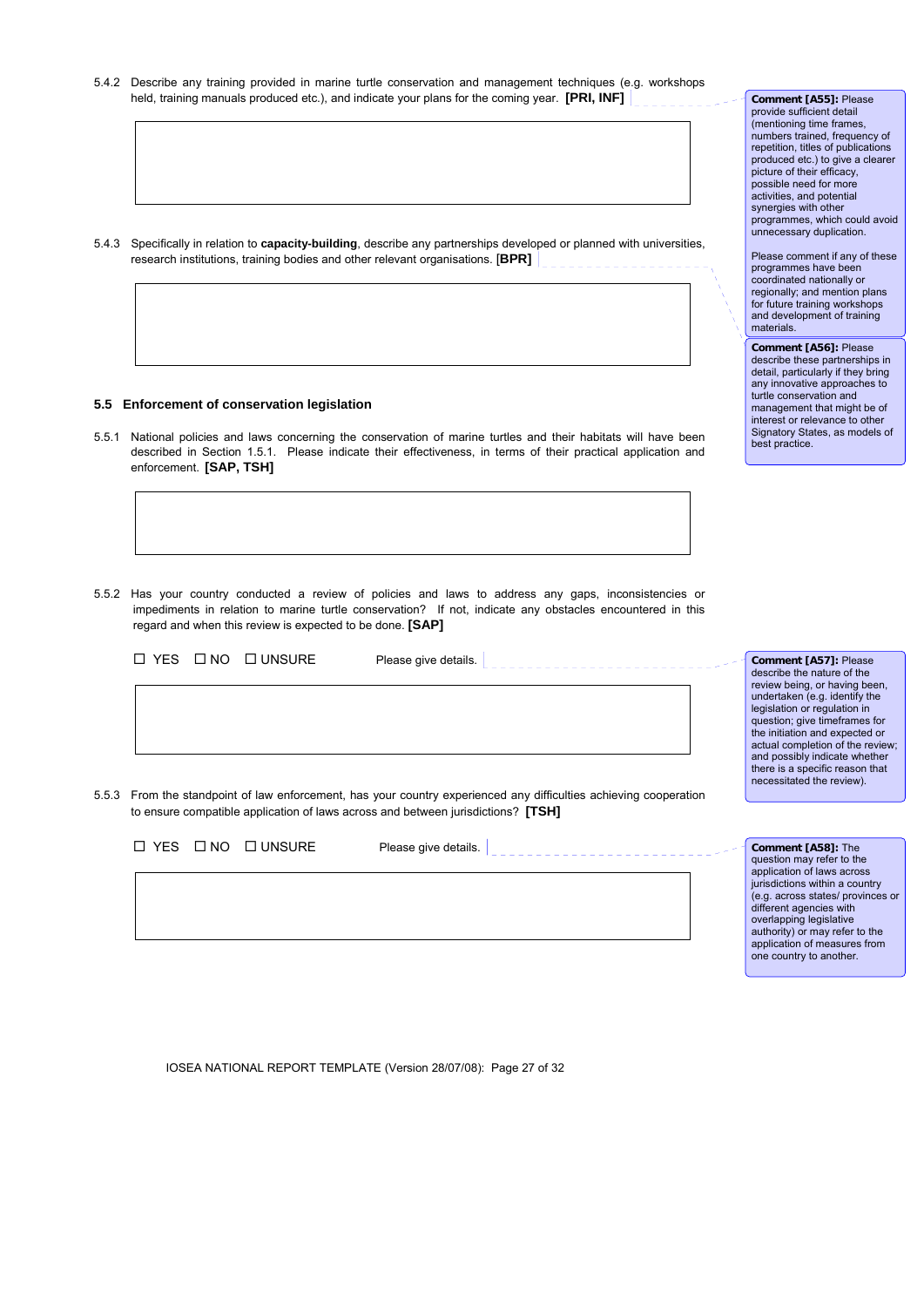## **OBJECTIVE VI: PROMOTE IMPLEMENTATION OF THE MOU, INCLUDING THE CMP**

### **6.1 IOSEA Marine Turtle MoU membership and activities**

- 6.1.1 What has your country already done, or will it do, to encourage other States to sign the IOSEA MoU? **[INF]**
- 6.1.2 Is your country *currently* favourable, in principle, to amending the MoU to make it a legally binding instrument? **[INF]**

|  | $\Box$ YES | $\square$ NO | $\Box$ NO VIEW |
|--|------------|--------------|----------------|
|--|------------|--------------|----------------|

6.1.3 Would your country be favourable, over a *longer time horizon*, to amending the MoU to make it a legallybinding instrument? [**INF]**

|  | $\Box$ YES $\Box$ NO $\Box$ NO VIEW | Use the text box to elaborate on your response, if necessary. |
|--|-------------------------------------|---------------------------------------------------------------|
|  |                                     |                                                               |

## **6.2 Secretariat and Advisory Committee**

**6.3 Resources to support implementation of the MoU**

What efforts has your country made, or can it make, to secure funding to support the core operations of the IOSEA MoU (Secretariat and Advisory Committee, and related activities)? **[IND]**

**Comment [A60]:** Describe, in general terms, actual or potential (organisational) sources of annual funding

6.3.1 What funding has your country mobilised for *domestic* implementation of marine turtle conservation activities related to the IOSEA Marine Turtle MoU? Where possible, indicate the specific monetary values attached to

> **Comment [A61]:** Please mention the funding agencies involved at various levels (national, state/provincial etc).

6.3.2 Has your country tried to solicit funds from, or seek partnerships with, other Governments, major donor organisations, industry, private sector, foundations or NGOs for marine turtle conservation activities? **[IND]**

these activities/programmes, as well as future plans. **[IND]**

 $\Box$  YES  $\Box$  NO If yes, give details of the approaches made (both successful and unsuccessful).

**Comment [A62]:** Please give details of successful approaches made (including approximate amounts, time frames) etc. Mention also unsuccessful attempts (e.g. projects submitted to GEF or other major donors that were rejected), so that lessons might be learned from these experiences.

IOSEA NATIONAL REPORT TEMPLATE (Version 28/07/08): Page 28 of 32

**Comment [A59]:** This could include presentations, bi-lateral meetings, organisation of subregional workshops that presented opportunities to raise awareness of the MoU, facilitating attendance of delegates to IOSEA meetings etc.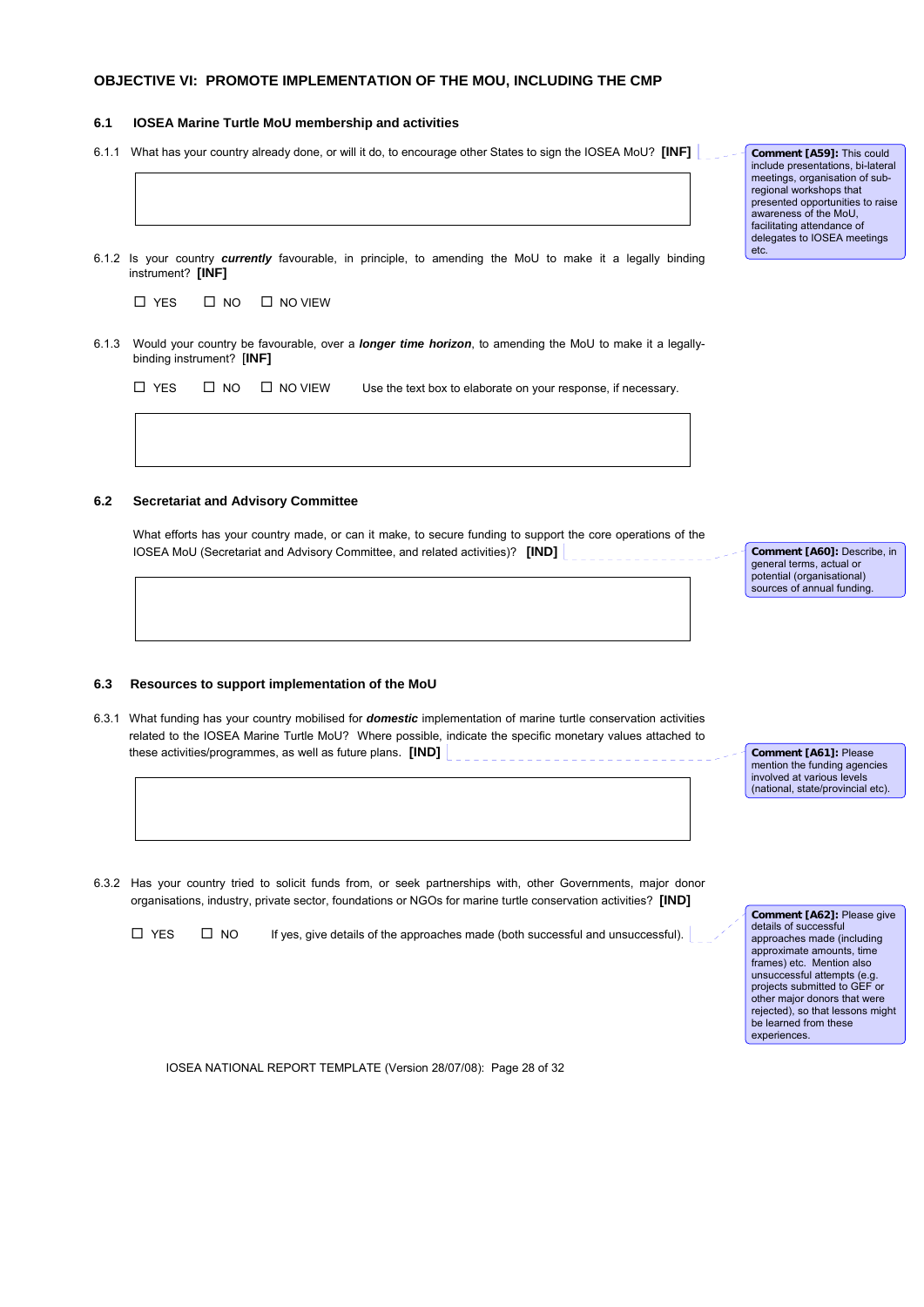6.3.3 Describe any initiatives made to explore the use of economic instruments for the conservation of marine turtles and their habitats. **[BPR]**  ----------------------------------

**Comment [A63]:** Examples might include revenue generation through eco-tourism, soft loans, taxation etc. Please comment on the cost effectiveness of such initiatives, e.g.: the amount of revenue generated, numbers of people taking part, benefits to the local community, as well as mitigating factors such as possible increased disturbance, degradation of habitat etc.)

**Comment [A64]:** Please consult the IOSEA website (under Membership/Focal Points) for the latest information made available to the IOSEA

Secretariat.

## **6.4 Coordination among government agencies**

6.4.1 Has your country designated a lead agency responsible for coordinating national marine turtle conservation and management policy? If not, when is this information expected to be communicated to the IOSEA MoU Secretariat? **[IND]** 

 $\Box$  YES  $\Box$  NO Please elaborate, as necessary.

6.4.2 Are the roles and responsibilities of all government agencies related to the conservation and management of marine turtles and their habitats clearly defined? **[IND]**

Use the text box to elaborate.

6.4.3 Has your country ever conducted a review of agency roles and responsibilities? If so, when, and what was the general outcome? If not, is such a review planned and when? **[SAP]**

|  |                                    |                                |  | question seeks to ascert    |
|--|------------------------------------|--------------------------------|--|-----------------------------|
|  | $\Box$ YES $\Box$ NO $\Box$ UNSURE | Use the text box to elaborate. |  | whether Signatories hav     |
|  |                                    |                                |  | a serious examination of    |
|  |                                    |                                |  | agencies have a role to     |
|  |                                    |                                |  | marine turtle conservation  |
|  |                                    |                                |  | either directly or indirect |
|  |                                    |                                |  | which therefore should b    |
|  |                                    |                                |  |                             |

IOSEA NATIONAL REPORT TEMPLATE (Version 28/07/08): Page 29 of 32

**Comment [A65]:** This question seeks to ascertain e made which .<br>play in marine turtle conservation, ly, and which therefore should be apprised of the IOSEA MoU and its provisions.

If no internal review of interagency roles and responsibilities has been or will be undertaken, please elaborate if only to indicate that the necessary arrangements are already clear and not in need of further review.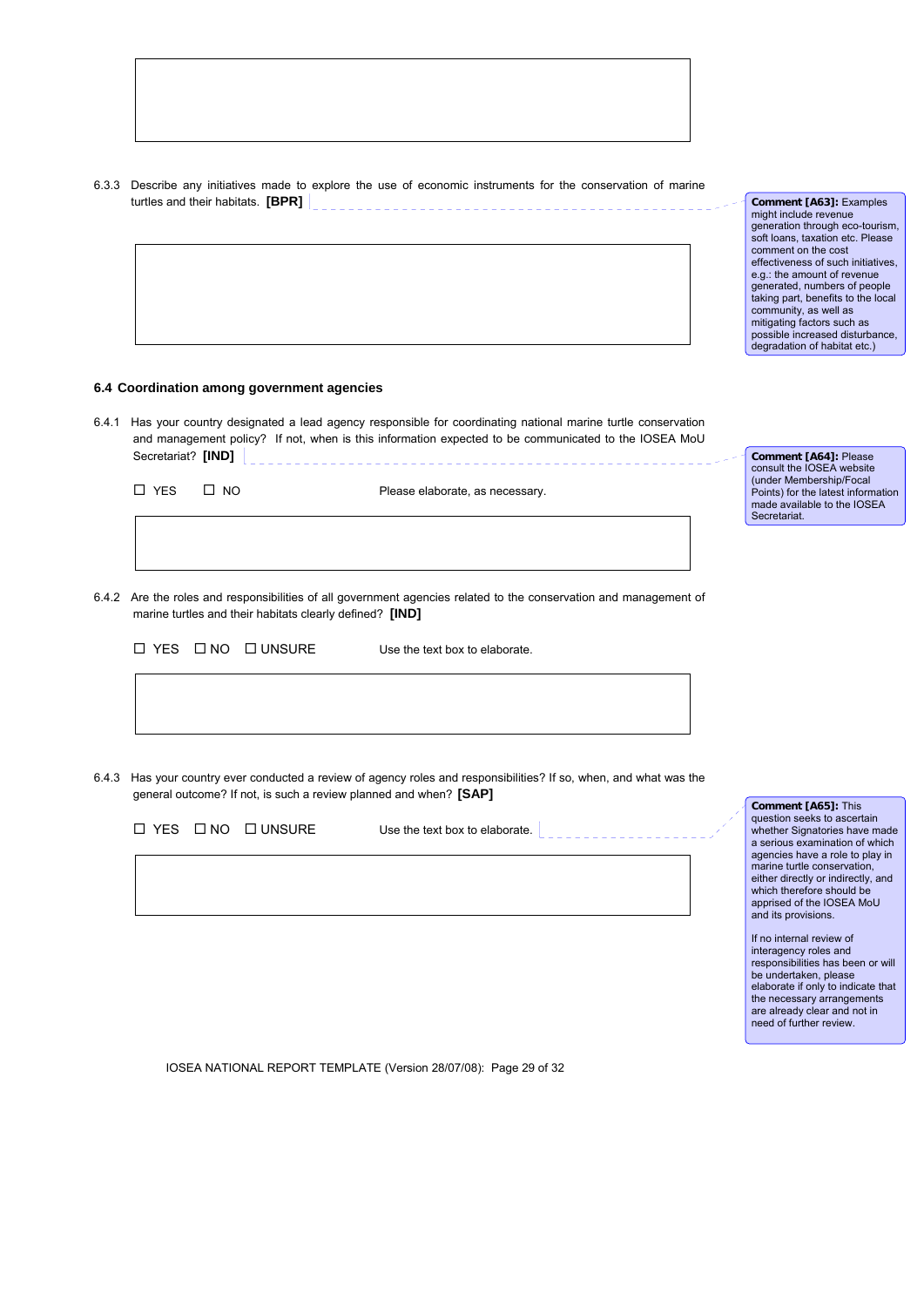## **Other remarks**

Please provide any comments/suggestions to improve the present reporting format.

Feel free to include additional information not covered above:

IOSEA NATIONAL REPORT TEMPLATE (Version 28/07/08): Page 30 of 32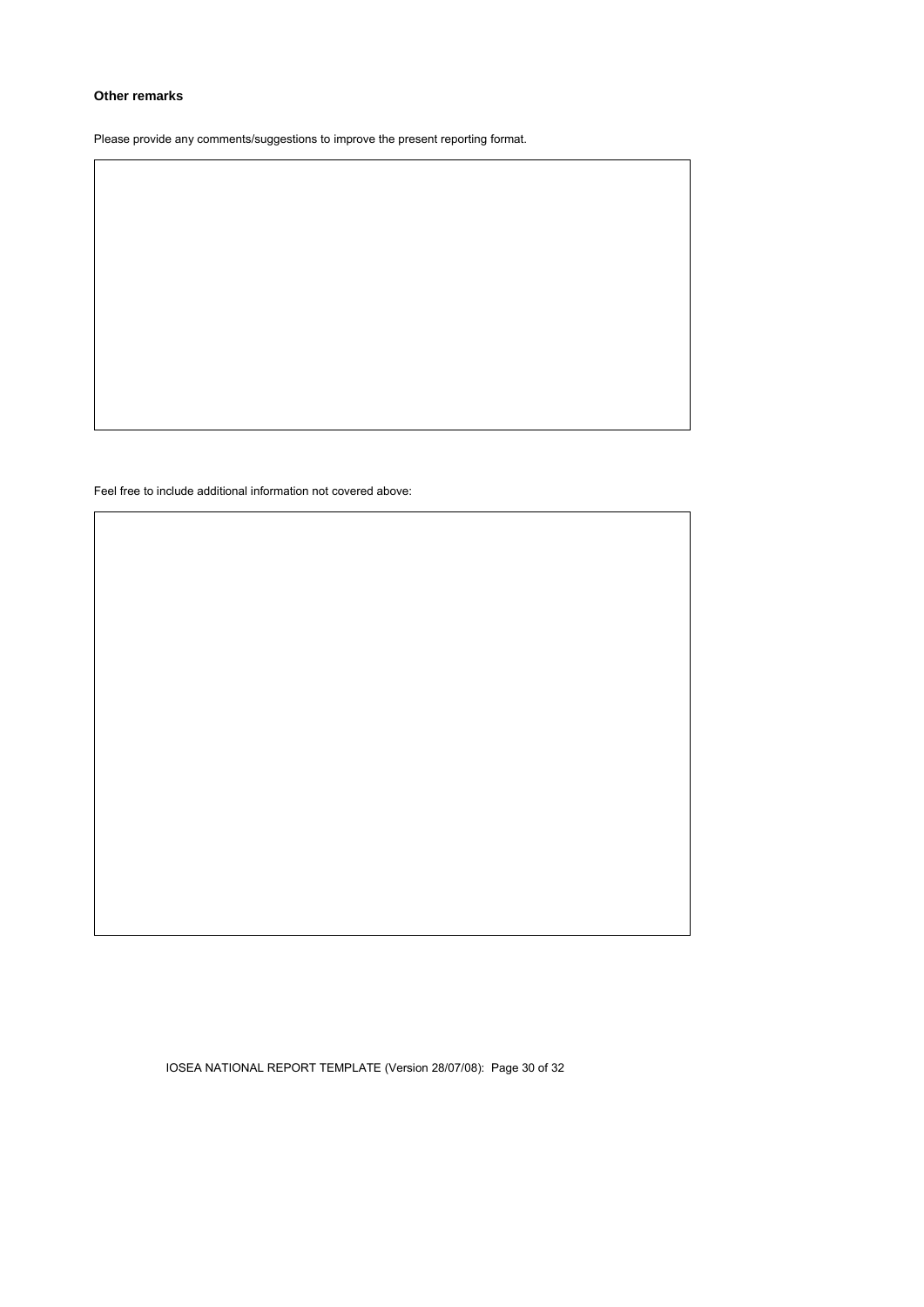## **ANNEX 1: SPECIES, HABITAT AND THREAT DATA** [PRI, INF]

*PLEASE COMPLETE A SEPARATE SHEET FOR EACH SITE (COPY AND APPEND)*

| Name of site/area:                                                                                                     | <b>Province / State:</b> |        |        |                                                              |  |  |  |
|------------------------------------------------------------------------------------------------------------------------|--------------------------|--------|--------|--------------------------------------------------------------|--|--|--|
| <b>Geographic Coordinates</b>                                                                                          | Degree                   | Minute | Second | Name of person / agency who has provided<br>the information: |  |  |  |
| Select: North $\square$<br>South $\square$                                                                             |                          |        |        |                                                              |  |  |  |
| West $\square$<br>East $\Box$                                                                                          |                          |        |        | Information was last updated: (dd/mm/yyyy)                   |  |  |  |
| On-site research activities:<br>Genetic sampling<br>$\Box$ Tagging<br>Satellite tracking<br>Foraging surveys<br>⊔<br>ப |                          |        |        |                                                              |  |  |  |
| <b>Short description of the site</b> (optional) – expand text box as necessary:                                        |                          |        |        |                                                              |  |  |  |

## **Indicate the species occurrence / use and relative importance of the site:**

| Species /<br>Habitat type | CC.<br>Loggerhead | LO.<br>Olive ridley | <b>CM</b><br>Green | ΕL<br>Hawksbill | DC.<br>Leatherback | <b>ND</b><br><b>Flatback</b> |
|---------------------------|-------------------|---------------------|--------------------|-----------------|--------------------|------------------------------|
| <b>Nesting</b>            |                   |                     |                    |                 |                    |                              |
| Feeding                   |                   |                     |                    |                 |                    |                              |
| Developmental             |                   |                     |                    |                 |                    |                              |

Abbreviations: Loggerhead *Caretta caretta* (CC); Olive Ridley *Lepidochelys olivacea* (LO); Green *Chelonia mydas* CM); Hawksbill *Eretmochelys imbricata* (EI); Leatherback *Dermochelys coriacea* (DC); Flatback *Natator depressus* (ND)

## **Use one of the following symbols or letters to indicate the presence or absence of a species at this site in the table above, including details (if known) about the relative importance of the site for nesting, feeding or development**

|            | Insufficient information is available on the presence or absence of the species (leave box empty)                                                                                                                                                                                                                                                                                           |
|------------|---------------------------------------------------------------------------------------------------------------------------------------------------------------------------------------------------------------------------------------------------------------------------------------------------------------------------------------------------------------------------------------------|
|            | The species is not present or does not use this particular habitat type at this site.                                                                                                                                                                                                                                                                                                       |
| ?          | It is speculated (only) that the species is present at this site and may be using one or more particular habitat<br>types. In the absence of definitive information, place a ? in the appropriate box(es).                                                                                                                                                                                  |
| ✓          | The species is definitely known to be present at this site; however no information is available on the<br>relative importance of the site for nesting, feeding or development.                                                                                                                                                                                                              |
| $\times$ H | The species is known to be present at this site and definitely uses this particular habitat. The site is<br>considered to be of high importance for this species, relative to other sites in the country.                                                                                                                                                                                   |
| $\angle A$ | The species is known to be present at this site and definitely uses this particular habitat. The site is<br>considered to be of <b>average importance</b> for this species, relative to other sites in the country.                                                                                                                                                                         |
| $\times$ L | The species is known to be present at this site and definitely uses this particular habitat. The site is<br>considered to be of <b>lower importance</b> for this species, relative to other sites in the country.                                                                                                                                                                           |
|            | Additional information on nesting habitat (where available):                                                                                                                                                                                                                                                                                                                                |
| a - h      | Indicate the estimated number of nests per year for each species by inserting, in the appropriate boxes, one<br>of the letters 'a' through 'f', corresponding to the following scale: a: 1 - 10 nests; b: 11 - 100 nests;<br>c: $101 - 500$ nests ; d: $501 - 1000$ nests; e: $1001 - 5000$ nests; f: $5001 - 10000$ nests; q: $10001 - 10000$<br>100,000 nests; h: more than 100,000 nests |

IOSEA NATIONAL REPORT TEMPLATE (Version 28/07/08): Page 31 of 32